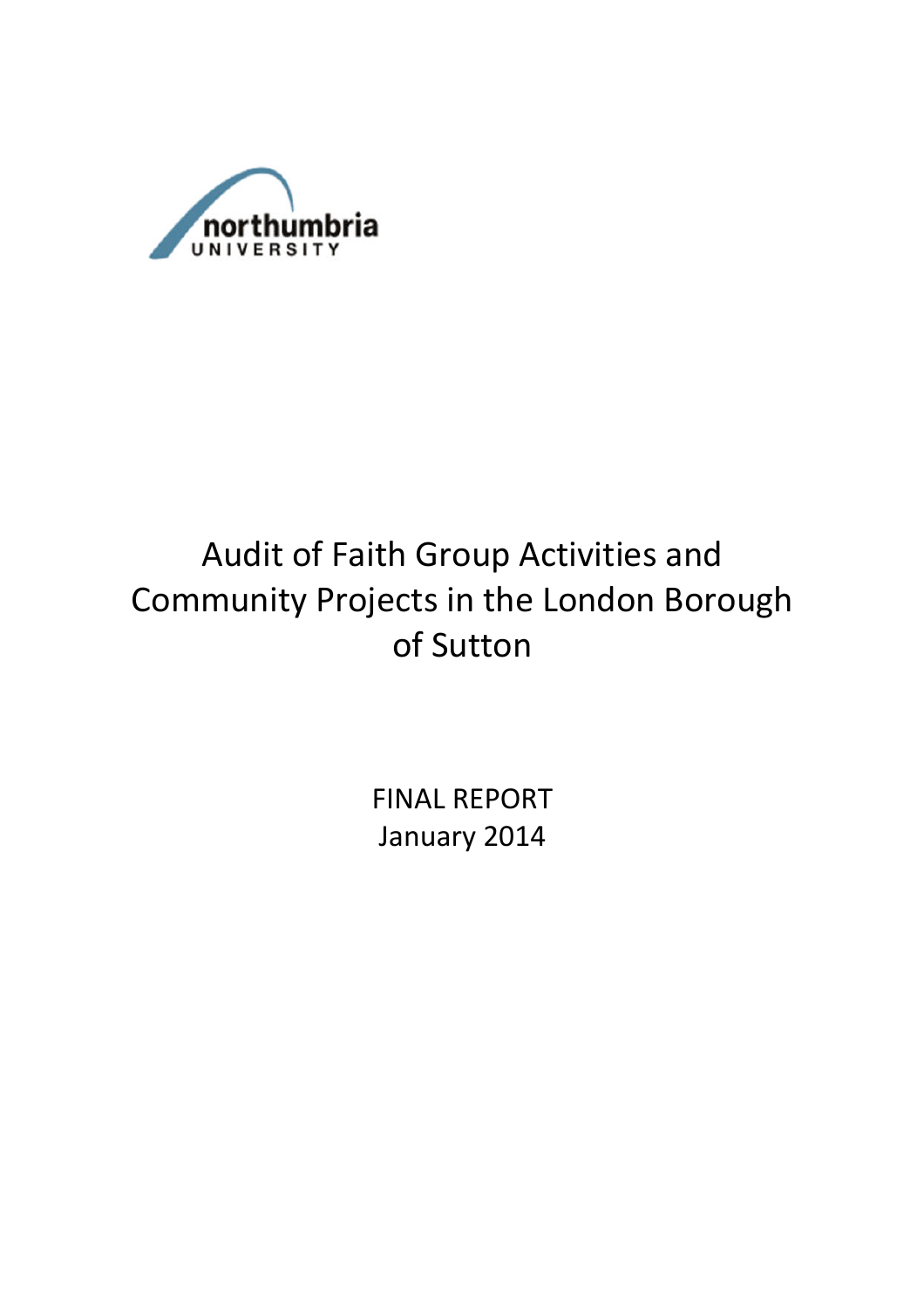## **Contents**

| 1. |  |  |  |  |
|----|--|--|--|--|
| 2. |  |  |  |  |
| 3. |  |  |  |  |
| 4. |  |  |  |  |
| 5. |  |  |  |  |
|    |  |  |  |  |
|    |  |  |  |  |
|    |  |  |  |  |
|    |  |  |  |  |
|    |  |  |  |  |
|    |  |  |  |  |
|    |  |  |  |  |
|    |  |  |  |  |
|    |  |  |  |  |
|    |  |  |  |  |
| 6. |  |  |  |  |
| 7. |  |  |  |  |
|    |  |  |  |  |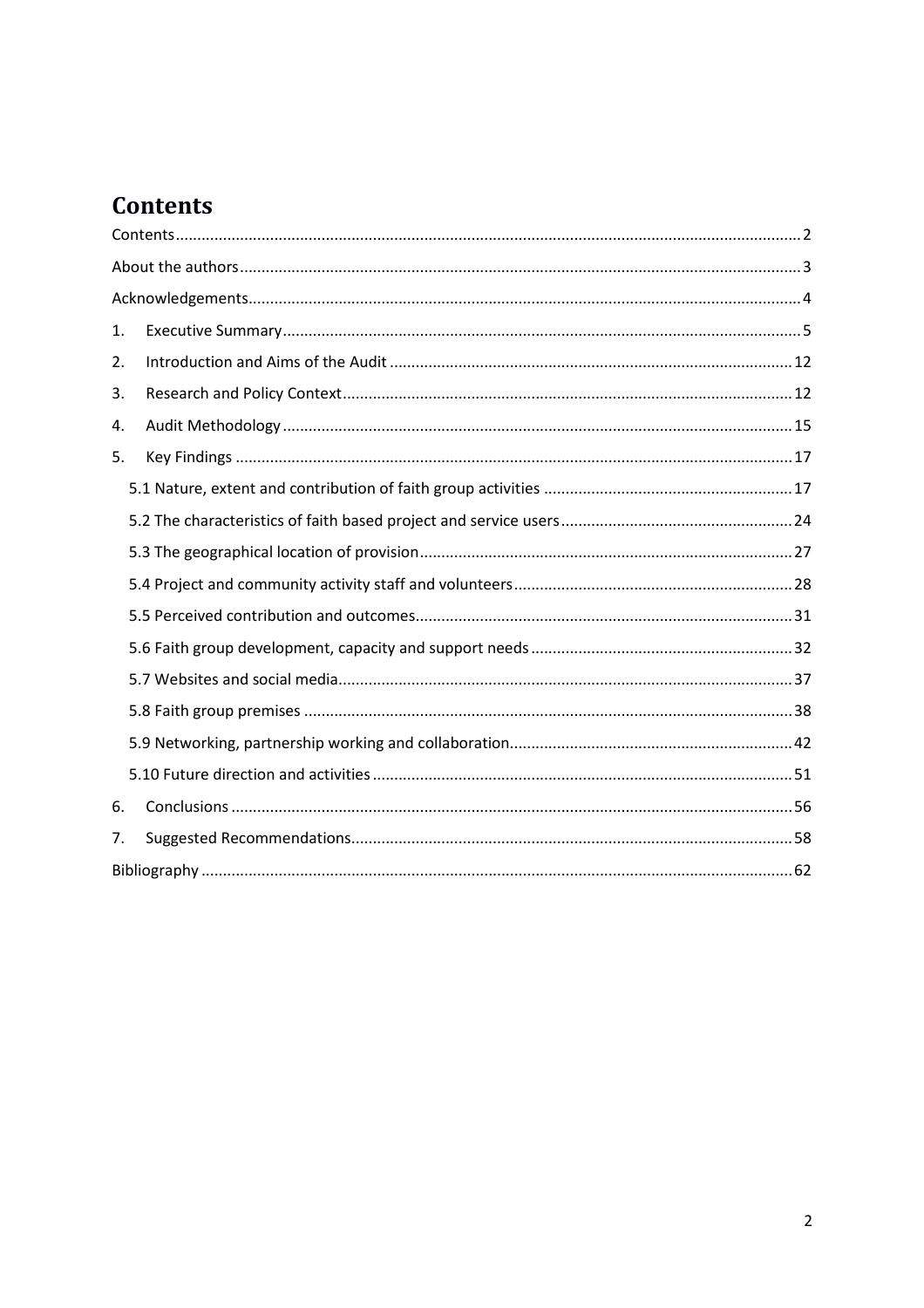## **About the authors**

**Dr Rachael Chapman** is a Principal Lecturer in the Department of Social Sciences and Languages. She has a particular interest and expertise on faith and third sector engagement in governance, together with issues of power, representation and democratic legitimacy.

**Paul Biddle** is a Research Fellow in the Department of Social Sciences and Languages. In 2011-12, Paul was part of a multi-institutional team that delivered the Ministry of Justice funded project 'Race, Crime and Justice' and has also undertaken research into the housing needs and aspirations of BME communities.

**Oliver Moss** is a Senior Research Fellow/Research Development Manager in the Department of Social Sciences and Languages. A cultural geographer, Oliver's research interests are in landscape, place and nature; landscape, place and memory; and community resilience.

**Adele Irving** is a Research Fellow in the Department of Social Sciences and Languages. Her research interests include the social impacts of the arts, multiple social exclusion/homelessness, welfare reform and youth offending.

**Dr Bankole Cole** is a Reader in Criminology in the Department of Social Sciences and Languages. Bankole has conducted research for police forces, local criminal justice boards, youth offending teams, probation and the Crown Prosecution Service. He has recently completed a project exploring the impact of recent migration in north-east England.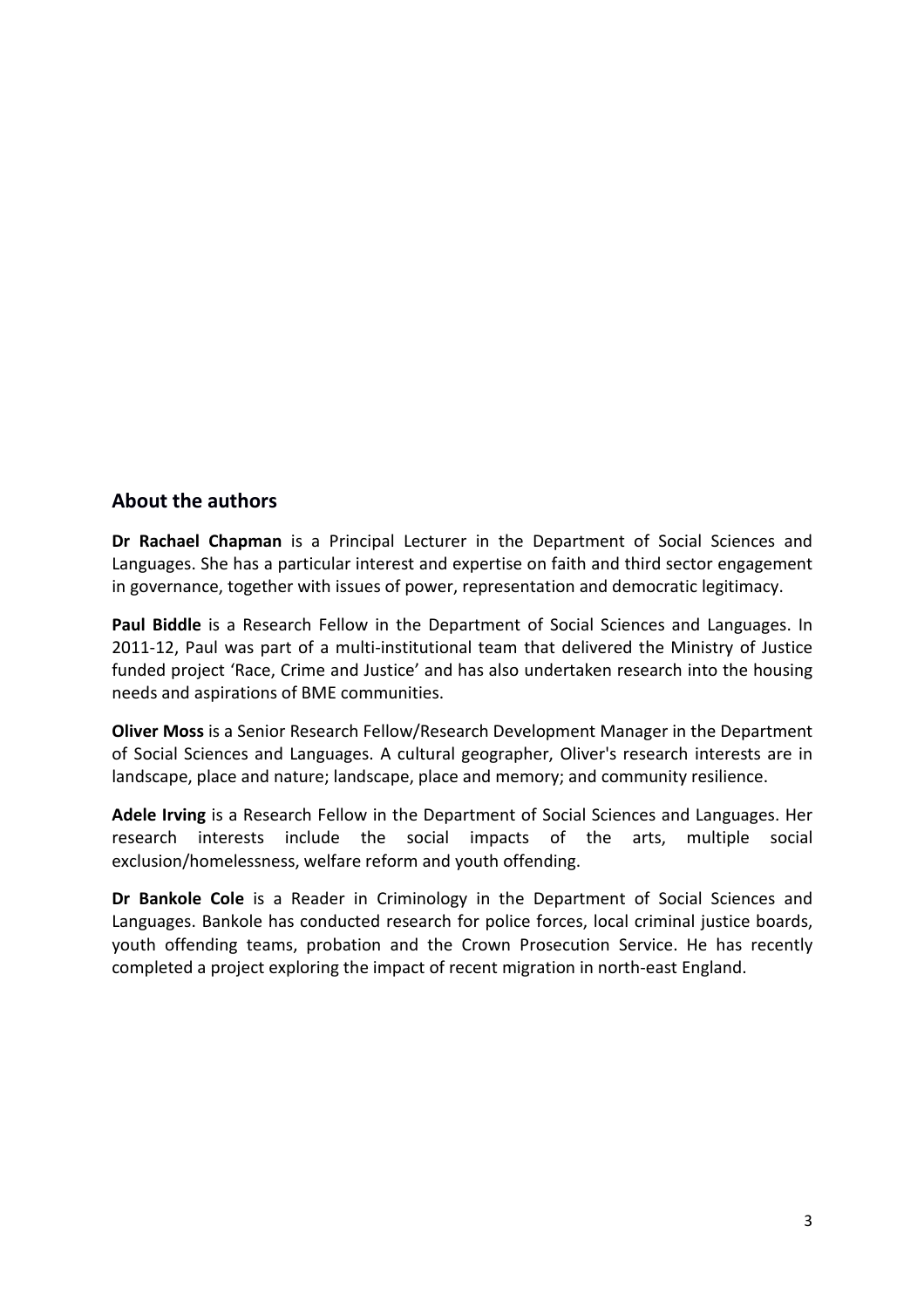## **Acknowledgements**

The authors would like to thank all of those individuals who completed a survey and who took part in an interview for sharing their experiences and views. We would also like to thank Joe Mutter (London Borough of Sutton) and Mark Tomlinson (chair of the Sutton Faith and Belief Forum) for their assistance and guidance. Finally we would like to thank Dr Keith Baker (Northumbria University) for his advice regarding data analysis.

Dr Rachael Chapman Paul Biddle Oliver Moss Adele Irving Dr Bankole Cole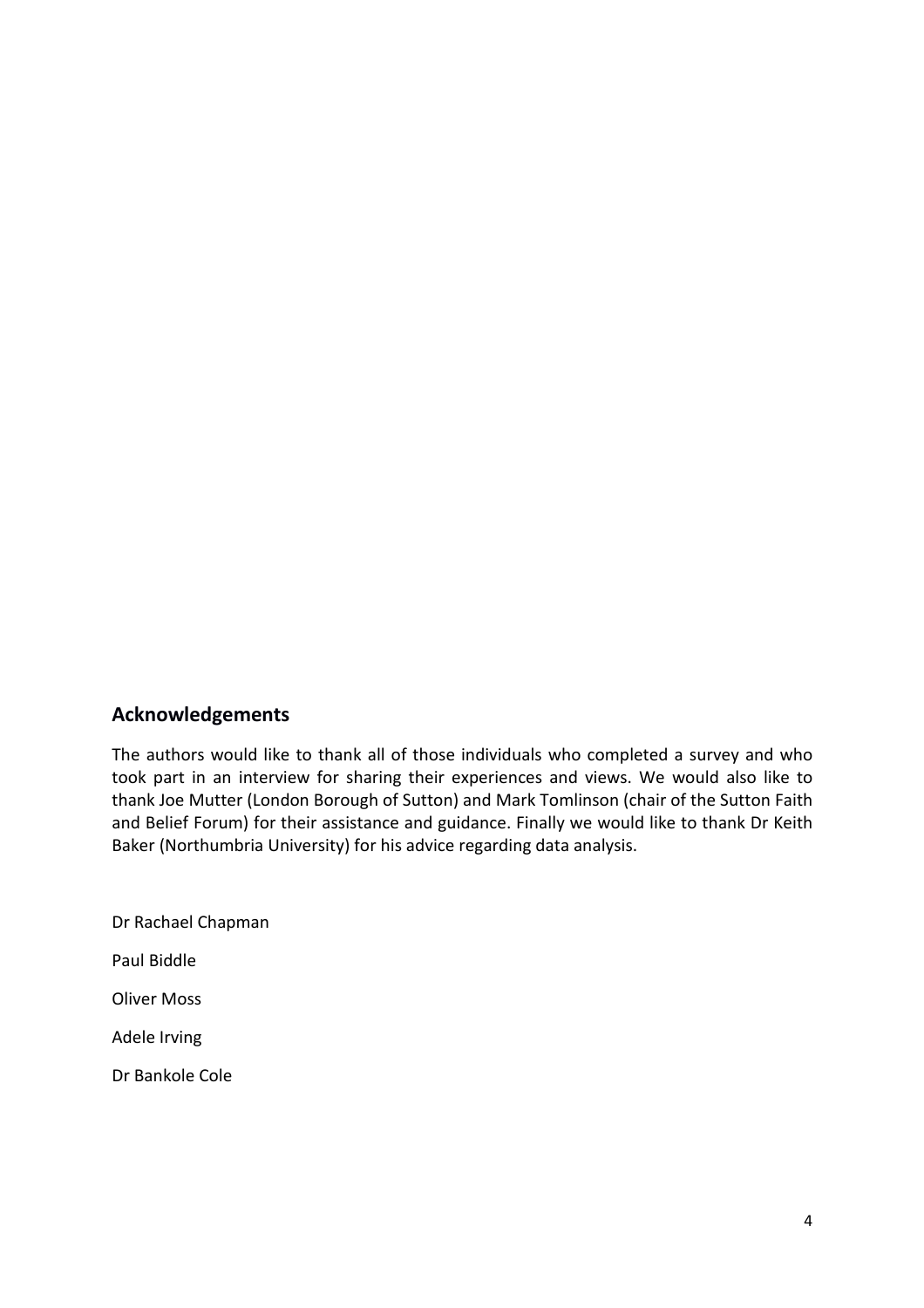## **1. Executive Summary**

#### **Introduction and aims of the audit**

 $\triangleright$  The 'Audit of Faith Group Activities and Community Projects in the London Borough of Sutton' project was commissioned in April 2013 by the Safer Sutton Partnership Service. It was delivered by Northumbria University. The audit was designed to enable the Safer Sutton Partnership, the London Borough of Sutton, faith based organisations and other stakeholders to better understand the nature and contribution of faith based social action and community activities – and the extent and ways in which these dovetail with the responsibilities and priorities of public agencies, including the London Borough of Sutton's Corporate Plan objectives of a safer, fairer, greener and smarter Borough.

#### **Research and policy context**

- $\triangleright$  From the 1990s onwards, new opportunities have emerged for faith and, to a lesser extent, humanist engagement in policy development and service delivery. These include greater representation on partnership bodies, expanded consultative roles and the provision by faith-based organisations of state funded welfare services and initiatives. Such opportunities emerged in the context of previous UK Government agendas on partnership, democratic renewal, community cohesion and preventing violent extremism, together with the inclusion of 'religion and belief' in the Equality Act. The coalition Government's policies on localism, the Big Society, integration and deficit-reduction suggest a continued, if not increased, agenda for statutory partners to work in dialogue and partnership with the voluntary and community sectors.
- $\triangleright$  The contributions faith and wider voluntary and community sector groups make range from social action and nurturing intra- and inter-faith cohesion and tolerance, to more externally focused efforts in regard to citizenship, participation and partnership. Previous research has identified BME and faith organisations as having a particularly crucial role in giving a voice to (and advocating for) marginalised groups, such as asylum seekers, refugees and other migrants. Their contribution is often motivated from their spiritual capital i.e. theology, worshiping traditions, value systems or moral visions.
- $\triangleright$  From a local authority perspective, engaging with faith groups can help councils achieve their policy and/or broader societal goals, such as those linked to integration, community safety, the environment, active citizenship, effective and responsive service provision, and poverty reduction. It can also help councils to improve their understanding and accommodation of diverse needs and interests, meet equality and diversity requirements, and enhance their reputation and community relations. Effective faith engagement and partnership, however, can be challenging and time consuming. Anxieties may emerge over proselytisation, equalities issues, the perceived privileging of faith groups regarding policy influence and funding, and the extent to which diversity of faith and no faith can be represented.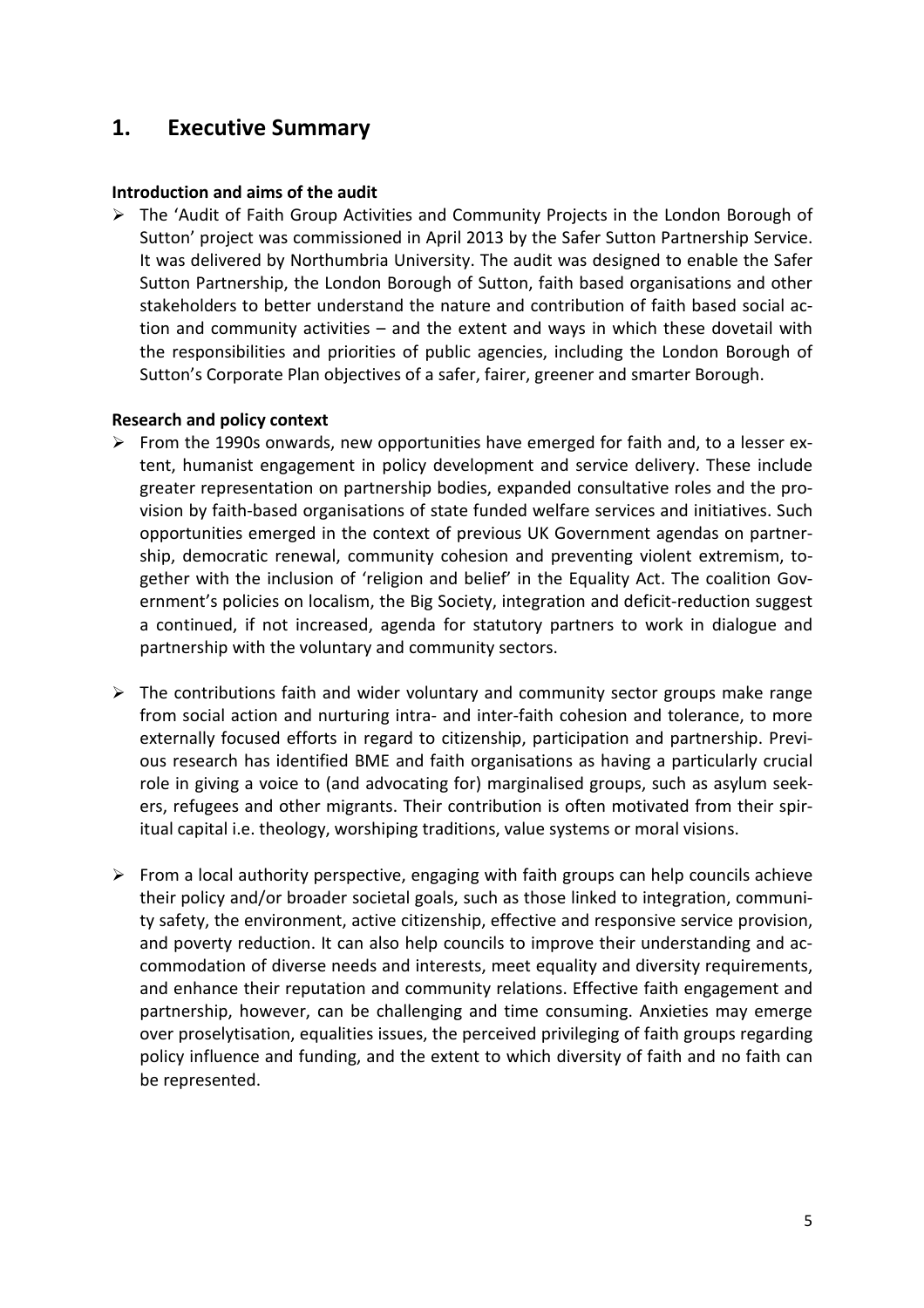## **Audit methodology**

The audit comprised two elements:

- $\triangleright$  Survey: In September 2013 a pre-piloted audit survey was sent either electronically or by post to 144 individuals from faith groups. A total of 65 fully or partially completed surveys were returned from the 144 faith groups contacted (response rate: 45%).
- $\triangleright$  Interviews: During October and November 2013 semi-structured telephone interviews were undertaken with representatives of 12 faith groups. Efforts were made to ensure that interviewees reflected the range of faiths that responded to the survey.

## **Key Findings**

#### **The nature, extent and contribution of faith group activities**

- $\triangleright$  Among the respondents, activities and projects are most commonly provided for children, the elderly (those aged 60+), and young people (those aged under 25).
- $\triangleright$  Direct provision of faith groups participating in the survey most commonly takes the form of 'religious or cultural activities', 'clubs, drop in's or groups for different people' and 'crèche/play groups'. Referral/signposting most commonly takes place in relation to financial advice, counselling, food-banks and advocacy.
- $\triangleright$  Faith groups are involved in one-to-one activities to support individuals with a wide range of issues including bereavement, terminal illness, isolation, debt and relationship difficulties. They can take a holistic approach to support with a view to helping individuals and families with complex and multiple health, emotional care, economic and support needs.
- $\triangleright$  Links between faith group provision and local authority initiatives are more common in relation to initiatives on 'Working with Young People' (70% of respondents) and 'Aging Well' (61% of respondents), although between 38% and 48% of respondents also identified a link with 'Safe Communities' and 'Living Well' initiatives.
- $\triangleright$  Many faith group activities are offered to those of no religion or to various religions (78% or more of respondents indicated this). 26% stated that they delivered activities and projects only to those of a specific faith.
- $\triangleright$  Collaborative work with other faith groups is more frequent among survey participants in relation to food banks, street pastors and religious and/or other cultural activities. There appears to be relatively little current direct partnership working with public sector organisations and private businesses.
- Interviewees were clear that their faith group often lacked the expertise, volunteers, staff and time to respond to all the needs of those seeking their help.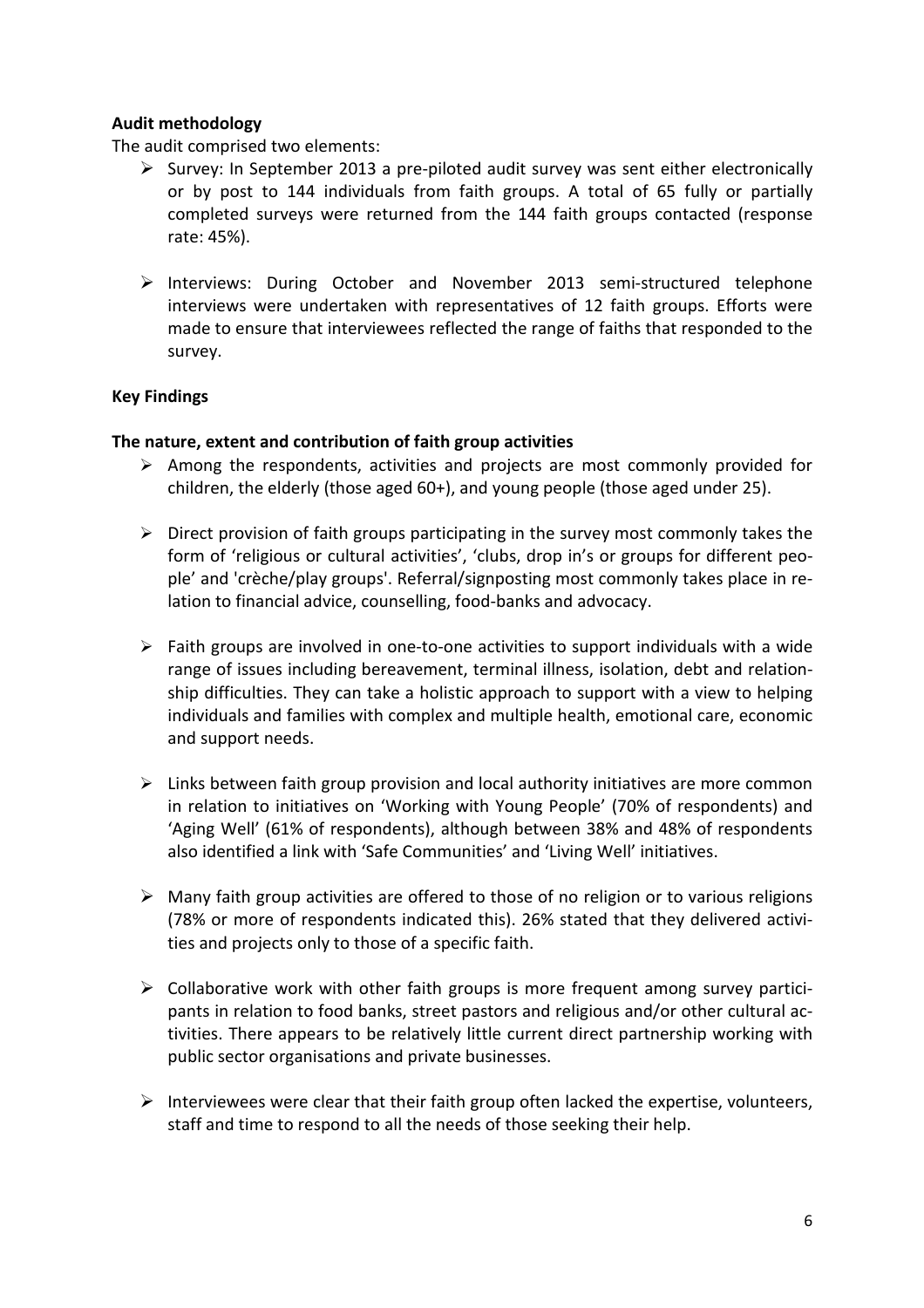#### **The characteristics of faith based project and service users**

- $\triangleright$  Faith group provision can have a significant reach, with 72% of respondents indicating that 50 or more people use or participate in their faith group activities or community projects each week, compared with 28% providing for 49 or fewer weekly participants/users.
- $\geq$  50% or more respondents reported that some or all of their faith group's activities/community projects were provided to: 'white-British' participants', 'whiteother', 'mixed-white and black Caribbean', 'mixed-white and black African', 'black or black British-Caribbean' and 'black or black British-African' participants. Over 50% of respondents stated that those using their faith group's activities included those of Indian nationality, Polish nationality (42%), and Tamil heritage (36%).

#### **The geographical location of provision**

 $\triangleright$  Faith group activity is provided across several wards, the most common being SM1 1, SM1 2, SM1 3 and SM2 5, SM2 6, SM2 7 where ten or more faith groups indicated provision of their activity.

#### **Project and community activity staff and volunteers**

- $\triangleright$  The findings indicate that faith groups participating in the audit tend to rely heavily on volunteers, although some have between one and four full- or part-time staff.
- $\triangleright$  The majority of faith groups participating in the audit operate with between 1-4 fulltime staff (49%/15), or no full-time staff (45%/14). Many faith groups did not have part time staff i.e. 42% (14) of respondents, although 52% (17) had 1-4 part-time staff, and 6% (2) had 5-10 part-time staff.
- $\triangleright$  A total of 7% (3) of respondents stated that their faith group had no volunteers, 67% (31) stated between 1 and 49 volunteers and 26% (12) stated 50 volunteers or more.
- $\triangleright$  A key challenge facing faith groups is securing sufficient volunteers to enable them to maintain existing and develop future provision.

#### **Perceived contribution and outcomes**

 $\triangleright$  Interviewees reported a range of project outcomes focused around maintaining and improving individual, family and community well-being and cohesion e.g. through reducing isolation, assisting child-development, supporting potentially alienated adolescents, relieving the impacts of poverty, and the provision of a Street Pastor initiative and cross-cultural and multi- faith events.

#### **Faith group development, capacity and support needs**

 $\triangleright$  The survey included questions that explored the development of, and changes experienced by, faith groups in the previous two years. The most commonly reported *increases* relate to the range and volume of activities and community projects delivered, membership bases and the number of people engaging with activities/community projects.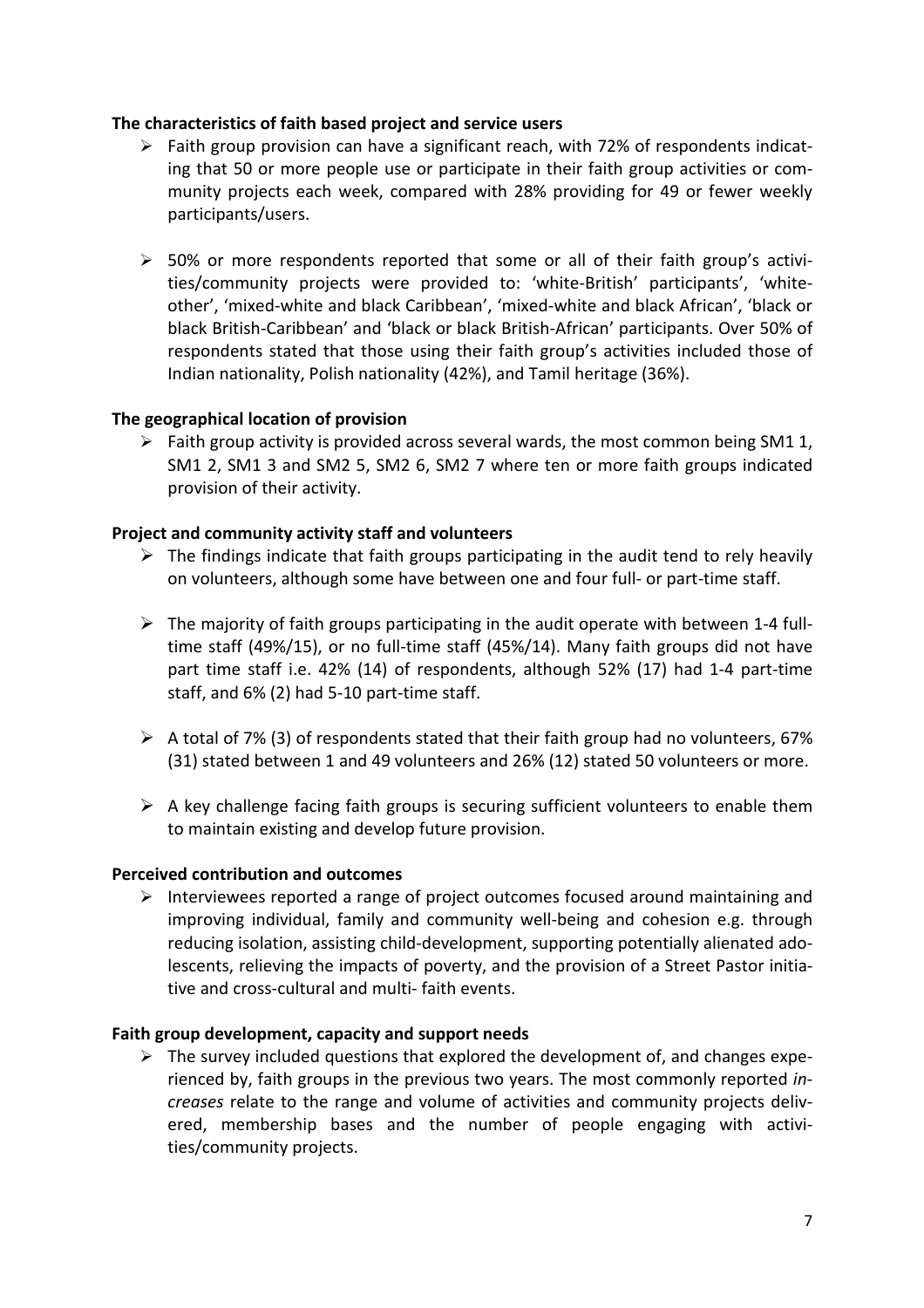- $\triangleright$  For the majority of respondents, local authority contract and commissioning funding was not seen to be relevant. Indeed, some interviewees suggested that they were too small to bid (as a primary provider) for commissioned activities. Consequently, the shift in funding from grants to contract and commissioning is felt to be compromising the long-term viability of some faith group activities in the Borough that were more dependent on grant funding.
- $\triangleright$  Faith groups experience a range of capacity constraints. Those most commonly reported among respondents were: too few volunteers (82%), too few members of staff (52%) and lack of time (49%). Around one-third also stated that their faith group experienced difficulties in respect of: identifying and/or securing funding, infrastructure, a lack of information about local council agendas, policies or strategies, and difficulties arising from a lack of appropriately-skilled staff and/or volunteers. These capacity constraints can act as a barrier to developments in faith-based social action and partnership working with others, including statutory partners.
- $\triangleright$  The most common information and training needs are in relation to developing stronger links with local councillors (57% of respondents), caring for vulnerable adults (48% of respondents) and how to identify and/or apply for funding (48% of respondents). Between 33% and 43% of respondents also stated that their faith group had information or training needs in relation to health and safety and/or information about the Council's role/responsibilities, agendas, policies and strategies and about how to lobby/influence policymakers.

#### **Websites and social media**

 $\triangleright$  The majority of respondents (89%) stated that their faith group had its own website. Some groups also use Facebook (46%) and Twitter (32%). Interviews suggest some faith groups acknowledge the potential value of websites and social media for promotion (rather than communication) activities. However, social media was not regarded as an appropriate substitute for face-to-face contact and there were concerns that an over-reliance on social media might exclude those for whom it was unfamiliar.

## **Faith group premises**

- $\triangleright$  The majority of participating faith groups (72%) deliver some or all of their activities and projects from their own premises. Premises often are fully accessible to wheelchair users (71% reported this), although hearing loop availability is less common (around 37% of respondents indicate that all of their premises have this). The availability of parking could be an issue for some faith groups given that 21% of respondents indicate that none of their premises have any.
- $\triangleright$  Faith groups sometimes hire rooms to other groups. Over half of the faith groups participating in the audit indicated that they had rooms available for hire by other community groups or individuals for their activities or meetings (59%) and/or private functions or social events (50%). A minority that did not currently hire out rooms suggested that they would consider it (13%).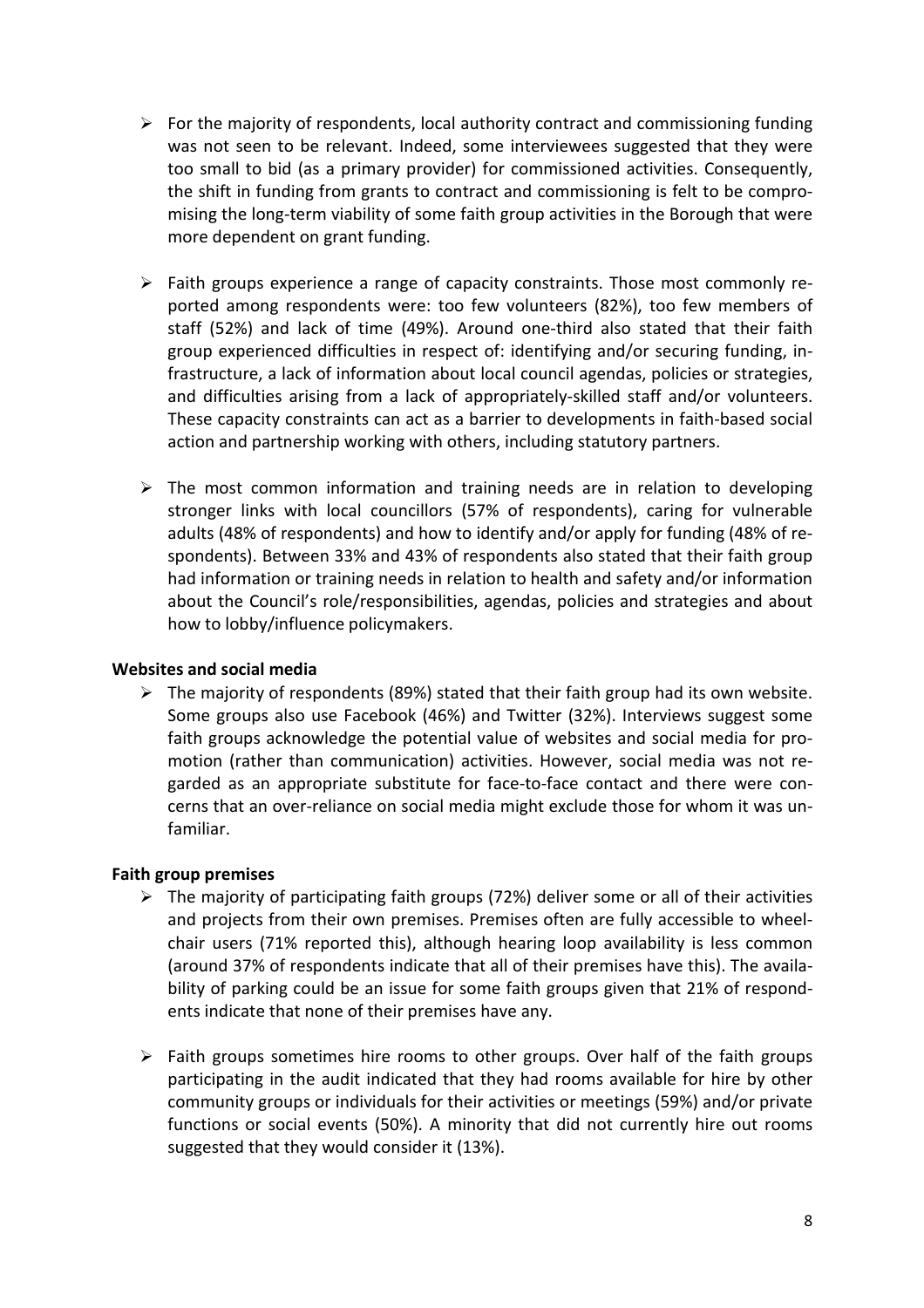#### **Networking, partnership working and collaboration**

- $\triangleright$  The majority of respondents (78%) are aware of the Sutton Faith and Belief Forum, although only 26% stated that their group engages with it, compared to 74% who stated their faith group does not engage. The importance of the Sutton Faith and Belief Forum was acknowledged by interviewees as valuable for facilitating cohesion and understanding of local policy initiatives, but it was felt more resources are needed to develop its role. This suggests a review of the role and resourcing of the Sutton Faith and Belief Forum, in relation to supporting local faith based social action, partnership working (with faith, VCS and statutory partners) as well as more general inter-faith dialogue could be beneficial.
- $\triangleright$  Working collaboratively was felt to enable faith groups to articulate, and act on their concerns (e.g. in respect of poverty, social exclusion and wellbeing) with a view to addressing these more effectively than is possible by working in isolation.
- $\triangleright$  However, interviews also revealed concerns related to partnership working and collaboration, including: complications arising from different agendas, cultures and priorities; power imbalances; concerns that faith groups could lose 'their people' to other groups; and lack of capacity and time for partnership working. Concerns were also raised relating to divergent views, histories of conflict and anxieties associated with the potential for secular organisations to feel uncomfortable working with faith groups because of their religious basis, and that engaging with some organisations might result in the politicisation of their faith group.
- $\triangleright$  Interviewees gave examples of successful collaborative working. However, some interviewees felt that previous attempts at collaborative working with statutory organisations had not been a positive experience due to a lack of funding and public sector restructuring. As a result, some interviewees appeared 'lukewarm' about the potential value of their faith group working with statutory agencies in future.
- $\triangleright$  Many faith groups participating in the audit reported links with local faith schools (53% of respondents indicated this), and non-faith schools (69% of respondents indicated this).
- $\triangleright$  Just over half of the respondents stated that their faith group did not engage in policy consultations, networking or lobbying in the local area, with 38% stating that their group did so.
- $\triangleright$  A number of faith groups have links with local councillors (with approximately 49%) indicating this). There is, however, significant interest in developing links further, as suggested by the finding that 62% of respondents stated that their group would be interested in working more closely with local councillors. Around 47% stated that their faith group did not currently have links with their local councillor. As already reported, one of the most common information and training needs expressed by respondents relates to developing stronger links with local councillors (57% of respondents).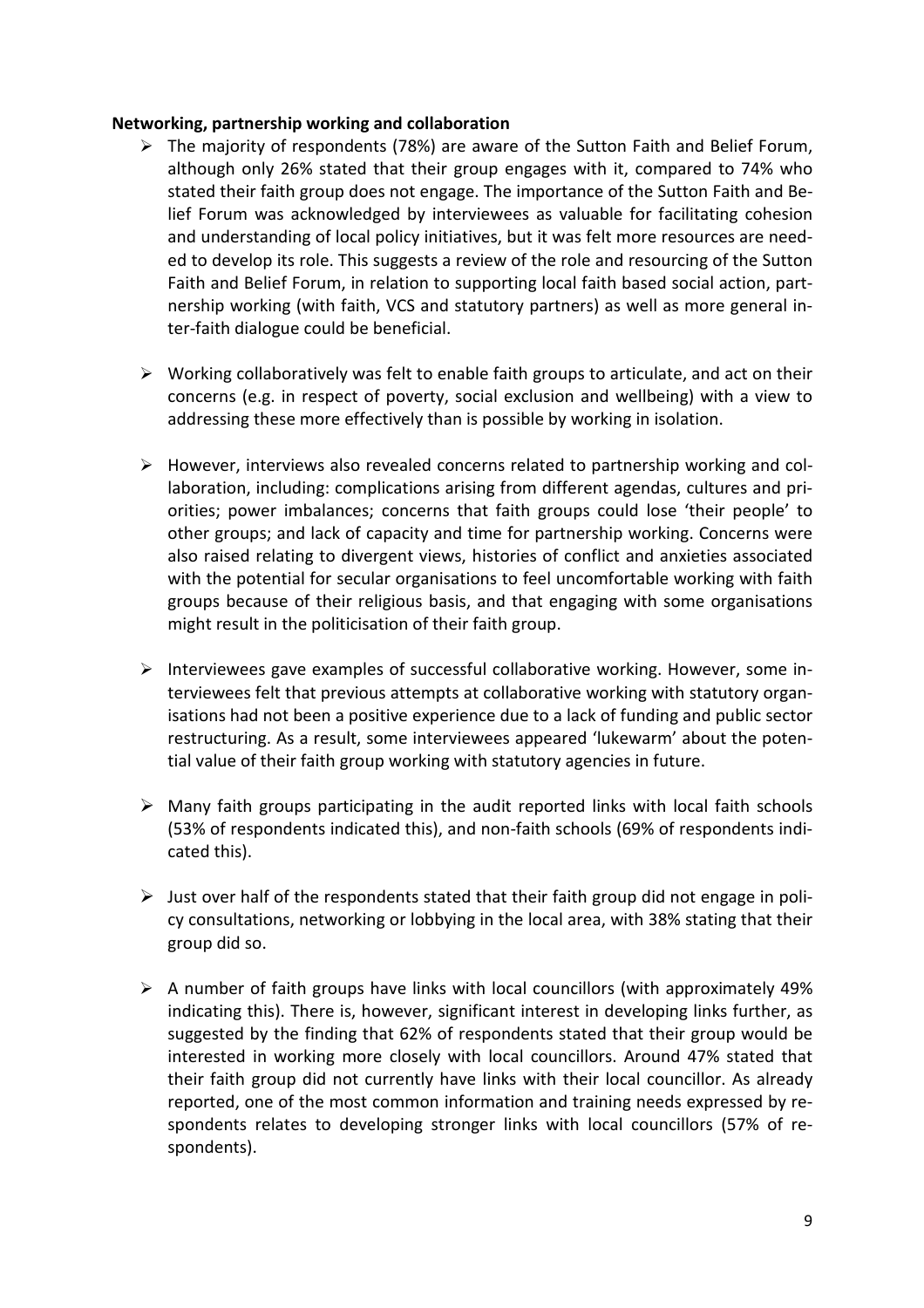#### **Future direction and activities**

- $\triangleright$  Respondents most commonly expressed a desire to work collaboratively in the future with other local faith and voluntary groups (and to a lesser extent statutory partners) across many of the service/user groups, activities and Council initiatives e.g. 'aging well', 'living well', 'independent living', 'working with young people' and 'safer communities'.
- $\triangleright$  There is interest among some faith groups in working more collaboratively with the Council. Between 9 and 14 respondents reported interest in working in the future with public sector organisations in connection with each of the Council initiatives.
- $\triangleright$  A majority of interviewees felt that their faith group was currently financially secure and would remain so for the foreseeable future. However, the financial position of a minority of organisations was more precarious, with at least one facing possible closure during 2014 unless further funding was obtained.
- $\triangleright$  Interviewees suggested that future activities would be prioritised among those groups for whom they currently delivered activities (e.g. children and young people, parents and older people). Several interviewees indicated an interest in bidding for commissioned services, but were unsure if they were sufficiently experienced and sized to do so. They felt training in grant application and bid writing would be helpful. Plans were also suggested for developing - perhaps collaboratively - a more coordinated and structured set of activities focused on meeting the needs of those living in the Borough, and of those in more deprived areas (e.g. St. Helier and Shanklin). This could include activities for elderly people and support for those with mental health issues and substance misuse problems.
- $\triangleright$  Priority areas mentioned for development among the faith groups interviewed include debt advice, the School Pastor' initiative and advertising and promotion of activities.

## **Conclusions**

- $\triangleright$  This audit demonstrates that faith groups in the Borough contribute a variety of community projects and initiatives, as well as more informal ad-hoc support to individuals. In terms of reach, a significant proportion of respondents 72% (28) reported that 50 or more people use or participate in non-worshiping activities or community projects each week, with 28% (11) stating 49 or fewer participants/users.
- $\triangleright$  Among the respondents, activities and community projects are most commonly provided to children, the elderly and young people, and include religious or cultural activities, clubs/drop in's or groups for different people and crèche/play groups. This suggests that there are overlaps in the interests and activities of several faith groups and local authority initiatives and priorities focused particularly on young people and aging well.
- $\triangleright$  In addition to direct provision, many faith groups also undertake referral and signposting activities, most commonly in relation to financial advice, counselling, food banks and advocacy.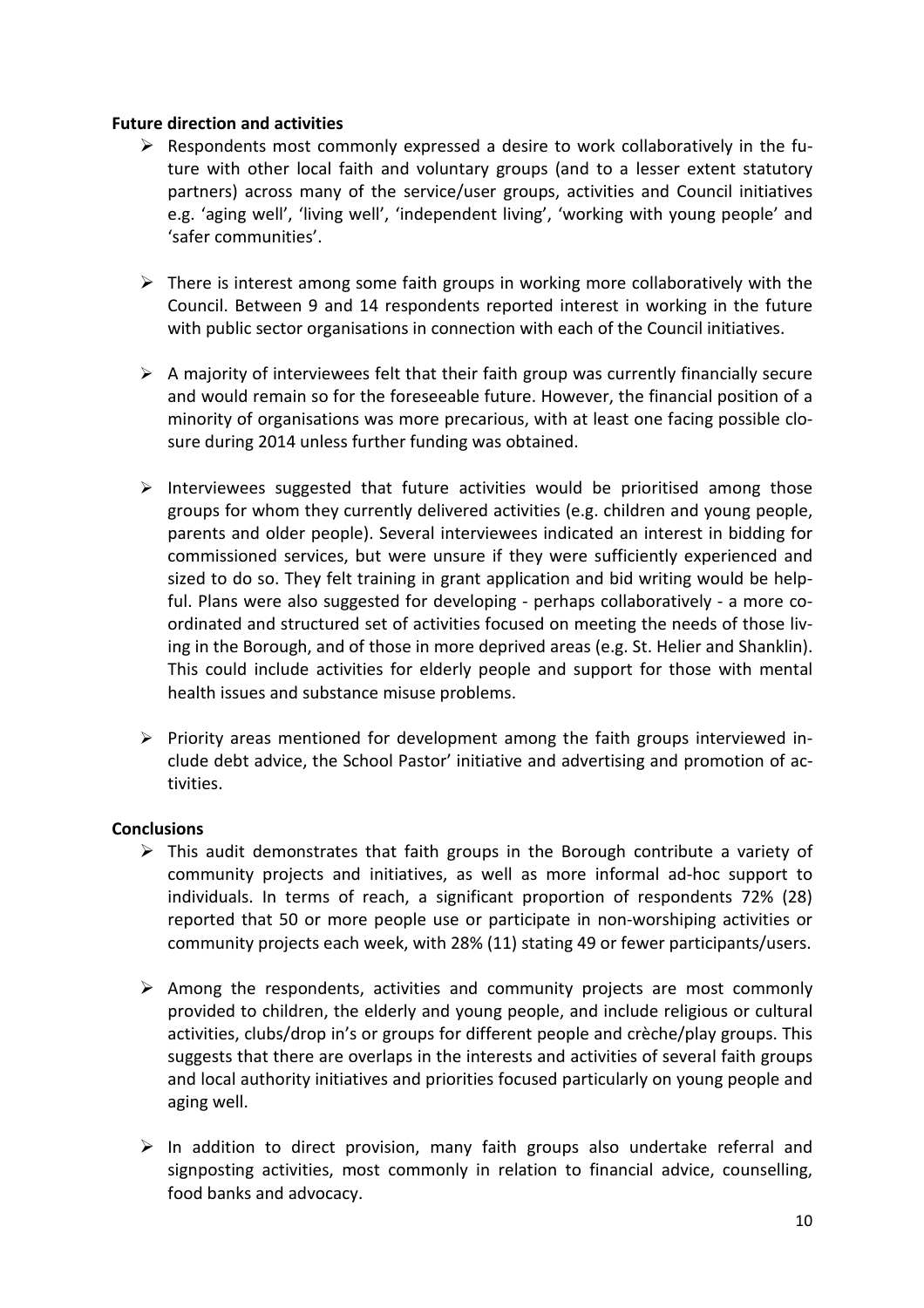- $\triangleright$  Overlaps in the interests and priorities of different organisations offer the potential for mutually beneficial working relationships, collaboration and support to be developed and maintained with a view to addressing common goals. Where collaborative working was already in evidence, this was felt to enable faith groups to articulate, and act on their concerns more effectively than is possible through more isolated working. Among faith groups responding to the survey, interest in future collaboration is more commonly expressed in relation to other local faith and voluntary sector groups than statutory partners and businesses across many activities and service/user groups.
- $\triangleright$  Interest is also evident in respect to working more closely with statutory partners, including local councillors in which 62% (26) of faith group respondents indicated an interest in stronger relationships between them in the future. Some interviewees also expressed a wish to work with statutory agencies to help identify potential venues for delivering activities and community projects.
- $\triangleright$  These findings suggest there is scope, and further interest in greater collaboration and supportive relationships in reaching common goals, particularly among faith groups, between faith groups and the voluntary sector, and between faith groups and statutory partners.
- $\triangleright$  The audit suggests action may also be needed to address reported barriers, challenges, anxieties and training needs associated with effective partnership working and support for social action. Barriers and challenges include: lack of faith group capacity; difficulties identifying and/or securing funding; lack of knowledge among faith groups about the role and priorities of the Council; and concerns that secular organisations may feel uncomfortable working with faith groups because of their religious basis.
- $\triangleright$  The most commonly reported information and training needs relate to developing stronger links with local councillors, caring for vulnerable adults and identifying and/or applying for funding. Faith groups also reported training and information needs in the areas of: health and safety; the Council's agendas, policies and strategies; how to lobby/influence policymakers; and about the roles and responsibilities of the local authority.
- $\triangleright$  A number of specific recommendations for consideration by statutory partners, faith groups and VCS membership organisations are presented in section 7 of this report.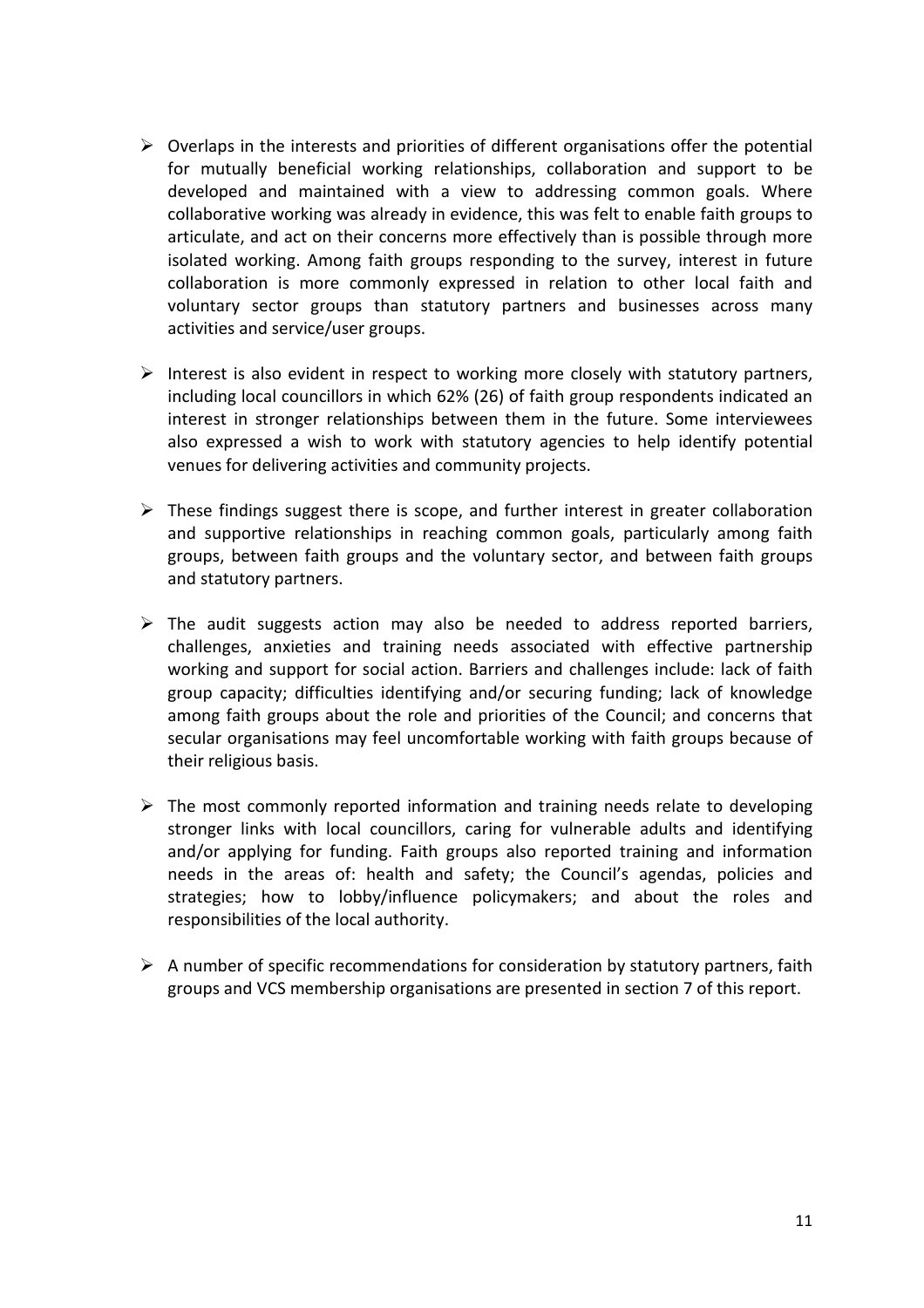## **2. Introduction and Aims of the Audit**

The 'Audit of Faith Group Activities and Community Projects in the London Borough of Sutton' project was commissioned in April 2013 by the Safer Sutton Partnership Service<sup>1</sup>. It was delivered by Northumbria University. The audit was designed to enable the London Borough of Sutton Council, faith based organisations and other stakeholders to better understand the nature and contribution of faith based social action and community activities, as well as the extent and ways in which these dovetail with the responsibilities and priorities of public agencies, including the London Borough of Sutton's Corporate Plan objectives of a safer, fairer, greener and smarter Borough. More specifically, the audit explored:

- $\triangleright$  the nature of faith groups operating in the London Borough of Sutton;
- $\triangleright$  the development of these faith groups over time;
- $\triangleright$  the activities undertaken and services provided by these faith groups;
- $\triangleright$  the relationship of these faith groups with the local authority and third and private sector organisations;
- $\triangleright$  the opportunities and challenges experienced by these faith based organisations;
- $\triangleright$  the resource, training and support needs of these faith groups.

## **3. Research and Policy Context**

This section of the report provides a brief summary of recent research and relevant policy developments with a view to contextualising the audit.

From the 1990s onwards, new opportunities have emerged for faith and, to a lesser extent, humanist engagement in policy development and service delivery. These include greater representation on partnership bodies, expanded consultative roles and the provision by faith-based organisations of state funded welfare services and initiatives. Such opportunities emerged in the context of previous UK Government agendas on partnership, democratic renewal, community cohesion and preventing violent extremism, together with the inclusion of 'religion and belief' in the Equality Act. At the local level, direct engagement and representation of faith groups on partnerships has taken place most notably in the context of Local Strategic Partnerships. Councils have also been encouraged to engage faith groups in developing local compacts, and to consult with them on various policy issues, including education and social cohesion. The Coalition Government's policies on localism, the Big Society, integration and deficit-reduction suggest a continued, if not increased, agenda for statutory partners to work in dialogue and partnership with the voluntary and community sectors (see HM Government, 2010).

<sup>&</sup>lt;sup>1</sup>This is a multiagency partnership which includes the local authority and Police. It aims to improve community safety and tackle crime in the Borough.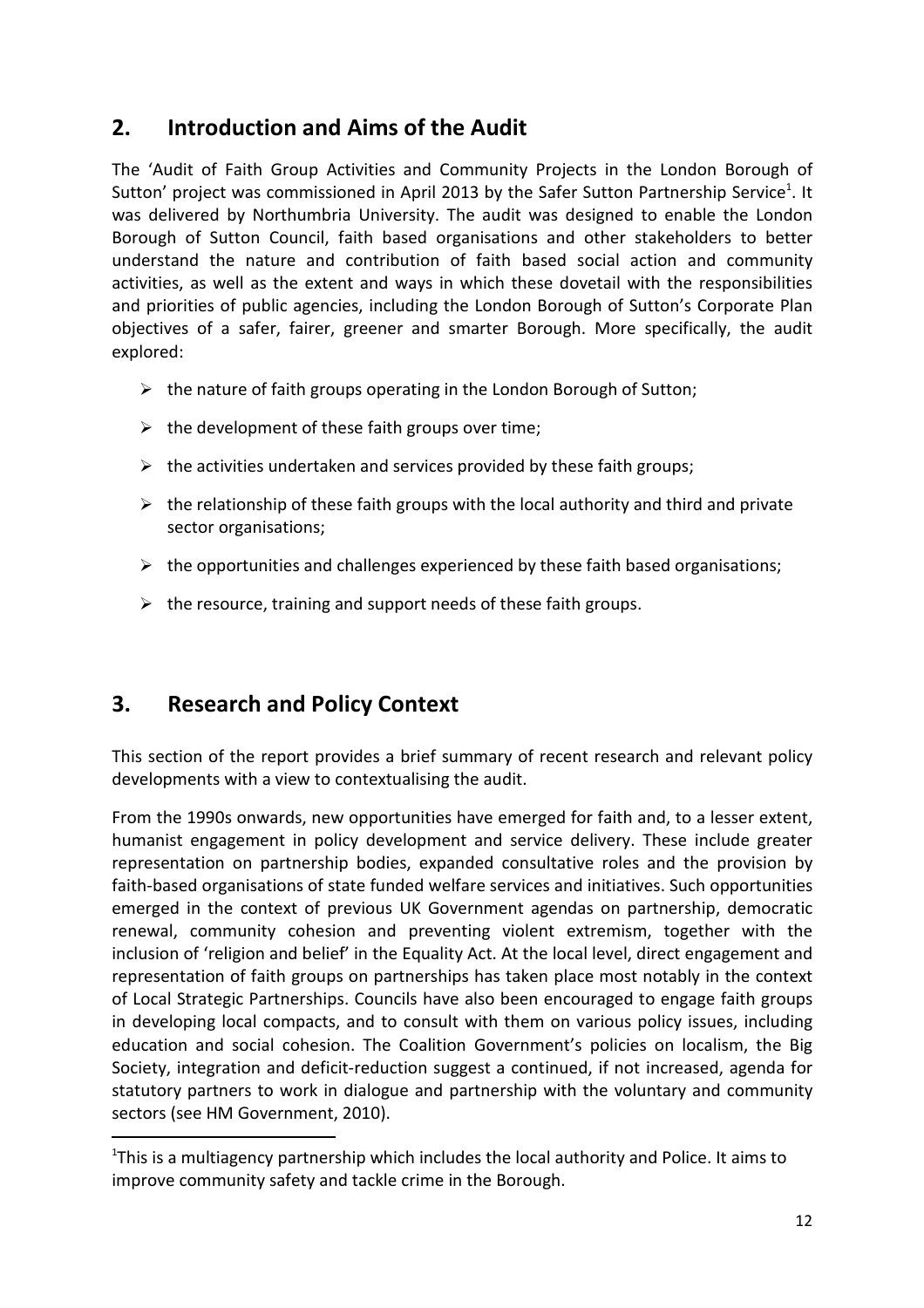Reflecting the above policy trends, there has been growing academic and policy interest in the existing and potential contribution of faith groups in society and the policy process (see Farnell et al, 2003; Furbey and Macey, 2005; Baker and Skinner, 2005; Farnell et al, 2006; Furbey et al, 2006; Grieve et al, 2007; NCVO, 2007; Chapman and Lowndes, 2008; Dinham et al, 2009). These, and other writers, have explored the contributions, impacts and challenges associated with the growing commitment on the part of policymakers to developing and supporting faith groups role in policy making, governance, social action and service delivery.

The contribution faith and wider voluntary and community sector (VCS) groups make ranges from social action and nurturing intra- and inter-faith cohesion and tolerance, to more externally focused efforts in regard to citizenship, participation and partnership. Social housing, youth activities, social care, food-banks and finance are just some of the areas in which faith groups have been particularly active. Research has identified BME and faith organisations as having a particularly crucial role in giving a voice to (and advocating for) marginalised groups, such as asylum seekers, refugees and other migrants (Craig et al, 2012). Their contribution is often motivated from their spiritual capital i.e. theology, worshiping traditions, value systems or moral visions (Baker and Skinner, 2005).

From a local authority perspective, engaging with faith groups can help statutory partners achieve their policy and/or broader societal goals, such as those linked to integration, community safety, the environment, active citizenship, effective and responsive service provision, and poverty reduction (see Chapman, 2012). It can also help councils to improve their understanding and accommodation of diverse needs and interests, meet equality and diversity requirements, and enhance their reputation and community relations. Previous research by Lowndes and Chapman summarises the basis for such a contribution in the form of a typology (2005; see also Chapman, 2012). This identifies the following three key dimensions of, or rationales for, engagement:

**Normative –** this stresses the role of faith groups in relation to community values and identities, linked to their theology or belief system and their enduring presence within communities. Values and principles such as peace, humanity, reconciliation, transformation, forgiveness, charity, trust, service to others and social justice, can underpin and motivate social action and the engagement of faith groups on governing bodies and partnerships. Where shared, these values can form a basis for cohesion and shared identities. Faith groups are also seen to offer a holistic perspective, concerning all aspects of community life (e.g. health, well-being, economic, cultural and social) that can transcend boundaries (such as age and social class) and time (i.e. due to their long-term presence in communities, which can counteract the short-termism of policy initiatives). They can work with councils to celebrate diversity and help keep statutory partners updated of what is going on in a local area.

**Resources –** this emphasises the organisational capacity of faith groups in developing members' skills, mobilising volunteers, providing staff and venues, and in reaching marginalised or excluded groups. By working together, councils and faith groups can: benefit from shared resources (including information, expertise, voluntary effort, buildings and finance), promote good practice (for example, in relation to safeguarding children or resilience planning) and gain wider access to faith, cultural and 'hard to reach' communities.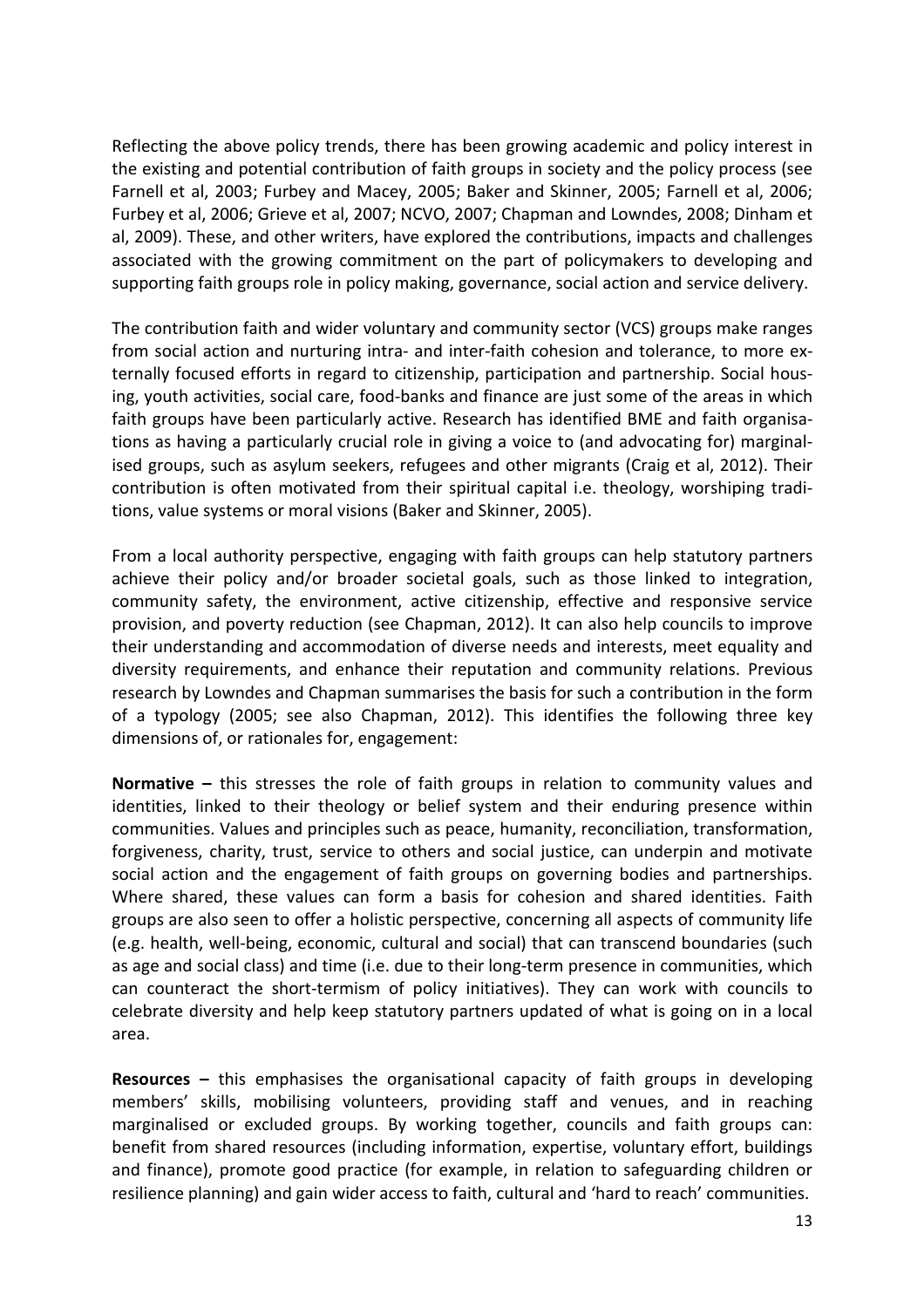**Governance –** this stresses the representative and leadership role of faith groups inside communities and within broader policy networks and partnerships. Representatives from such groups can, for example, provide information and expertise on cultural, religious or other issues (such as those surrounding the voluntary and community sectors, migration, death, health care, child protection, community conflict, and faith hate crimes). They can also endeavour to speak on behalf of geographical, ethnic, cultural, vulnerable or faith based communities etc.

Effective faith engagement and partnership, however, can also be challenging and time consuming. Anxieties may emerge over proselytisation, equalities issues (particularly around sexuality and gender), the perceived privileging of faith groups regarding policy influence and funding, and the extent to which diversity of faith and no faith can be represented. Such challenges were explored in a Local Government Association funded research project entitled 'Faith and belief in partnership: Effective collaboration with local government'<sup>2</sup>. The associated research report identifies a range of strategies and approaches used by local authorities and faith groups to address challenges and to help build effective and trusting relationships (see Chapman, 2012).

The current policy and socioeconomic context presents both opportunities and challenges for local authorities working in partnership with, and supporting faith groups. It is prompting many to review and consider further scope for, and new ways of engaging with the voluntary and community sectors (VCS) and faith groups. An assessment of how faith groups contribute to community activity within Sutton, together with their relationship and impact upon the responsibilities and priorities of public agencies (particularly the local government), will provide a valuable insight into the potential for greater collaboration and supportive relationships between them.

Before outlining the audit methodology, it is useful to provide a brief overview of the religious composition of the Borough of Sutton. The 2011 census data<sup>3</sup> indicates that 58.4% of people in the Borough affiliate themselves with Christianity, with those affiliating with other religions comprising less than 10% of the Borough population (Hindu 4.2%, Muslim 4.1%, Buddhist 0.7%, Jewish 0.3%, Sikh 0.2%, other 0.4%). A further 24.6% of people in the Borough do not affiliate with any religion, and 7.1% did not state their religious affiliation.

<sup>&</sup>lt;sup>2</sup> See: http://www.local.gov.uk/publications/-/journal\_content/56/10180/3692893/PUBLICATION  ${}^{3}$ See:

http://www.neighbourhood.statistics.gov.uk/dissemination/LeadTableView.do?a=7&b=6275269&c=Sutton&d =13&e=62&g=6337492&i=1001x1003x1032x1004&m=0&r=1&s=1386837917640&enc=1&dsFamilyId=2479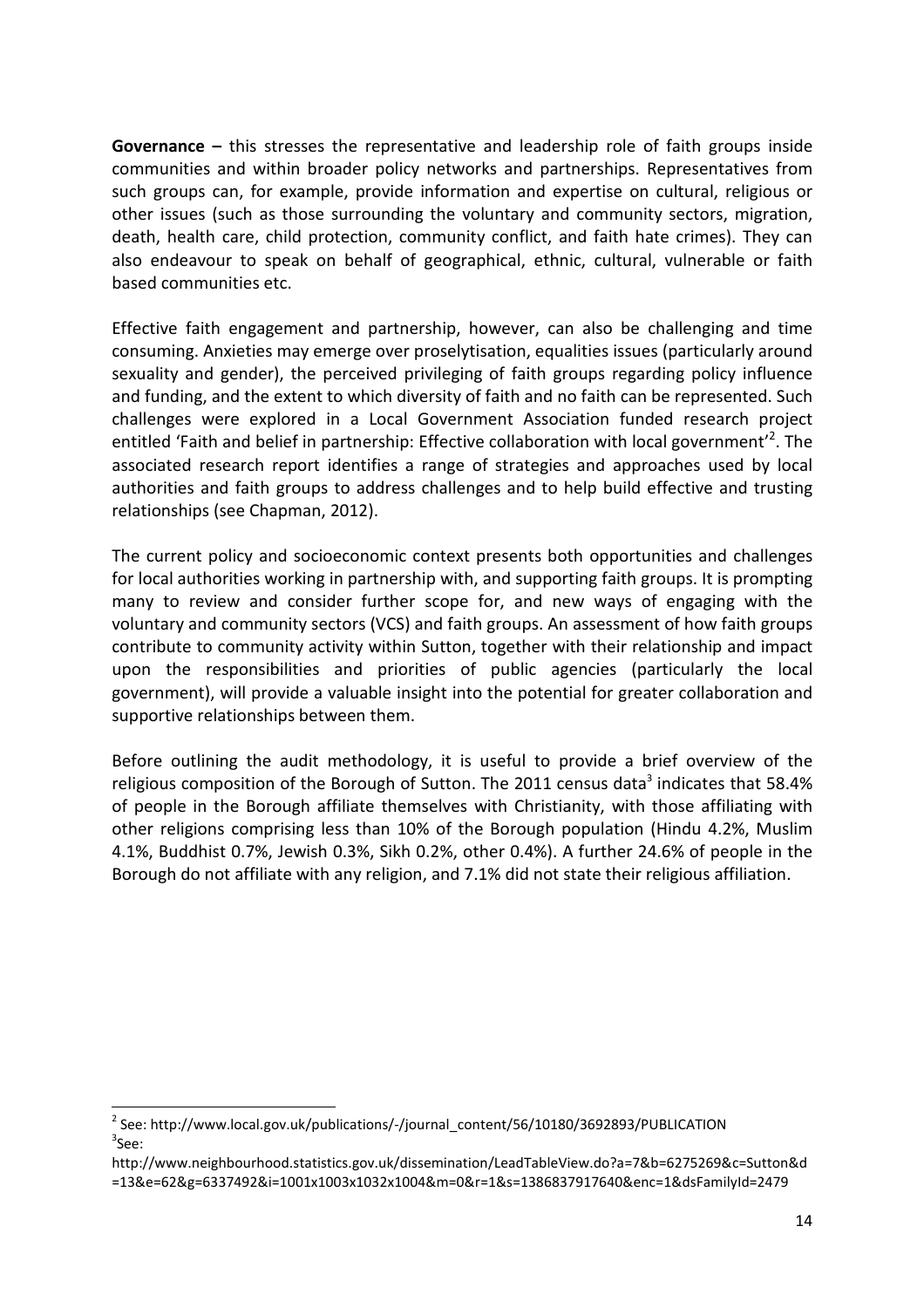## **4. Audit Methodology**

The audit comprised of a survey and interviews that explored a range of characteristics of faith groups based in the London Borough of Sutton, including:

- $\triangleright$  Development, type and size of faith groups and geographic areas where activities and projects took place;
- $\triangleright$  Details of activities and projects delivered;
- $\triangleright$  Collaboration with other agencies, groups and organisations;
- $\triangleright$  Use of social media and websites;
- $\triangleright$  Premises;
- $\triangleright$  Capacity, development and future plans.

**The audit survey**: This was developed by a team of researchers at Northumbria University, with input from representatives of the Council and the Sutton Faith and Belief Forum. A pilot survey was sent to 11 faith groups and amended in the light of feedback received. In September 2013 a final audit survey was sent either electronically (using SurveyMonkey software) or by post to 144 individuals from faith groups<sup>4</sup> identified using databases provided from the Council, which were augmented by the audit team. The survey asked respondents a range of questions about the characteristics of the faith group to which they belong (see above for details). Those contacted were asked to complete the audit survey within a period of three weeks. Non-responses were followed up by subsequent emails and telephone calls.

**Response information:** A total of 65 fully or partially completed surveys were returned from the 144 faith groups contacted. This equates to a response rate of 45%. Of the 56 respondents who provided details about the religion of their group, the majority (49/88%) stated they were Christian, three (5%) were Islamic, one (2%) was Buddhist, and three (5%) stated 'other'.

**The interviews:** The interview schedule was developed by the research team, with input from representatives of the Council and the Sutton Faith and Belief Forum. Semi-structured telephone interviews were undertaken with representatives of 12 faith groups during October and November 2013. Interviewees were selected from those 26 survey respondents indicating in the survey that they would be open to participating in an interview. Efforts were made to ensure that interviewees reflected the range of faiths that responded to the survey. Ten interviewees represented Christian faith groups, with one representing a Buddhist group and one an Islamic group.

Figure 2 below presents details of the denominations of faith groups participating in the audit (note: respondents could represent more than one faith and/or denomination).

<sup>&</sup>lt;sup>4</sup> Definitions: the term faith group in this report refers to members of a religious organisation or group, including a worshiping community and/or faith-based organisation. Faith-based organisations include: places of worship (e.g. a church, temple or mosque) as well as voluntary and community organisations that are to some extent grounded in a faith tradition but which may serve the community more widely.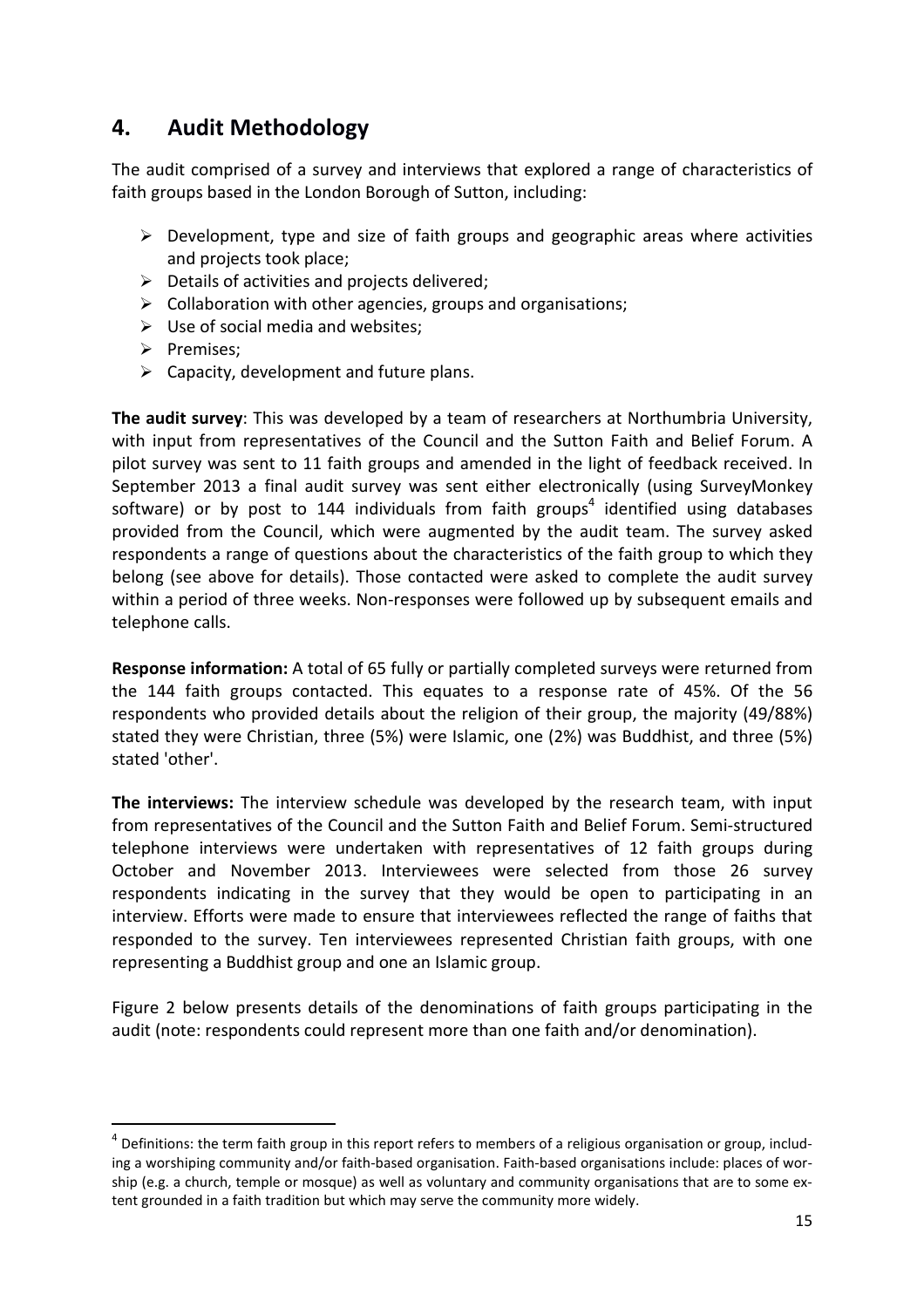

**Figure 2: Percentage of survey respondents (n54) and interviewees (n12) representing relevant denomination(s).**

**Interpretation of the data and findings:** The intention of the audit was to canvass all Sutton faith groups listed on a contact database provided by the Council. The process did not involve a sample survey based audit, and so it is not feasible to reliably generalise beyond the audit respondents. When interpreting the data, it is therefore important to note that the findings reflect only the views and responses of individuals that completed the survey. Where total responses for any particular question is less than 65 (the number of fully or partially completed surveys returned), the views and responses only reflect those that answered the question concerned. Due to rounding of figures, some data may add up to a little over or under 100%.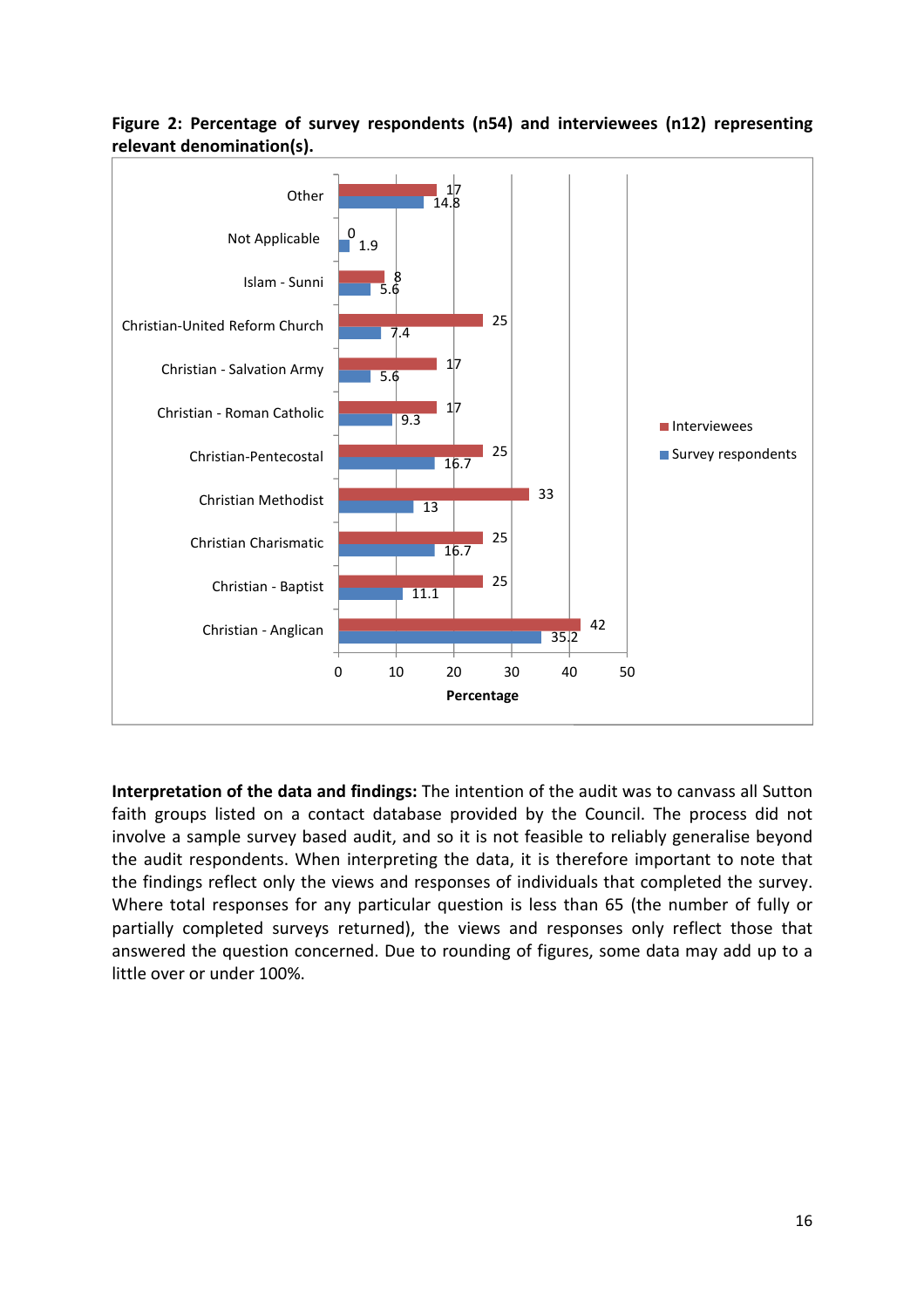## **5. Key Findings**

This section presents findings from both the survey and interviews.

## **5.1 Nature, extent and contribution of faith group activities**

**Activity-users:** Fifty-five survey respondents provided details about the activities and projects currently delivered by their faith group to specific groups of people. Figure 3 provides details of the percentage of respondents stating that their faith group delivers activities to specified groups of people.

**Figure 3: Percentage of survey respondents stating that their faith group delivers activities and projects to specific groups of people (n55).**



Activities and projects were most commonly provided for children (by 80% of faith groups), the elderly (those aged 60+) (by 67% of faith groups), and young people (those aged under 25) (by 60% of faith groups). Fewer than 10% of respondents stated that their faith group delivered activities or projects specifically for: members of the armed forces/veterans, asylum seekers, migrants or refugees, offenders/ex-offenders, the gypsy/traveller community, homeless people, those with HIV/Aids, people identifying as lesbian, gay, bisexual or transgendered, or unemployed people. A total of 11% specified that their group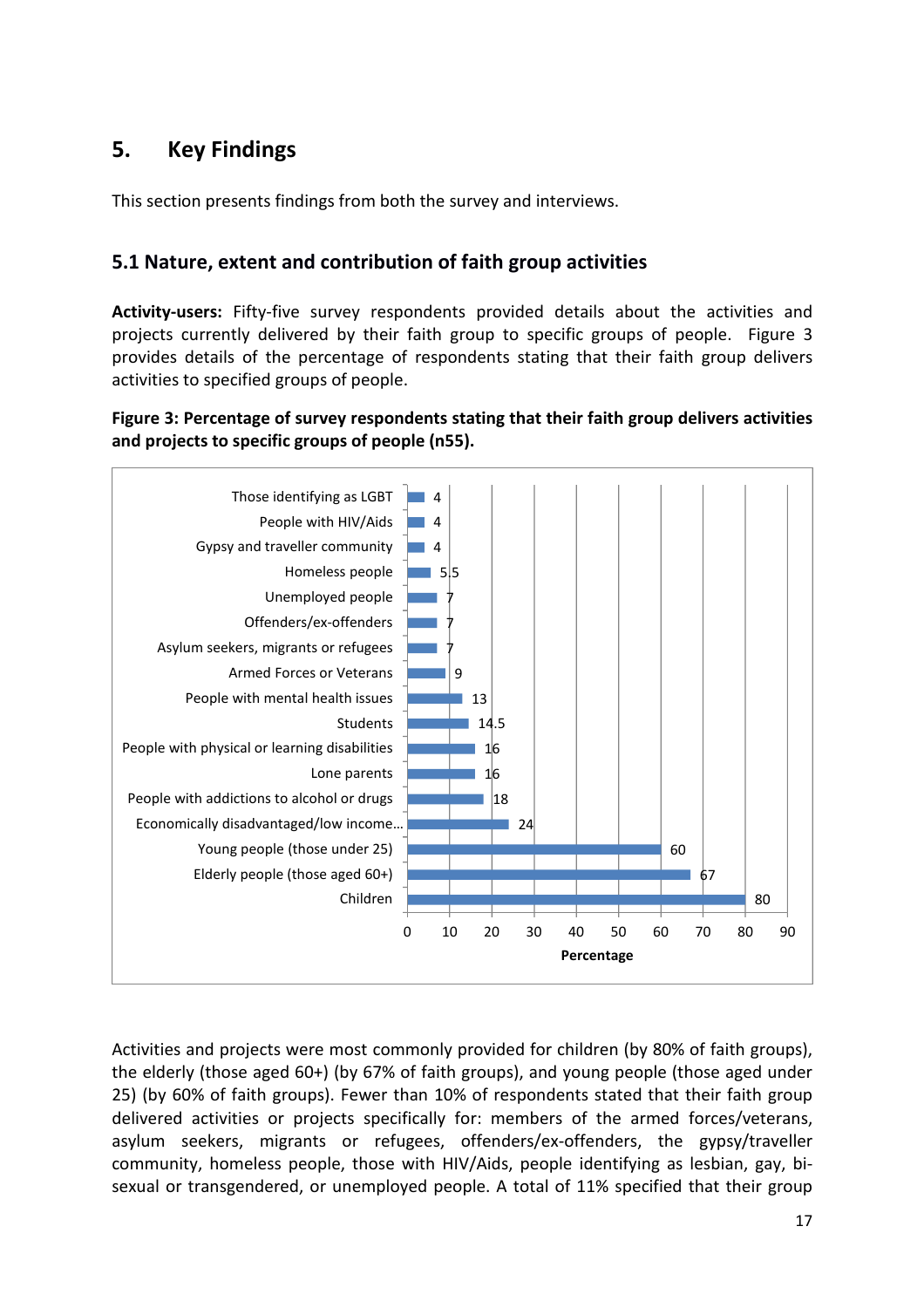delivered activities and projects to groups not listed in Figure 3. These included activities for lonely people.

**Activities delivered:** The most commonly provided direct provision is 'religious or cultural activities', 'clubs, drop in's or groups for different people' and 'crèche/play groups'. Referral/signposting activity was most commonly undertaken in relation to financial advice, counselling, food-banks and advocacy.

Table 1 and Figure 4 below present details of direct provision delivered and signposting/referral activities by faith groups to link people to other provision.

**Table 1: The frequency of survey respondents stating that their faith group delivers provision directly, or provides referral/signposting by activity type**

| <b>Activity type</b>                                                               | <b>Direct</b><br>provision | Referral/signpost |
|------------------------------------------------------------------------------------|----------------------------|-------------------|
| Advocacy                                                                           | $\mathbf{1}$               | $\overline{7}$    |
| Arts or musical activities                                                         | 12                         | $\overline{2}$    |
| Befriending/Visiting schemes                                                       | 15                         | $\overline{2}$    |
| Café                                                                               | 10                         | $\Omega$          |
| Childcare                                                                          | 5                          | $\mathbf{1}$      |
| Clubs, Drop In's or Groups for different groups of people                          | 29                         | $\mathbf{1}$      |
| Counselling                                                                        | 12                         | 11                |
| Creche/playgroups                                                                  | 25                         | $\mathbf{1}$      |
| <b>Credit Union</b>                                                                | $\overline{0}$             | 5                 |
| <b>Education or training</b>                                                       | 12                         | $\overline{4}$    |
| Financial advice (including advice about debt management<br>and claiming benefits) | 3                          | 10                |
| Food-bank                                                                          | $\overline{7}$             | 8                 |
| Health information or advice                                                       | $\mathbf 0$                | $\overline{3}$    |
| Legal advice or services                                                           | $\mathbf 0$                | $\mathbf{1}$      |
| <b>Meals</b>                                                                       | 16                         | $\Omega$          |
| Recreational, sport or fitness activities                                          | 10                         | $\mathbf{1}$      |
| Religious or cultural activities                                                   | 36                         | $\overline{2}$    |
| Social care                                                                        | $\overline{2}$             | $\overline{2}$    |
| <b>Street Pastors</b>                                                              | $\overline{7}$             | $\overline{4}$    |
| Transport                                                                          | $\overline{3}$             | $\Omega$          |
| Volunteer or work placements                                                       | 12                         | $\Omega$          |
| Other                                                                              | $\overline{4}$             | $\overline{0}$    |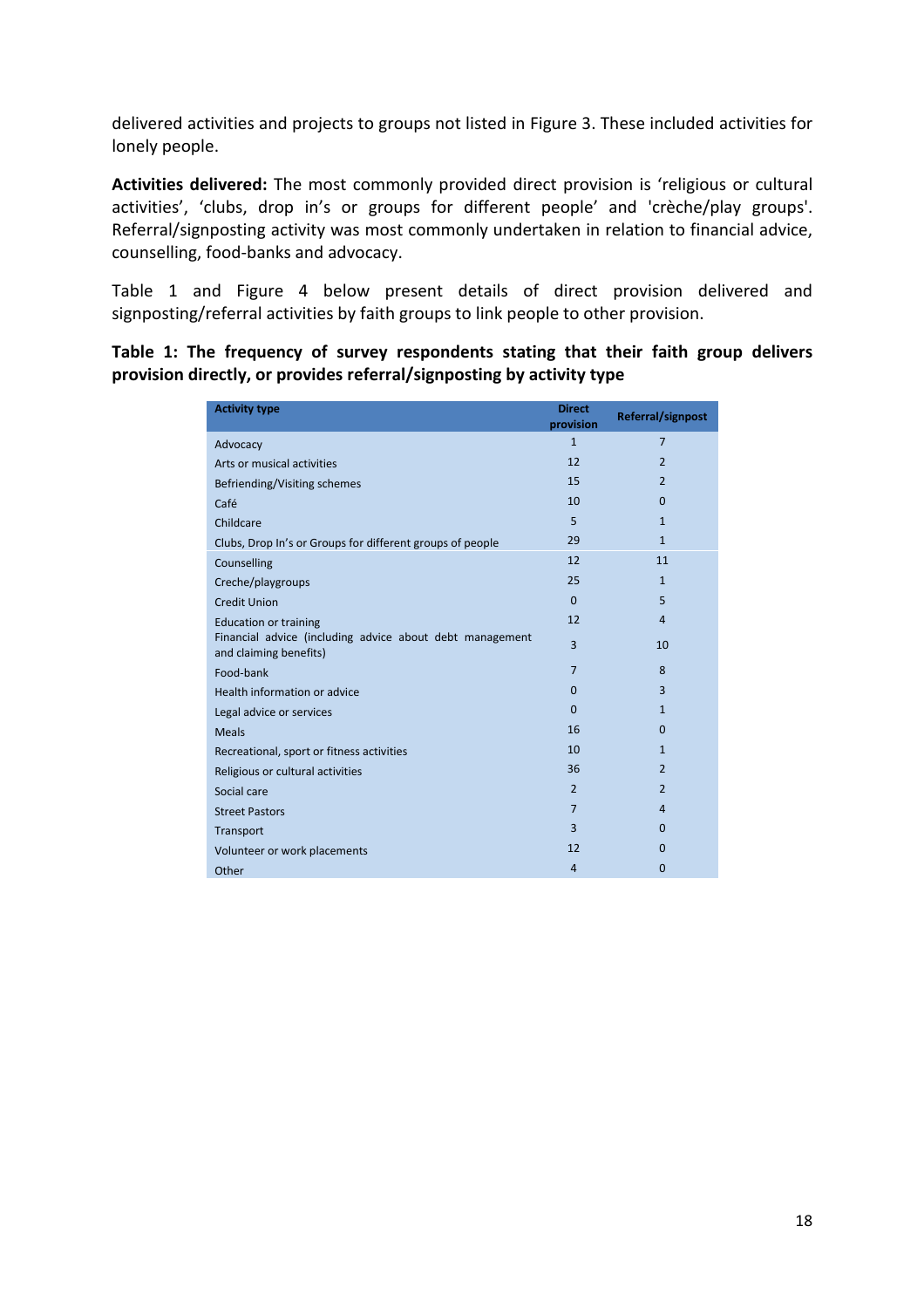



Respondents were asked whether *any* of the activities provided by their faith group were available to a specific faith, various faiths and/or those with no faith. A total of 54 answered this question. Across the activities and projects provided, 82% (44) respondents stated that some or all of their activities were offered to those with no faith, 78% (42) stated that some or all of their activities were offered to those of various faiths, and 26% (14) stated that they delivered activities and projects only to those of a specific faith<sup>5</sup>.

Some activities and projects are provided in collaboration with other partners. Across the activities, collaborative work with other faith groups is more frequent in relation to food

<sup>&</sup>lt;sup>5</sup>Note, faith groups may have more than one service or activity, which may be offered to varying groups; nonfaith, various faiths and/or a specific faith.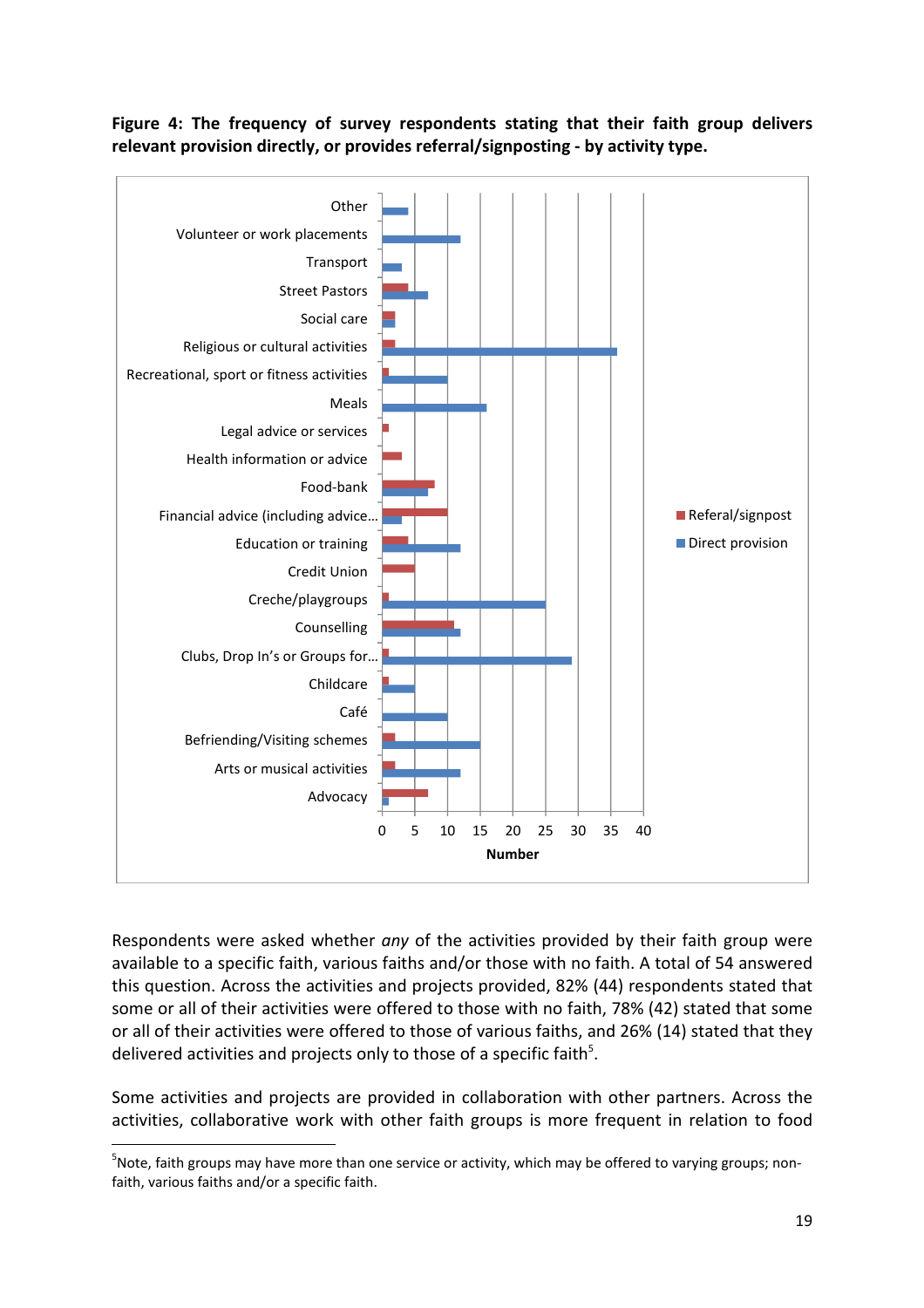banks, street pastors and religious and/or other cultural activities. Among those answering the question, there appears to be relatively little current direct partnership working with public sector organisations and private businesses (although 4 respondents stated that their faith group works with the private sector to provide recreational, sport or fitness activities). A breakdown of activities delivered collaboratively is presented in Table 2 below.

#### **Activity type Work with other local faith groups Work with voluntary sector groups Work with private businesses Work with public sector organisations** Advocacy and the control of the control of  $\begin{array}{cccccccccc} &1& &1& &0& &1\end{array}$ Arts or musical activities **1** activities **1 1** activities **1 1** Befriending/Visiting schemes and the state of the state of the state of the state of the state of the state of the state of the state of the state of the state of the state of the state of the state of the state of the sta Café  $1$   $1$   $1$   $2$   $0$ Childcare  $0$  1  $1$  1  $1$ Clubs, Drop In's or Groups for different groups of people <sup>0</sup> <sup>5</sup> <sup>1</sup> <sup>0</sup>  $\frac{1}{2}$  Counselling  $\frac{1}{2}$  0  $\frac{1}{2}$  1 0 Creche/playgroups 0 1 1 1 0 0 Credit Union 0 0 0 0 Education or training  $\begin{array}{ccccccc} & 1 & 2 & 2 & 2 \end{array}$ Financial advice (including advice about debt management and claiming benefits) <sup>2</sup> <sup>0</sup> <sup>0</sup> <sup>0</sup> Food-bank 9 4 0 0 Health information or advice and the control of the control of the control of the control of the control of the control of the control of the control of the control of the control of the control of the control of the contr Legal advice or services and the control of the control of the control of the control of the control of the control of the control of the control of the control of the control of the control of the control of the control o Meals  $1 \t 1 \t 0 \t 0$ Recreational, sport or fitness activities 1 3 4 1 Religious or cultural activities 7 0 0 0 Social care  $0$  0  $0$  0  $0$  0  $0$ Street Pastors 8 3 0 0 Transport 0 0 0 0 Volunteer or work placements and the control of the control of the control of the control of the control of the control of the control of the control of the control of the control of the control of the control of the contr Other  $1$   $2$   $0$   $1$

## **Table 2: The frequency of survey respondents stating that their faith group delivers projects and activities collaboratively by type of activity.**

Respondents were also asked for information about activities delivered by their faith group that specifically linked to five initiatives in the area; Aging Well, Living Well, Independent Living, Working with Young People and Safe Communities. Findings indicate that faith groups delivered provision specifically linked to each initiative, although the frequency of involvement varied across them. Table 3 and figure 5 below, indicate that a relatively higher number of respondents reported links in relation to initiatives on working with young people and aging well compared to other specified initiatives $^6$ .

 $<sup>6</sup>$  It should be noted that several interviewees, appeared to regard one or more of the five specified</sup> initiatives as 'categories of activity', as opposed to more formalised policy initiatives. The actual extent of official engagement with the initiatives, therefore, may be different to that suggested here.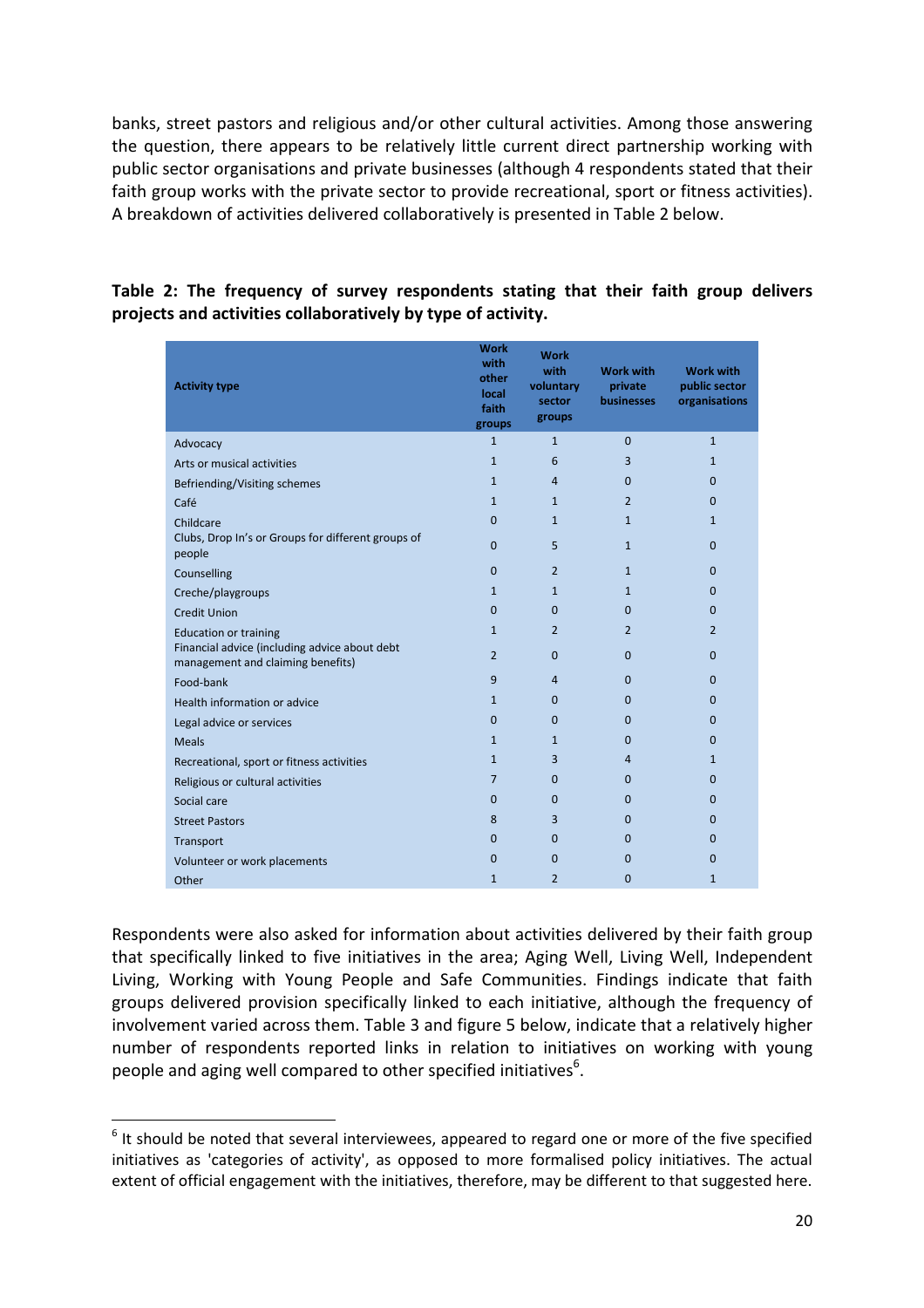**Table 3: The number of survey respondents stating that their faith group was involved in activities or community projects linked to specified initiatives.**

| <b>Initiatives</b>                                                                                     | Yes | Nο        |
|--------------------------------------------------------------------------------------------------------|-----|-----------|
| Aging Well (activities for elderly people and to tackle social isolation)                              | 22  | 14        |
| Living Well (activities that encourage healthy active living)                                          | 11  | 18        |
| Independent Living (activities aimed at vulnerable people or those less able<br>to live independently) | Δ   | <b>20</b> |
| Working with Young People (activities to support young people)                                         | 26  | 11        |
| Safe Communities (activities to build closer, stronger, safer communities)                             | 14  | 15        |

**Figure 5: The percentage of respondents stating that their faith group was involved in activities or community projects linked to specific initiatives.**



Interviews undertaken with 12 respondents yielded further information about the activities and projects delivered by their faith groups in Sutton and give some indication of their perceived significance and impact.

Faith groups were involved in one-to-one activities to support individuals with a wide range of issues including bereavement, terminal illness, isolation, debt and relationship difficulties. As one interviewee stated:

*"The nature of my job means I am regularly coming into contact with a whole variety of people in vulnerable situations; serious abuse, to financial deprivation to a relationship break-up, to dealing with people grieving because somebody's died".*

Individuals and families being supported often have complex and multiple health, emotional care and support needs, as illustrated by one interviewee: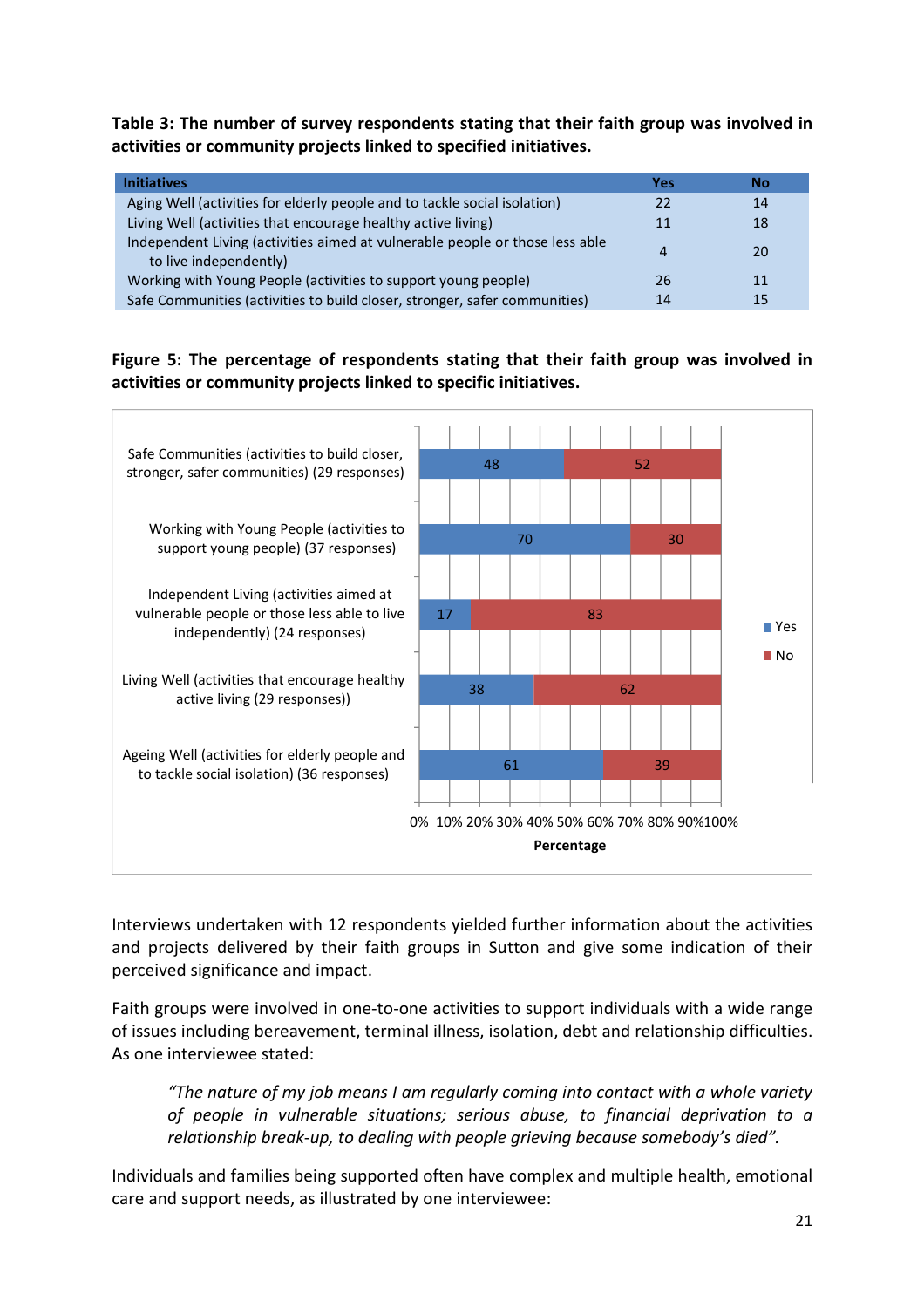*"We have an individual in their 70s who's struggling with (a terminal illness), but her grown up children in their 40s have a level of special needs; a level of special needs which are dwarfed by those of her grandchildren. So we're working with them about what does it mean when grandma passes on, how does the family continue to function and be mutually supportive to one another within the confines of some of the restrictions which are present day reality within the spirit of austerity which is all of ours to enjoy*".

Interviewees reported little faith group activity specifically focused on members of the armed forces/veterans, asylum seekers, migrants or refugees, offenders/ex-offenders, the gypsy/traveller community, homeless people, those with HIV/Aids, people identifying as lesbian, gay, bi-sexual or transgendered, or unemployed people. However, interviewees revealed a variety of activities are delivered on an ad hoc one-to-one basis to those seeking work, asylum seekers, offenders and homeless people to provide a listening service, signposting, support and accommodation. Interviewees discussed how members of their faith groups had: helped fellow members to develop CVs, held mock interviews, written character references for asylum-seekers and organised accommodation for homeless exoffenders. These findings help illustrate a holistic, situational and relationship based support that faith groups often provide, as found in other research (see, for example, Lowndes and Chapman, 2005).

In addition to one-to-one interventions, the interviews identified a wide range of projectbased and outreach activities delivered by faith groups, as well as examples of faith groups making their premises available to other local groups. These include the following:

**Activities for children and young people:** These comprised a range of groups and activities including: pre-school provision, crèche, art and craft activities, games and sports (including football, table tennis and snooker) music, sing-songs and dancing for children aged 5-11 and those aged 11+. This included targeted activities for children and young people living in specific parts of Sutton (with some faith groups bussing children from local estates to activities on a weekly basis).

**Parent support:** Activities for parents and children delivered by faith groups include parent and toddler groups, activities that enable children and their parents to undertake activities together (e.g. film clubs, painting and model-making) and groups for new mums and their babies. Parenting support provision includes specialist provision for disabled children and their parents. Support of this nature seeks to provide a safe space for sharing experiences and learning, as one interviewee commented:

*"We want to provide a safe space where honest conversation is going to happen in order that parents can be the best parents they can be".*

**Social and physical activities for adults**: These activities include running, fitness and dieting clubs/groups, art and craft activities, music groups, lunch clubs and dance groups.

**Supporting social enterprise and employment:** The Sutton Foodbank initiative also includes a social enterprise café (operated in partnership with the 'Family Mosaic' project) that provides opportunities to develop volunteer's work-readiness.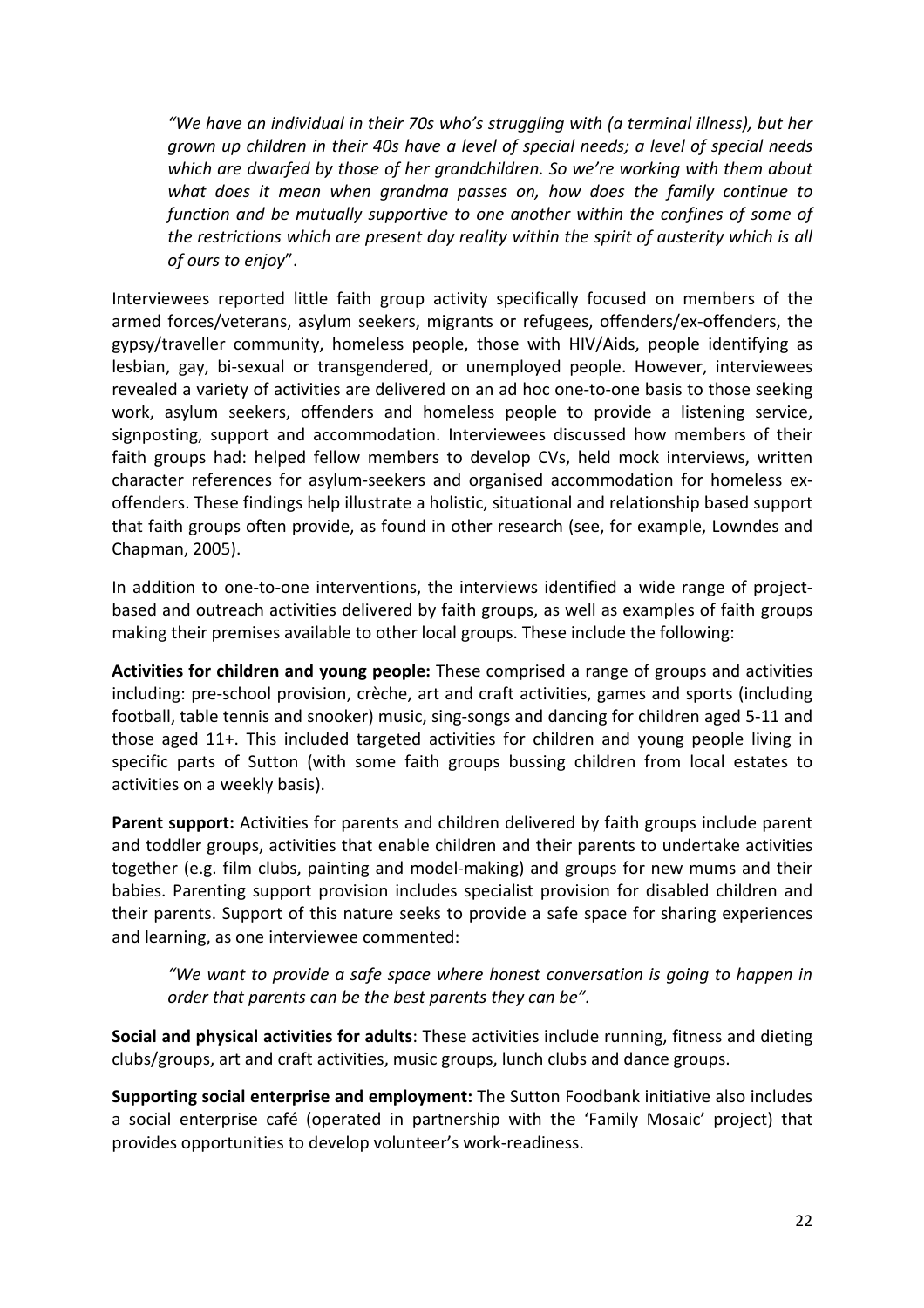**Outreach activities:** Several interviewees discussed how members of their faith group work with local schools to deliver assemblies and how they input into lessons focused on religion, whilst others discussed how volunteers visit care homes to hold short services and also visit individuals in their own home (e.g. elderly people whose mobility is such they would find it difficult to travel to a place of worship). Interviews also identified examples of faith groups seeking to develop the wider community's understanding of faith by awareness-raising activities. One interviewee stated that:

*"We have interface dialogues especially after 11 September when we thought that there is a need to go out and dispel the myths that there is one Islam. So we (have a) 'discover Islam' sort of exhibition type question stand…in the Sutton High Street".*

*"We've invited a nursery next to the park [to our Eid celebration] and all the kids came out and joined us...[along with]…some of the public".*

**Use of buildings by local groups:** Several interviewees discussed how their faith group hired out their buildings to other groups, including Brownie, Girl Guide and Scout groups and to groups dedicated to those with Multiple Sclerosis and Parkinson's disease.

**Participation in events:** Several interviewees discussed how their faith group participated in events held in the Borough (e.g. environmental events and religious festivals).

**Working with people in disadvantaged areas:** A number of interviewees detailed how their faith group delivered activities focused on those living in disadvantaged localities within Sutton (particularly the St. Helier and Shanklin areas). This includes activities to help local people maintain their properties and gardens by carrying out minor repairs, and signposting people identified as 'in need' to wider local provision (e.g. local authority social services, the Sutton Housing Partnership, and the local Citizen Advice Bureau).

Although faith groups clearly undertake a significant number of activities, interviewees were clear that their faith group often lacked the expertise, volunteers, staff and time to respond to all the needs of those seeking their help (see faith group development, capacity and support needs section below for further discussion). They saw the role of their faith group as being part of a wider network of organisations, and to intervene directly where possible, but referring those they felt required further interventions to other relevant organisations when appropriate. As one interviewee commented:

*"We are able to meet some of their needs, we're not able to meet others … we need to be part of the mosaic, which is required to support them".*

#### **Summary of key findings on the nature, extent and contribution of faith group activities**

- $\triangleright$  Among the respondents, activities and projects are most commonly provided for children, the elderly (those aged 60+), and young people (those aged under 25).
- $\triangleright$  Direct provision of the faith groups participating in the survey most commonly takes the form of 'religious or cultural activities', 'clubs, drop in's or groups for different people' and 'crèche/play groups'. Referral/signposting most commonly takes place in relation to financial advice, counselling, food-banks and advocacy.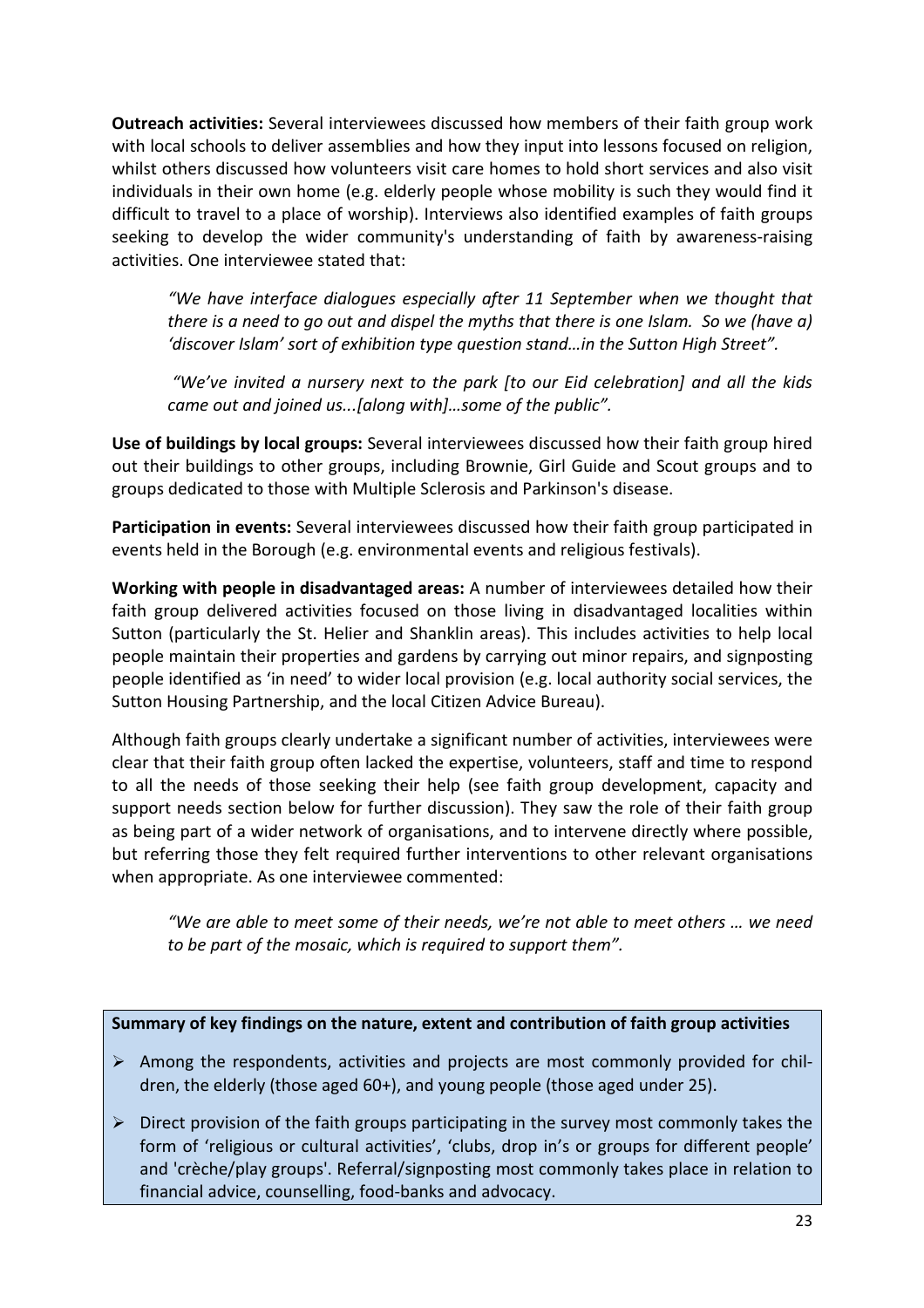- $\triangleright$  Faith groups are involved in one-to-one activities to support individuals with a wide range of issues including bereavement, terminal illness, isolation, debt and relationship difficulties. They can take a holistic approach to support with a view to helping individuals and families with complex and multiple health, emotional care and support needs.
- $\triangleright$  Links between faith group provision and local authority initiatives are more common in relation to initiatives on 'Working with Young People' (70% of respondents) and 'Aging Well' (61% of respondents), although between 38% and 48% of respondents also identified a link with 'Safe Communities' and 'Living Well' initiatives.
- $\triangleright$  Many faith group activities are offered to those of no religion or to various religions (78% or more of respondents indicated this). 26% stated that they delivered activities and projects only to those of a specific faith.
- $\triangleright$  Across the activities, collaborative work with other faith groups is more frequent among survey participants in relation to food banks, street pastors and religious and/or other cultural activities. There appears to be relatively little current direct partnership working with public sector organisations and private businesses.
- $\triangleright$  Interviewees were clear that their faith group often lacked the expertise, volunteers, staff and time to respond to all the needs of those seeking their help (see faith group development, capacity and support needs section for further discussion).

## **5.2 The characteristics of faith based project and service users**

**Number of service users (excluding worshiping activities):** Thirty-nine survey respondents provided details about the number of individuals participating in/using activities or community projects delivered by their faith group each week (see figure 6 below). A total of 72% (28) respondents indicated that 50 or more people use or participate in their faith group activities or community projects each week, with 28% (11) stating 49 or fewer participants/users.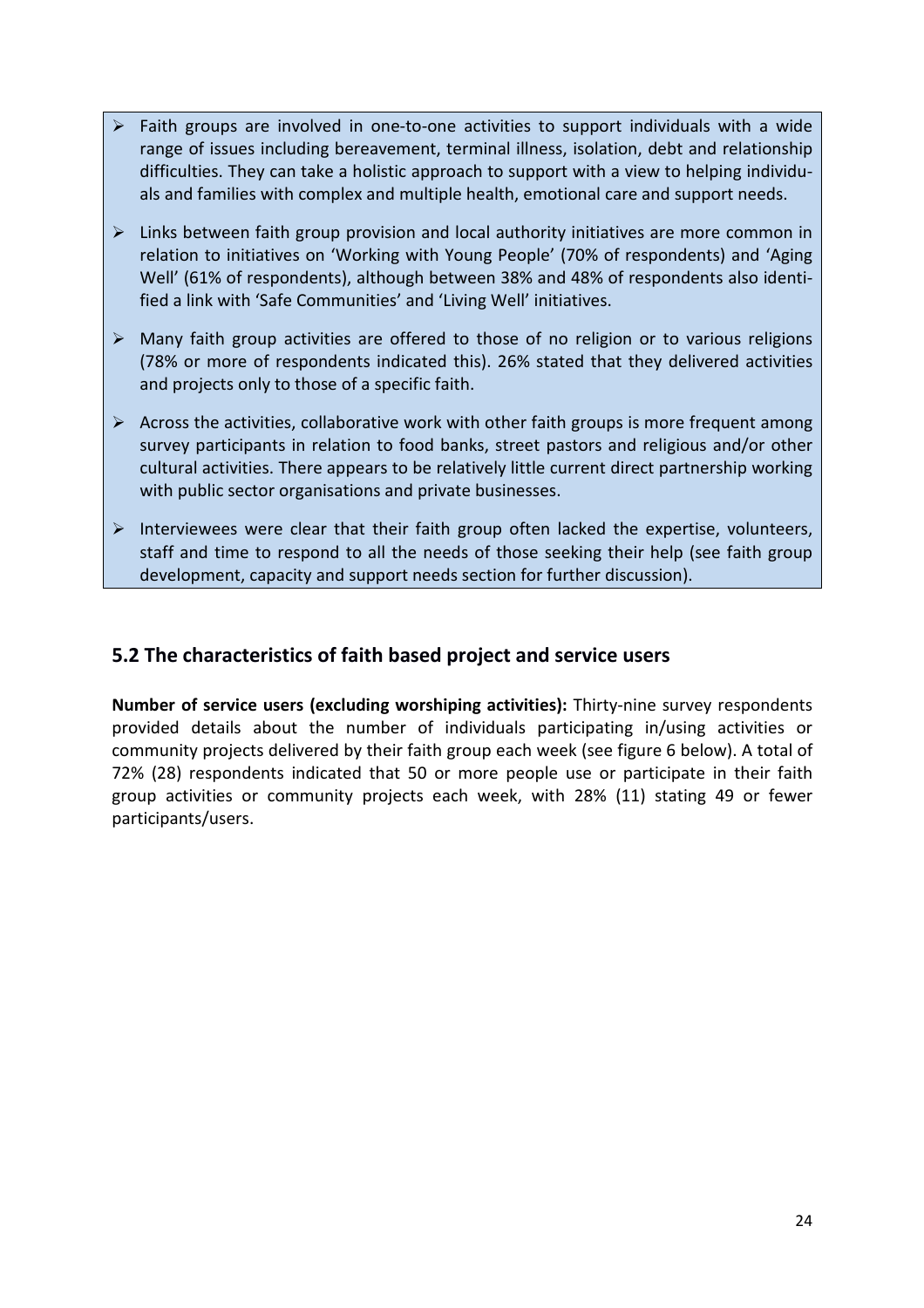

**Figure 6: The percentage of respondents stating that the relevant number of people used activities or community projects provided by their faith group each week (n39).**

**Age range of service/project users:** Survey respondents reported fairly consistent levels of engagement with their activities and projects across the age ranges. More than 60% of survey respondents engaged with each of the following: 0-11 years old (67%); 12-17 years old (65%); 18-25 years old (61%); 26-35 years old (63%); 46-55 years old (63%); 56-65 years old (72%); and over 65 years old (78%). The exception was the 36-45 years old age range (54%).

**Ethnicity and nationality of service/project users:** Figure 7 below provides details of the ethnic backgrounds of those participating in faith group activities/community projects. Of the 46 survey respondents providing details, 83% (38) stated that some or all of their faith group's activities/community projects were provided to 'white-British' participants. Over 50% also stated that some or all of their faith group's activities/community projects were provided to 'white-other', 'mixed-white and black Caribbean', 'mixed-white and black African', 'black or black British-Caribbean' and 'black or black British-African' participants.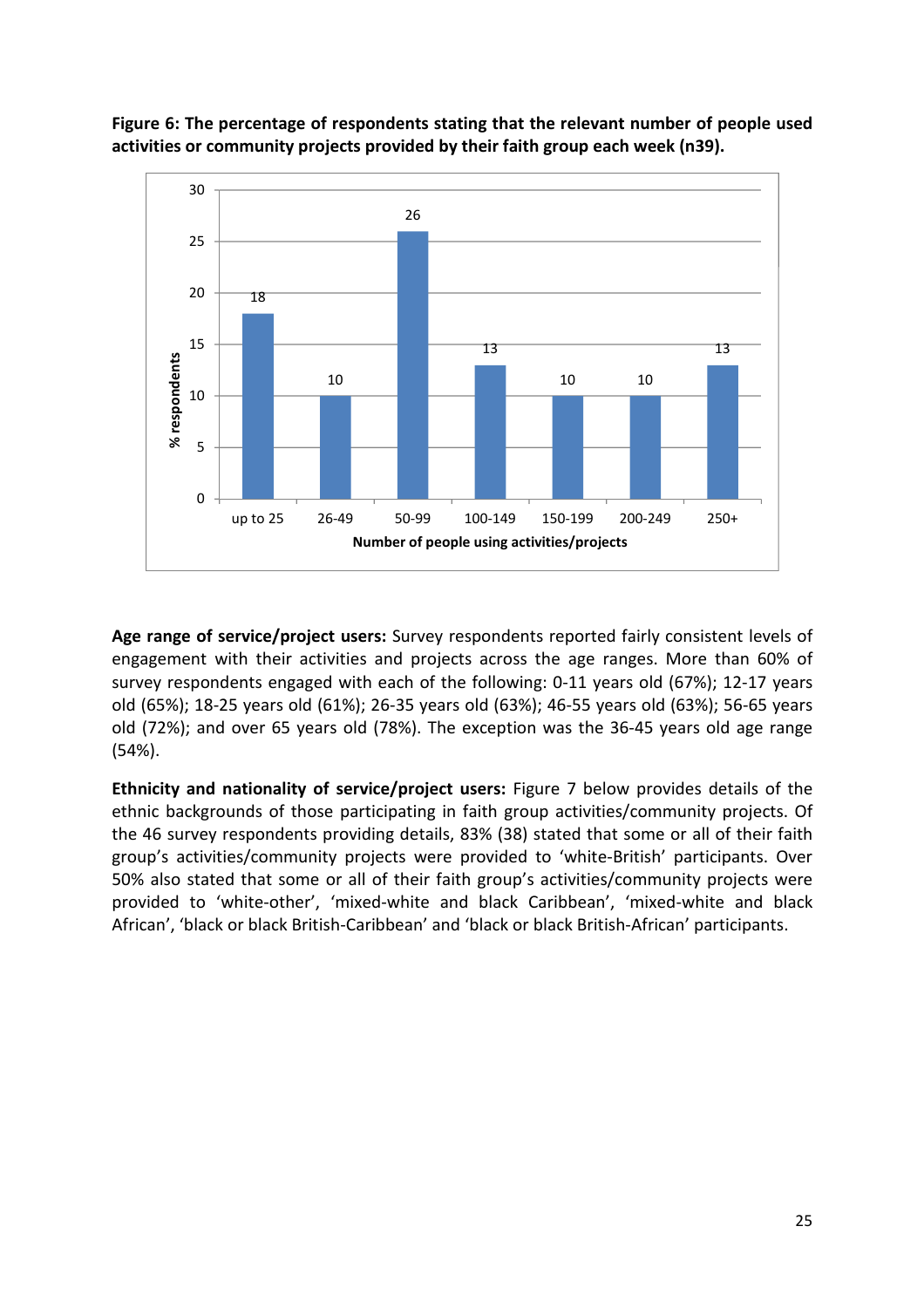**Figure 7: The percentage of survey respondents stating that their faith group's activities and community projects were used by members of specific ethnic groups (n46).**



Thirty-one survey respondents provided details about the nationalities of those participating in or using activities and community based projects provided by their faith group (see table 4 below). Around 52% (16) stated that those using their faith group's activities included those of Indian nationality, 42% (13) stated that those using their faith group's activities included those of Polish nationality, and 36% (11) stated that those using their faith group's activities included those of Tamil heritage.

**Table 4: The number and percentage of survey respondents stating that their faith group activities and community projects were used by members of the following nationalities.**

| <b>Nationality</b> | <b>Response Percent</b> | <b>Response Count</b> |
|--------------------|-------------------------|-----------------------|
| Afghan             | 9.7%                    | 3                     |
| Indian             | 51.6%                   | 16                    |
| Korean             | 16.1%                   | 5                     |
| Pakistani          | 32.3%                   | 10                    |
| Filipino           | 16.1%                   | 5                     |
| Polish             | 41.9%                   | 13                    |
| Somali             | 9.7%                    | 3                     |
| Tamil              | 35.5%                   | 11                    |
| Other              | 25.8%                   | 8                     |

N=31 (note: respondents could select more than one answer)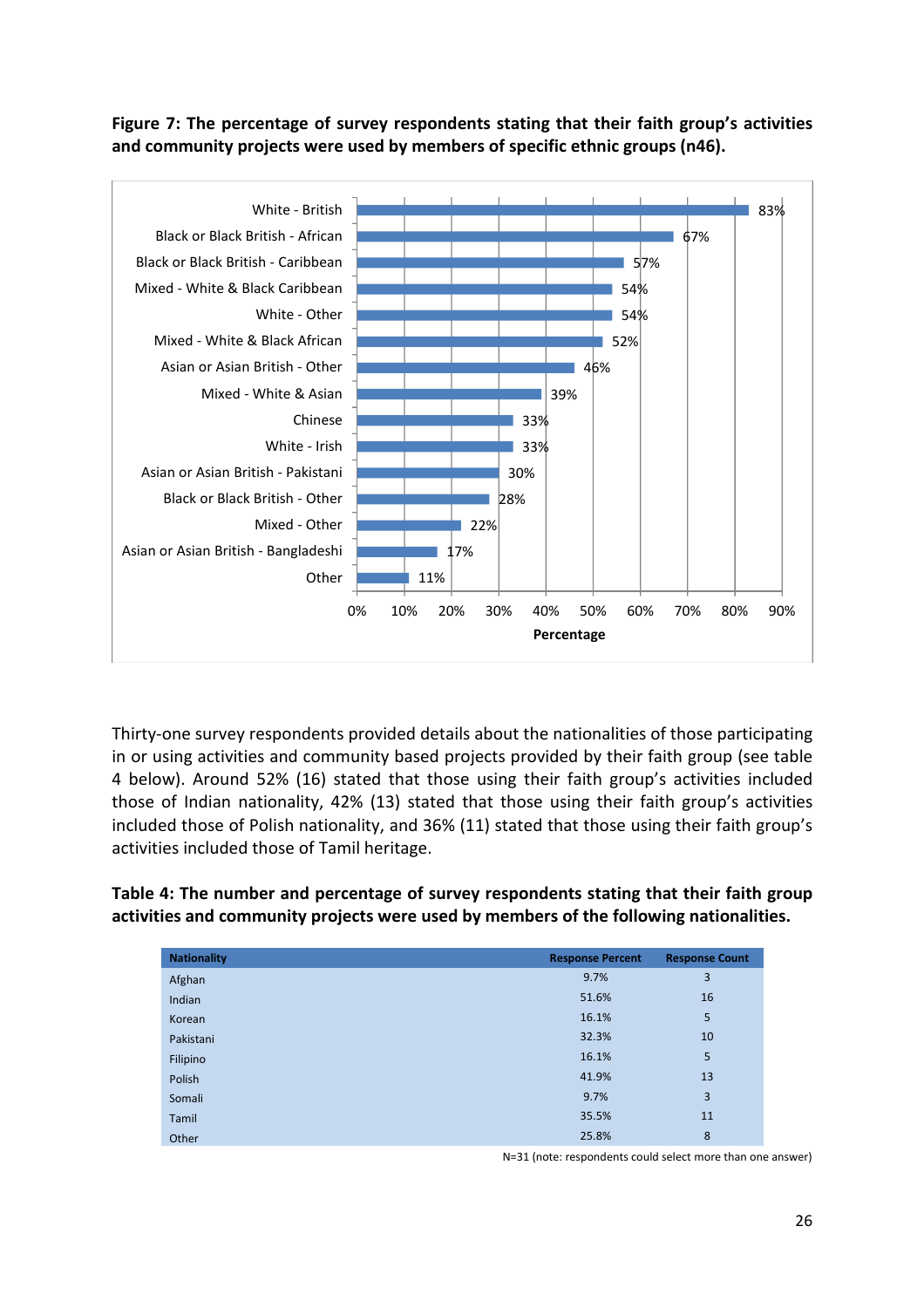**Summary of key findings on the characteristics of faith based project and service users**

- $\triangleright$  Faith group provision can have a significant reach, with 72% of respondents indicating that 50 or more people use or participate in their faith group activities or community projects each week, compared with 28% providing for 49 or fewer weekly participants/users.
- Over 50% or more respondents report that some or all of their faith group's activities/community projects were provided to: 'white-British' participants', 'white-other', 'mixed-white and black Caribbean', 'mixed-white and black African', 'black or black British-Caribbean' and 'black or black British-African' participants. Over 50% of respondents stated that those using their faith group's activities included those of Indian nationality, 42% Polish nationality, and 36% Tamil heritage.

## **5.3 The geographical location of provision**

**Geographical spread of activities and community based projects:** A total of 44 respondents gave details of the postcode locations, within the Borough of Sutton, where their faith group delivered activities and community-based projects (see figure 8 for details).

**Figure 8: Percentage of respondents stating that their faith group delivered activities and community based projects in each of the relevant postcode areas listed below (n44).**

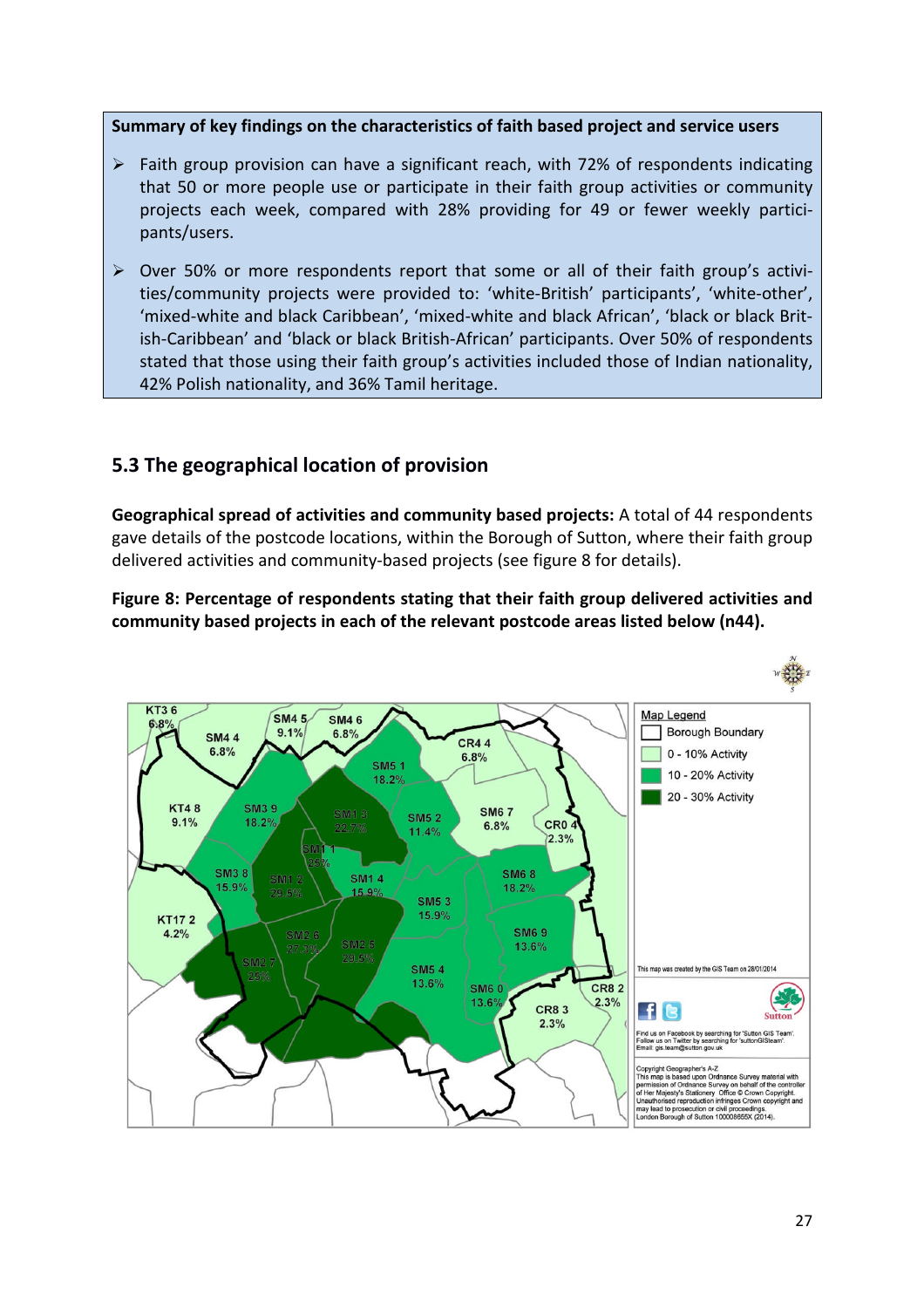Between 25%-30% of organisations delivered activities *in each* of the following post-code areas:

- $\triangleright$  SM1 1;
- $\triangleright$  SM1 2;
- $\triangleright$  SM2 5;
- $\triangleright$  SM2 6;
- $\geq$  SM2 7

Less than 5% of survey respondents stated that their faith group delivered activities/community-based projects *in each* of the following post-code areas:

- $\triangleright$  CRO 4:
- $\triangleright$  CR8 2;
- $\triangleright$  CR8 3;
- $\triangleright$  KT172

**Summary of key findings on the geographical location of provision**

 $\triangleright$  Faith group activity is provided across several postcode areas, the most common being SM1 1, SM1 2, SM1 3 and SM2 5, SM2 6, SM2 7 where ten or more faith groups indicated provision of their activity.

## **5.4 Project and community activity staff and volunteers**

Figure 9 below shows details about the number of *full-time staff* available to deliver community activities and projects. As can be seen, the majority of faith groups participating in the audit operate with between one and four full-time staff (49%/15), or no full-time staff (45%/14). Only 3% (1) of respondents stated that their faith group had 5 to 10 full-time staff, and a further 3% (1) between 11 to 15 full-time staff.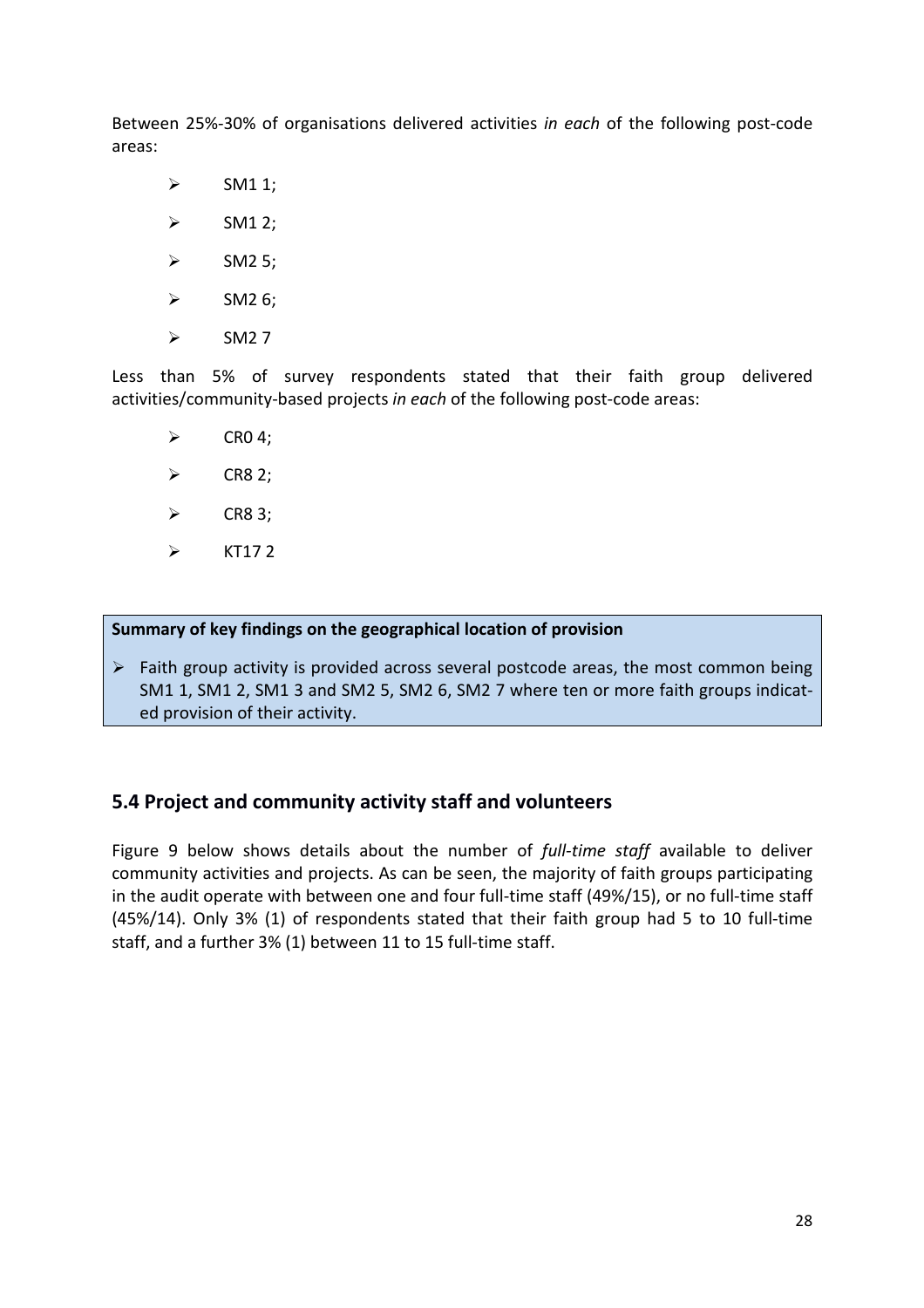**Figure 9: Percentage of respondents stating that their faith group had the relevant number of full-time staff (n31).**



Figure 10 below shows details about the number of *part-time staff* available to respondents to deliver community activities and projects.





As can be seen, of the 33 survey respondents providing information about the number of *part-time staff* employed by their faith group to deliver activities and community projects:

- $\geq$  42% (14) stated that their faith group had no part-time staff;
- $\geq$  52% (17) stated that their faith group had 1-4 part-time staff;
- $\geq$  6% (2) stated that their faith group had 5-10 part-time staff.

A total of 46 respondents provided details of the number of *volunteers* helping to deliver their faith group's activities and community projects. A total of 7% (3 respondents) stated that their faith group had no volunteers, 67% (31 respondents) stated their faith group had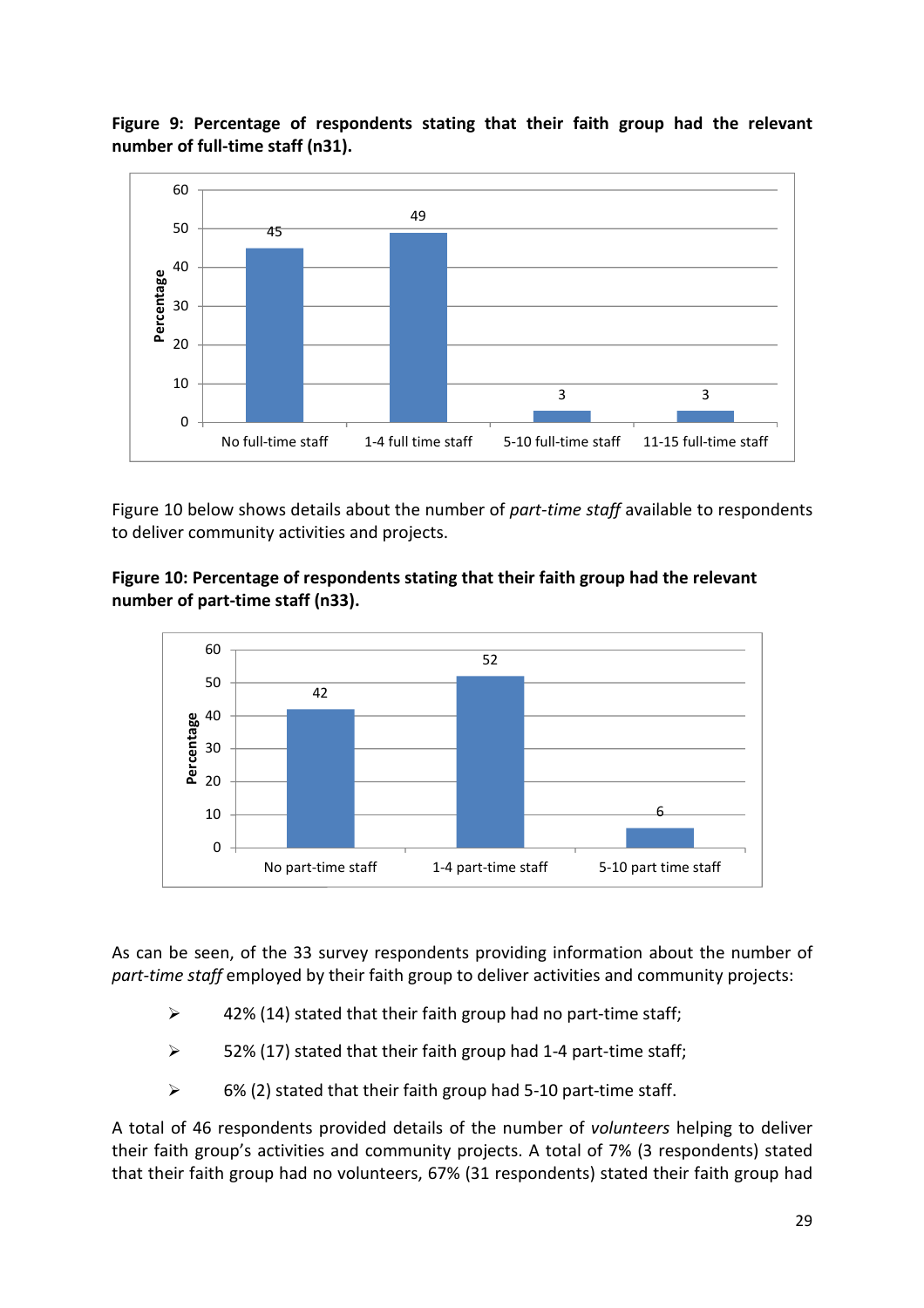between 1 and 49 volunteers and 26% (12 respondents) stated their faith group had 50 volunteers or more. See figure 11 below.





Of the 56 survey respondents providing details, 66% (37) stated that their faith group provided volunteers to other projects or activities delivered by other organisations/groups.

The interviews highlighted a key challenge facing faith groups is securing sufficient volunteers to enable them to maintain existing and develop future provision (see also section on faith group development, capacity and support needs below). The findings illustrate how crucial volunteers are to the effective operation of faith group activities. Several interviewees noted how members of their congregation included doctors, lawyers, teachers and professionals working in child protection upon whose knowledge core staff drew to respond to individuals in need (and signpost them to wider provision) as effectively as possible. These individuals also have been invaluable in enabling faith groups to better understand their legal duties and responsibilities (e.g. in relation to charitable status and volunteering). As one interviewee commented:

*"We have lawyers and we have people like that in the church so that we do get up to date things what's going on. For instance, it's quite hard to keep up to date with charity law, and as an organisation of our size, it is quite difficult to keep up to date with the latest employment things, volunteers, the legislation that affects people left, right and centre".*

Securing committed, long-term volunteers was a particular issue. Contemporary life-styles and working patterns were felt to restrict the capacity of people to volunteer regularly (particularly mid-week). Limited volunteer resource was one reason why faith groups felt unable to develop the services they would like for specific groups (e.g. homeless people and offenders). There was also a general acknowledgement that volunteers cannot be asked to do too much. The following quotes from interviewees help to illustrate these points: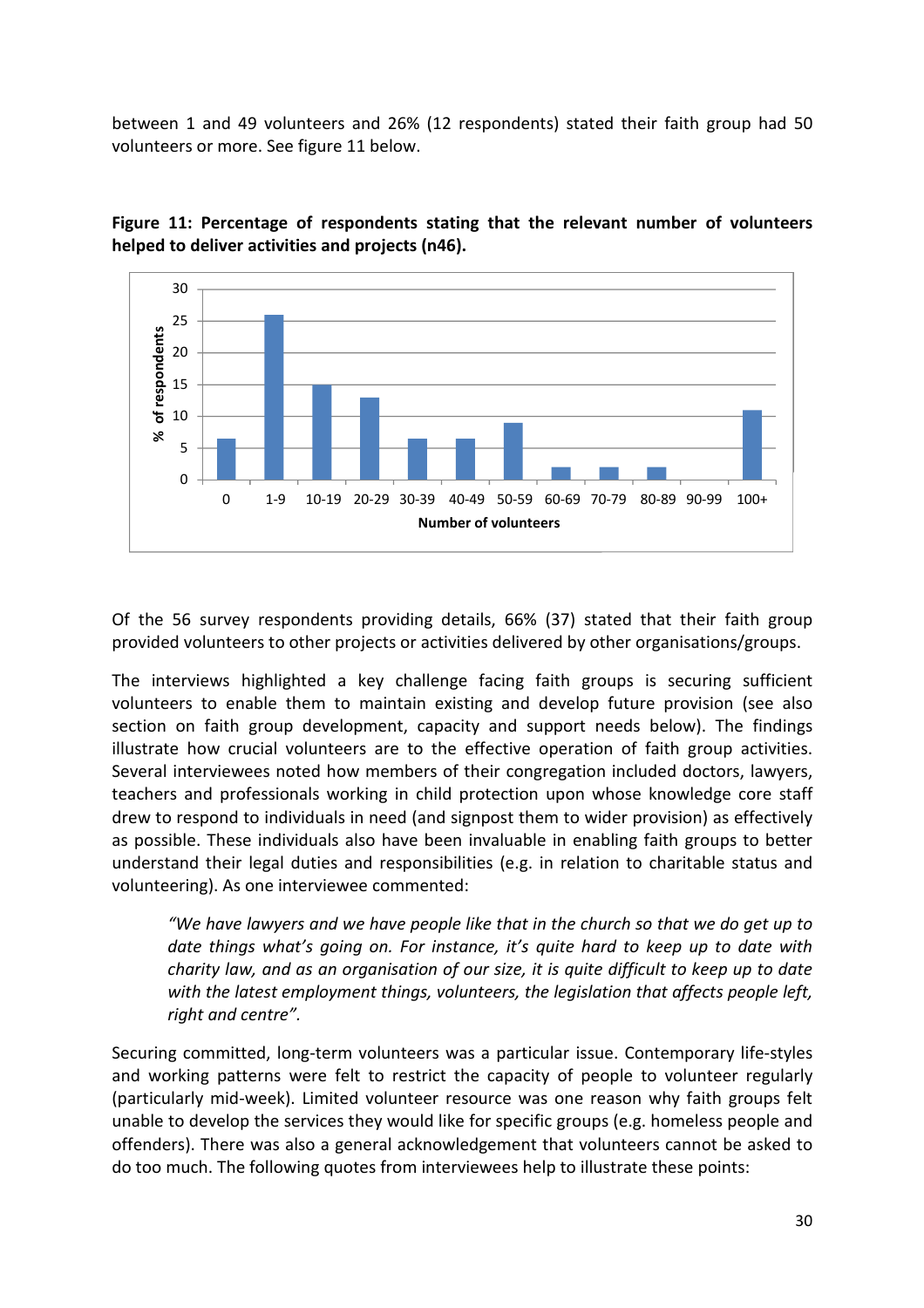*"There's still all these issues of trying to get the right volunteers and numbers".*

*"We mustn't push our people so hard. We mustn't encourage them so hard that they forsake their families and all that type of thing, so we have a little bit of a delicate balance there, where we have to be a little bit careful".*

*"We're always looking for more volunteers to be able to do community serving projects".*

#### **Summary of key findings on project and community activity staff and volunteers**

- $\triangleright$  The findings indicate that faith groups participating in the audit tend to rely heavily on volunteers, although some have between one and four full- or part-time staff.
- $\triangleright$  The majority of faith groups participating in the audit operate with between 1-4 full-time staff (49%/15), or no full-time staff (45%/14). Many faith groups did not have part time staff i.e. 42% (14) of respondents, although 52% (17) had 1-4 part-time staff, and 6% (2) had 5-10 part-time staff.
- $\triangleright$  A total of 7% (3) of respondents stated that their faith group had no volunteers, 67% (31) stated between one and 49 volunteers and 26% (12) stated 50 volunteers or more.
- $\triangleright$  A key challenge facing faith groups is securing sufficient volunteers to enable them to maintain existing and develop future provision (see also section on faith group development, capacity and support needs).

## **5.5 Perceived contribution and outcomes**

The interviews explored perceptions of the outcomes achieved by faith group activities. Unless required by funders, the findings suggest that faith groups do not generally use detailed performance monitoring frameworks typical of statutory agencies (with associated indicators, outputs and outcomes) to measure their activities. However, interviewees did discuss the various ways in which they felt faith group activities had positive impacts. These impacts generally include maintaining and improving individual, family and community wellbeing, as the following suggests:

- $\triangleright$  Supporting health and wellbeing by reducing isolation. This involves providing opportunities, for those who may not have extended families nearby, to meet and make friends and share advice and life experiences;
- $\triangleright$  Supporting family functioning by working with families in need and/or engaging other services on their behalf;
- $\triangleright$  Assisting child-development by offering children opportunities to develop friendships, take part in structured activities and games and develop the skills needed to participate effectively;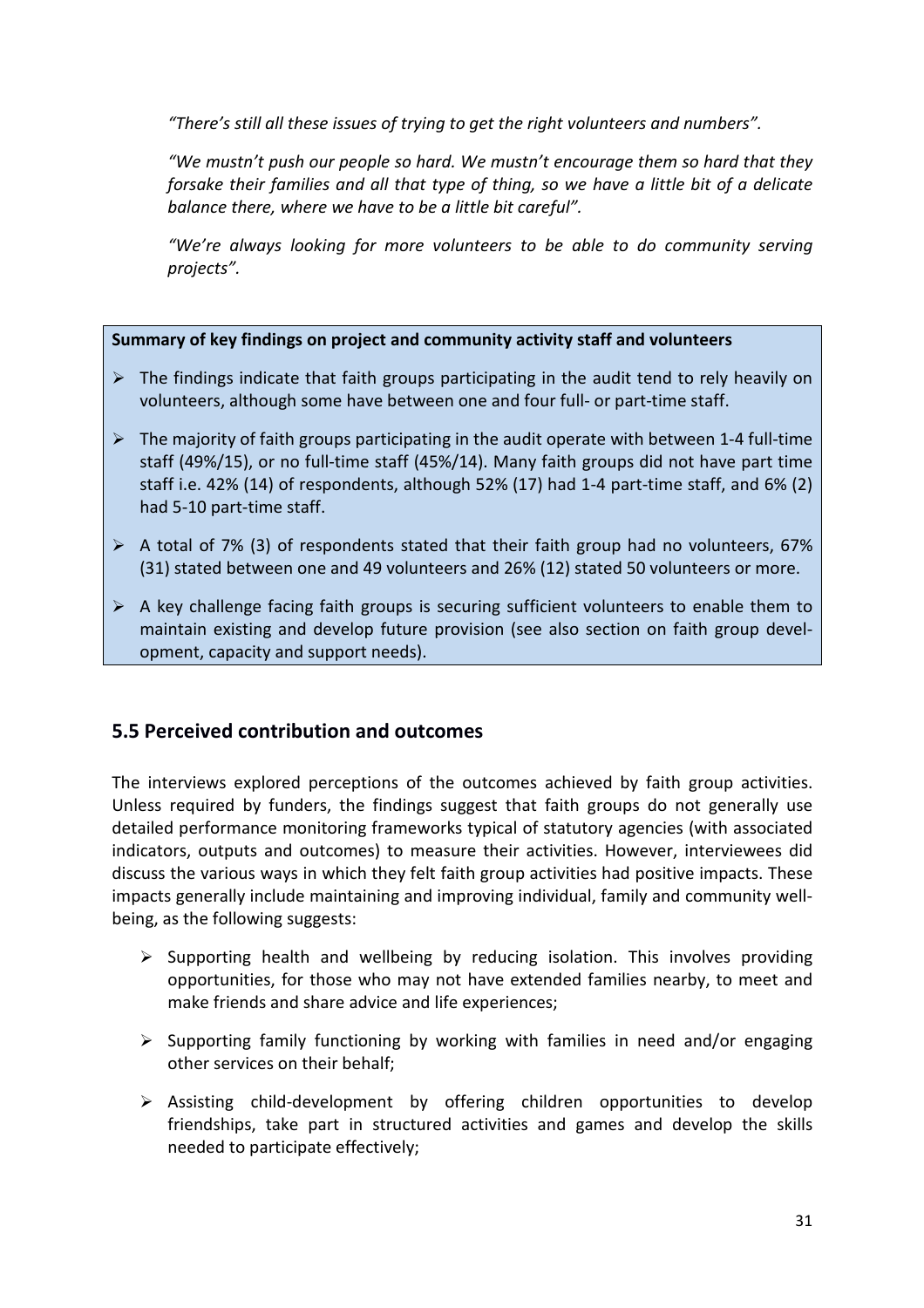- $\triangleright$  Supporting potentially alienated adolescents to make a successful transition into adulthood by providing activities and safe spaces where they can share experiences, improve their confidence by undertaking activities they are good at, and where they can develop positive relationships with each other;
- $\triangleright$  Helping to ameliorate the impacts of poverty via participation in a food-bank initiative which helps relevant individuals who are experiencing a crisis situation;
- $\triangleright$  Helping to reduce social exclusion by providing activities for those living in parts of Sutton that are socio-economically deprived and where access to wider service provision may be relatively limited; and via the Street Pastor initiative that provides an opportunity for faith group members to access those who might be homeless;
- Contributing to community safety through the Street Pastor initiative (Sutton Street Pastors patrol on Friday and Saturday nights and are designed to act as a visible presence on the streets contributing to a safer Sutton). Pastors are able to call friends, relatives and taxis for those intoxicated so they can get safely home. In turn this reduces the need for, and associated cost, of emergency services involvement.
- $\triangleright$  Contributing to community cohesion by organising or participating in cross-cultural and multi- faith events and promotional activities designed to bring people of different faiths together and promote mutual understanding (e.g. social events/parties and 'on street' promotion).

#### **Summary of key findings on perceived contribution and outcomes**

 $\triangleright$  Interviewees reported a range of project outcomes focused around maintaining and improving individual, family and community well-being and cohesion e.g. through reducing isolation, assisting child-development, supporting potentially alienated adolescents, relieving the impacts of poverty, provision of a Street Pastor initiative and cross-cultural and multi- faith events.

## **5.6 Faith group development, capacity and support needs**

The survey included questions that explored the development of, and changes experienced by faith groups in the previous two years. The most commonly reported *increases* relate to the volume and range of activities and community projects delivered (40% to 49% of respondents reported an increase), membership base (44% of respondents), the number of people engaging with activities/community projects (45% of respondents) and volunteers (38% of respondents) (see figure 12 below). This appears to suggest some growth in faith based social action provision among the audit respondents at least. For the majority of respondents, local authority and contract and commissioning funding was not seen to be relevant.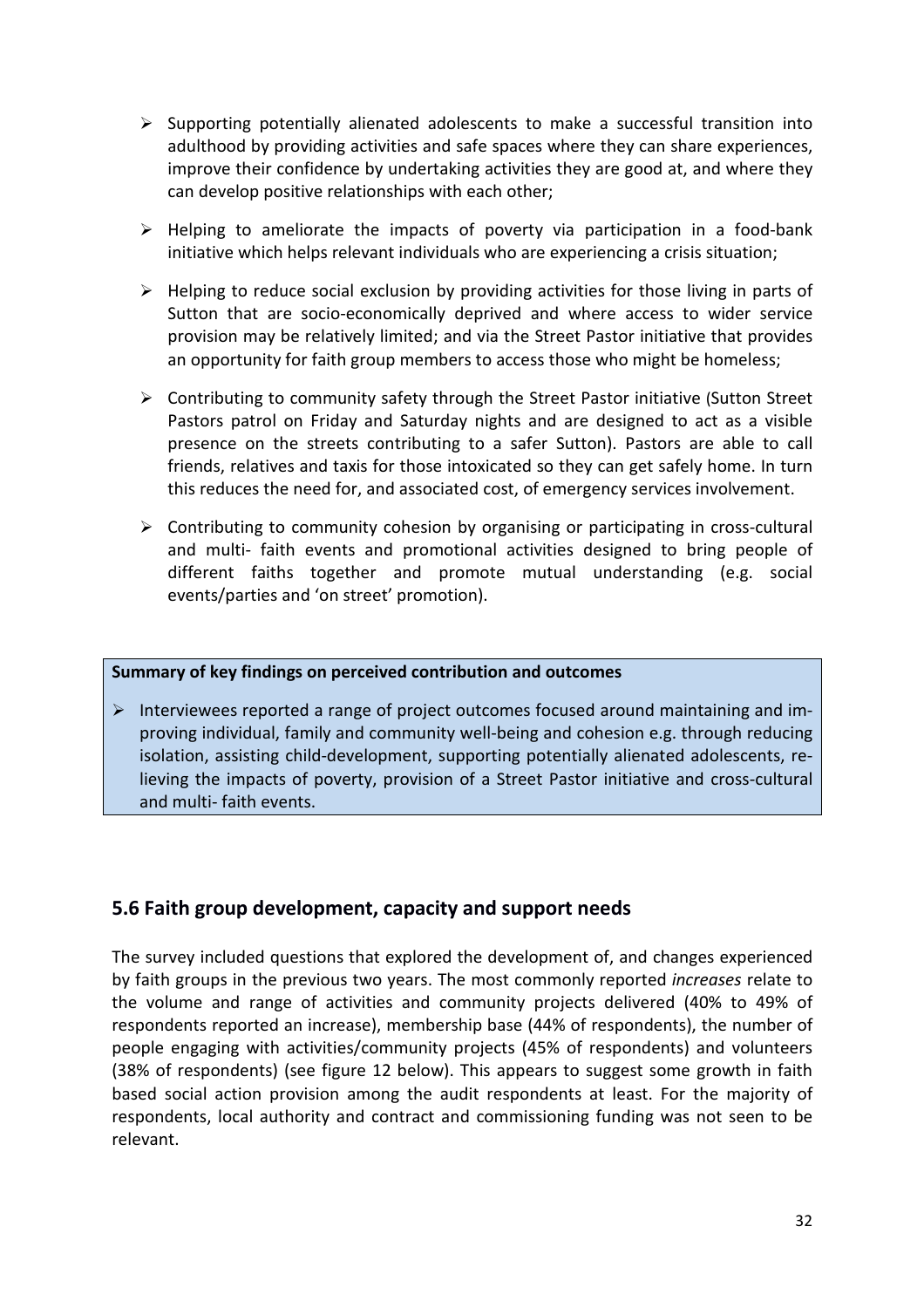## **Figure 12: Percentage of respondents stating that their faith group has experienced the relevant changes in the last two years.**



The survey asked respondents to identify any capacity constraints experienced by their faith group. Thirty-three respondents provided such information. The most common capacity constraint was too few volunteers (82%/27), too few members of staff (52%/17) and lack of time (49%/16). Around one-third of respondents stated that their faith group faced: difficulties identifying and/or securing funding, inadequate infrastructure, a lack of information about local council agendas, policies or strategies, and difficulties arising from a lack of staff or volunteers with sufficient skills. Approximately 25% to 27% stated that their faith group had premises that made access for potential service users difficult, and that their group lacked information about the role and responsibilities of the local council. These capacity constraints can act as a barrier to developments in faith-based social action and partnership working, including with statutory partners.

A total of twenty-one respondents provided details about their faith group's information and training needs. Details about these information and training needs are presented in figure 13 below.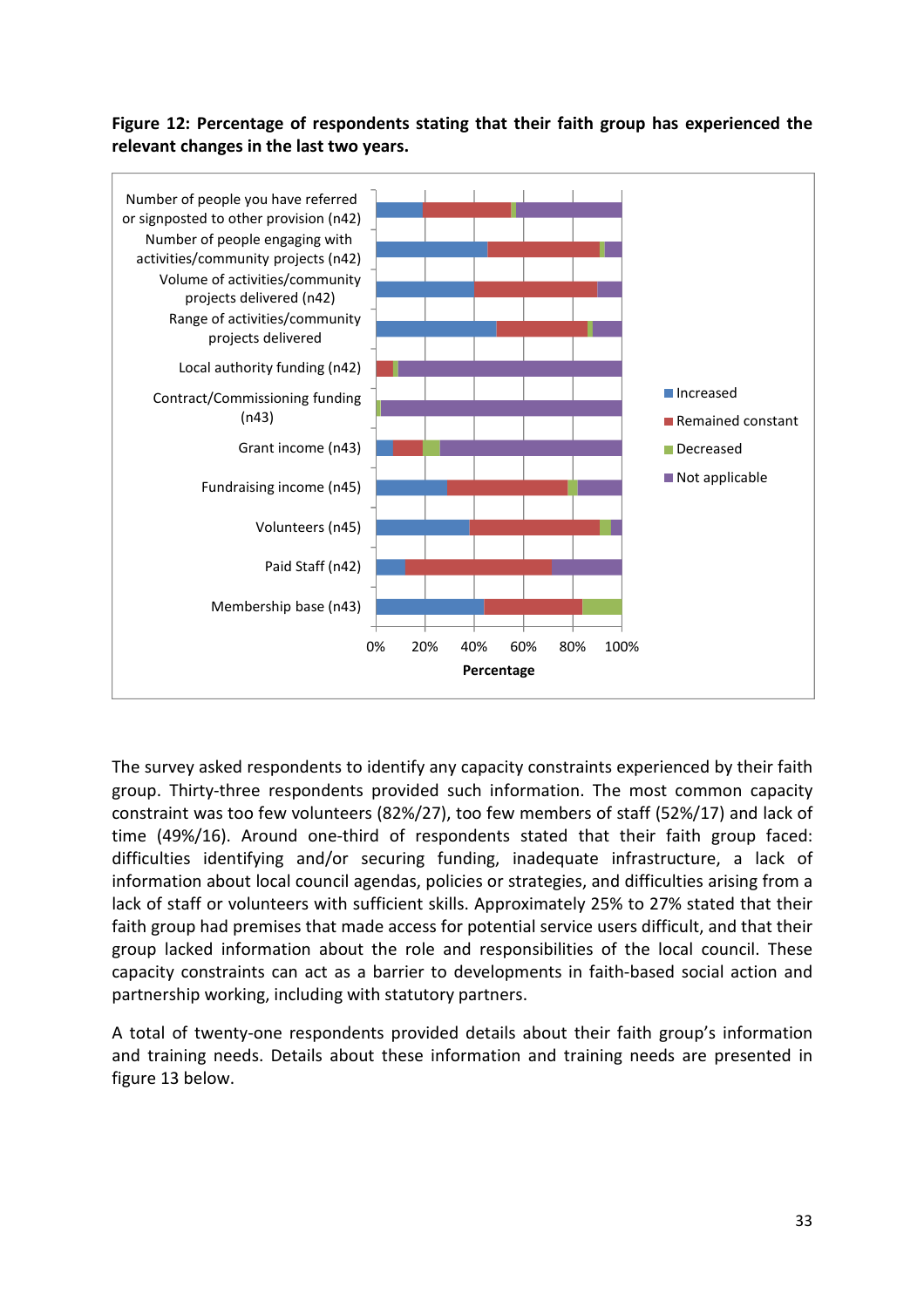

## **Figure 13: Percentage of survey respondents providing details about their faith group's information and training needs (n21).**

Results presented in figure 13 indicate the most common information and training needs to be in relation to developing stronger links with local councillors (57%/12), caring for vulnerable adults (48%/10) and how to identify and/or apply for funding (48%/10). Approximately 43% of respondents also stated that their faith group had information or training needs in relation to health and safety and information about the Council's agendas, policies and strategies. Between 33% and 38% felt their faith group had information or training needs around how to lobby/influence policymakers and about the roles and responsibilities of the local authority. Between 9% and 15% felt their faith group had training or information needs concerning: the delivery of childcare, child protection and vulnerable adult protection, human resource management, equality and diversity, commissioning/procurement law, financial management, administration and accountancy, and the use of social media. Guidance and publications on these, and related matters can be found on VCS and faith based organisation websites, including those by the Faith Based Regeneration Network, National Council for Voluntary Organisations, the Inter Faith Network for the UK, and the Church Urban Fund. The East of England Faiths Council website also offers guidance on a range of subjects, including guidance aimed at local councillors and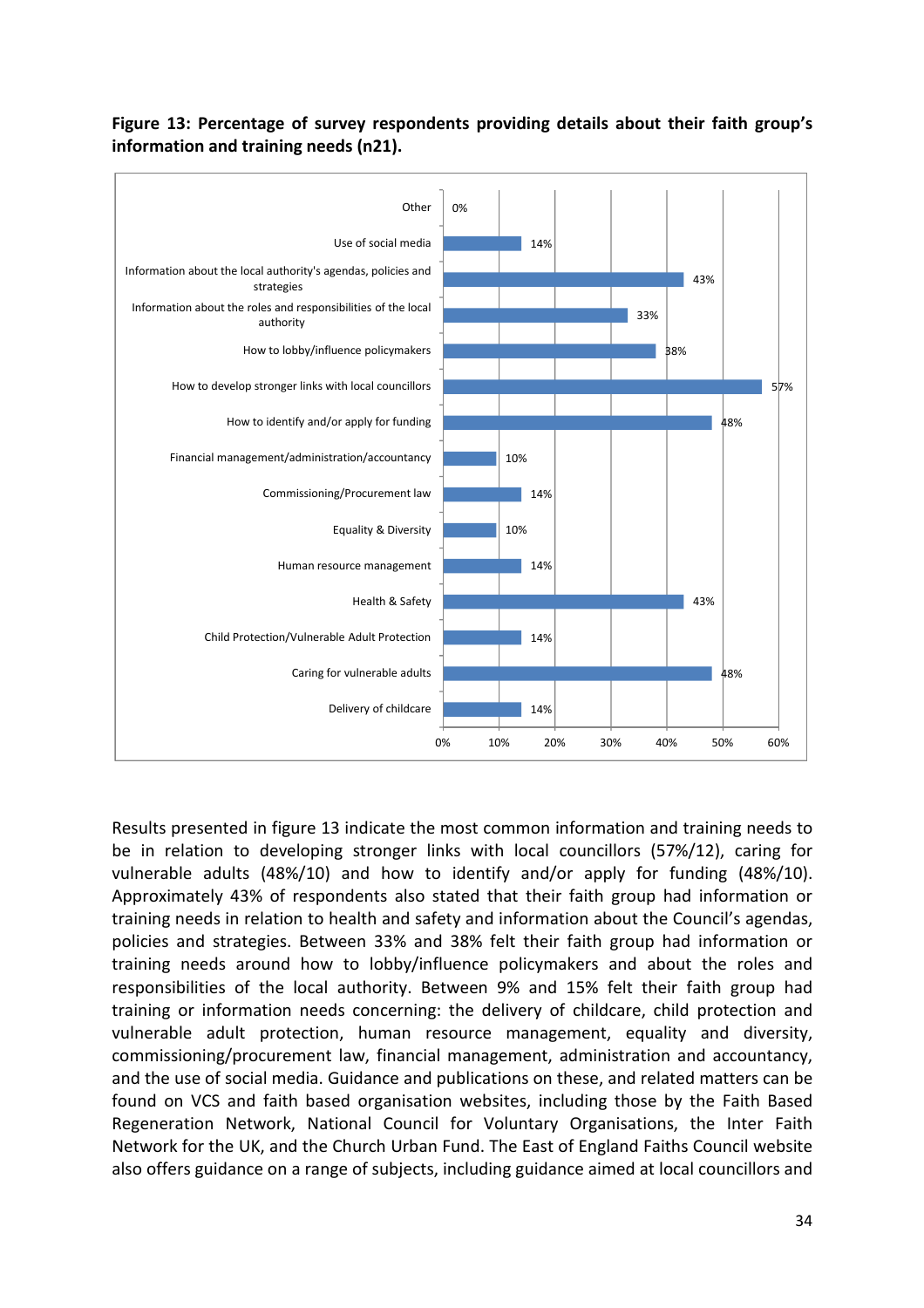faith groups wishing to develop stronger links. This particular guidance covers possible reasons for developing stronger links, potential benefits and practicalities of engagement<sup>7</sup>.

Our interviews explored the capacity constraints and challenges facing faith groups and identified the following issues:

**Partnership working:** Although partnership working was recognised as potentially beneficial, it was not without its challenges (see below for further discussion).

**Volunteer resources:** As already discussed above, the interviews highlighted a key challenge facing faith groups is securing sufficient volunteers to enable them to maintain existing and develop future provision.

**Venues:** Interviewees revealed a somewhat mixed picture in relation the availability of venues from which faith groups might deliver activities. Whilst some interviewees believed they had access to suitable venues (with some saying that they felt that liaison with statutory agencies had resulted in them securing premises), others felt that the lack of their own building was restricting the ability of their group to deliver the activities they would like. Some interviewees expressed a wish to work with statutory agencies to identify potential venues and discuss related cost issues.

**Funding and maintaining faith group ethos and values:** Several interviewees discussed the challenges of ensuring that their faith group maintains its original ethos and values, whilst also responding as effectively as possible to commissioning by statutory partners. In the wider research literature, related concerns have been identified across the UK regarding a lack of understanding of faith group beliefs, motivations and language, potential funding discrimination and concerns surrounding proselytisation (see Chapman, 2012). Such issues can hinder engagement and trust between statutory partners and faith groups.

**Policy awareness and compliance:** Interviews revealed a mixed picture in relation to awareness of wider policy and its implications for faith groups. Some respondents felt that their faith group was sufficiently aware of local policy agendas and the role of their group within these agendas. However, others felt that they ideally needed to be more aware of local policy agendas and the position of their faith group within them. As one interviewee commented:

*"We don't know enough about it (local policy agendas) and we don't know where we really fit into all of that".*

Some interviewees expressed their frustration at what they felt were conflicting policies facing their faith group. For example, one interviewee discussed their perception of a clash between health and safety policies and equality requirements that made it difficult to know how best to engage and support staff and volunteers with mobility issues within legal and good practice guidelines.

<sup>&</sup>lt;sup>7</sup>The websites can be found at: http://www.fbrn.org.uk/; http://www.ncvo.org.uk/;

http://www.cuf.org.uk/about/what-we-do/research/search; http://www.eefaithscouncil.org.uk/; http://www.interfaith.org.uk/publications/index.htm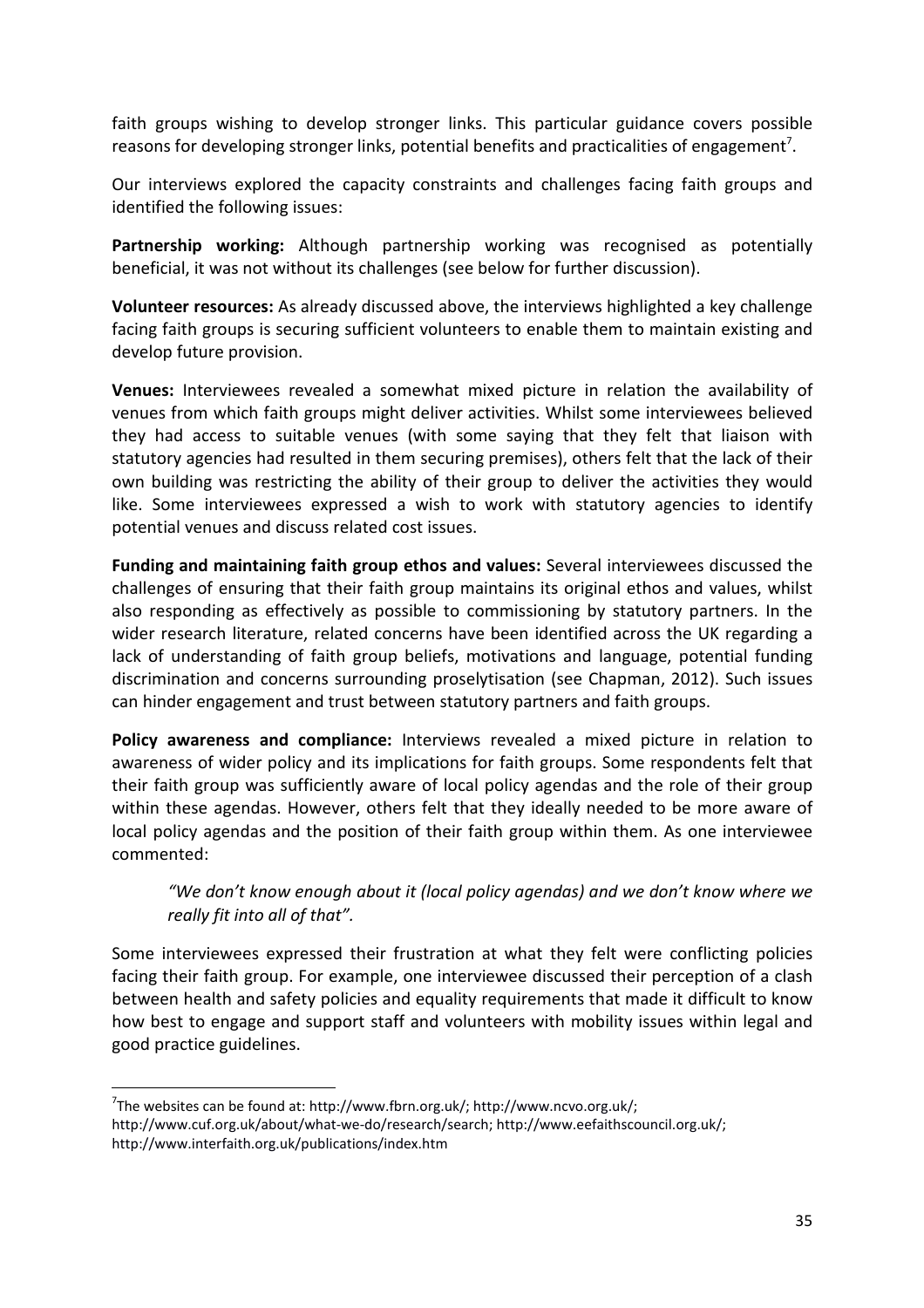**Service commissioning:** Financial support to civil society organisations by councils has traditionally taken the form of grant funding, i.e. where a specific amount of funding is given to an organisation to undertake a particular activity. More recently, public sector reforms have led to increasing moves towards commissioning, involving a process whereby councils assess the needs of the locality or client group and arrange to meet relevant service delivery activities through a procurement process. This can involve awarding grants and/or contracts to civil society organisations. For those groups heavily reliant on statutory funding or grants from external organisations, changes to statutory agencies' commissioning policies were creating significant challenges. Some of these groups argued that they were too small to bid (as a primary provider) for commissioned activities that might have replaced the income they had previously received via grants. Consequently, this change to funding was felt to be compromising the long-term viability of at least some faith group activities in the Borough that were reliant on grant funding as a key source of income. Similar frustrations have been reported in other research across the UK (see Chapman, 2012). It was felt that some faith groups did not have the necessary skills to respond to the shift from grant aid to contracting and commissioning. The Local Government Association report 'Faith and Belief in Partnership: Effective Collaboration with Local Government (Chapman, 2012) identifies a number of approaches used by local authorities to help address such issues. These include: having a mix of contracting and grant aid funding; involving faith groups, alongside other VCS groups, in the setting of priorities for commissioning and in the delivery of services where there is no conflict of interest; signposting faith groups to other resources and funding sources; offering non-financial support for faith based social action e.g. use of buildings and office space; and the sharing of information and expertise. The report suggested that good practice case studies and one-to-one tailored advice, coaching and mentoring designed to help a faith group with their particular situation are highly valued by faith based organisations as forms of non-financial support.

#### **Summary of key findings on faith group development, capacity and support needs**

- $\triangleright$  The survey included questions that explored the development of, and changes experienced by faith groups in the previous two years. The most commonly reported *increases* relate to the range and volume of activities and community projects delivered, membership base and the number of people engaging with activities/community projects.
- $\triangleright$  For the majority of respondents, local authority and contract and commissioning funding was not seen to be relevant. Some interviewees suggested that they were too small to bid (as a primary provider) for commissioned activities. Consequently, the shift in funding from grants to contract and commissioning is seen to be compromising the longterm viability of some faith group activities in the Borough that were more dependent on grant funding and are not in a position to get involved in commissioning.
- $\triangleright$  Faith groups experience a range of capacity constraints. The most commonly reported among the respondents are: too few volunteers (82%), too few members of staff (52%) and lack of time (49%). Around one-third also stated that their faith group experienced difficulties in respect of: identifying and/or securing funding, infrastructure, a lack of in-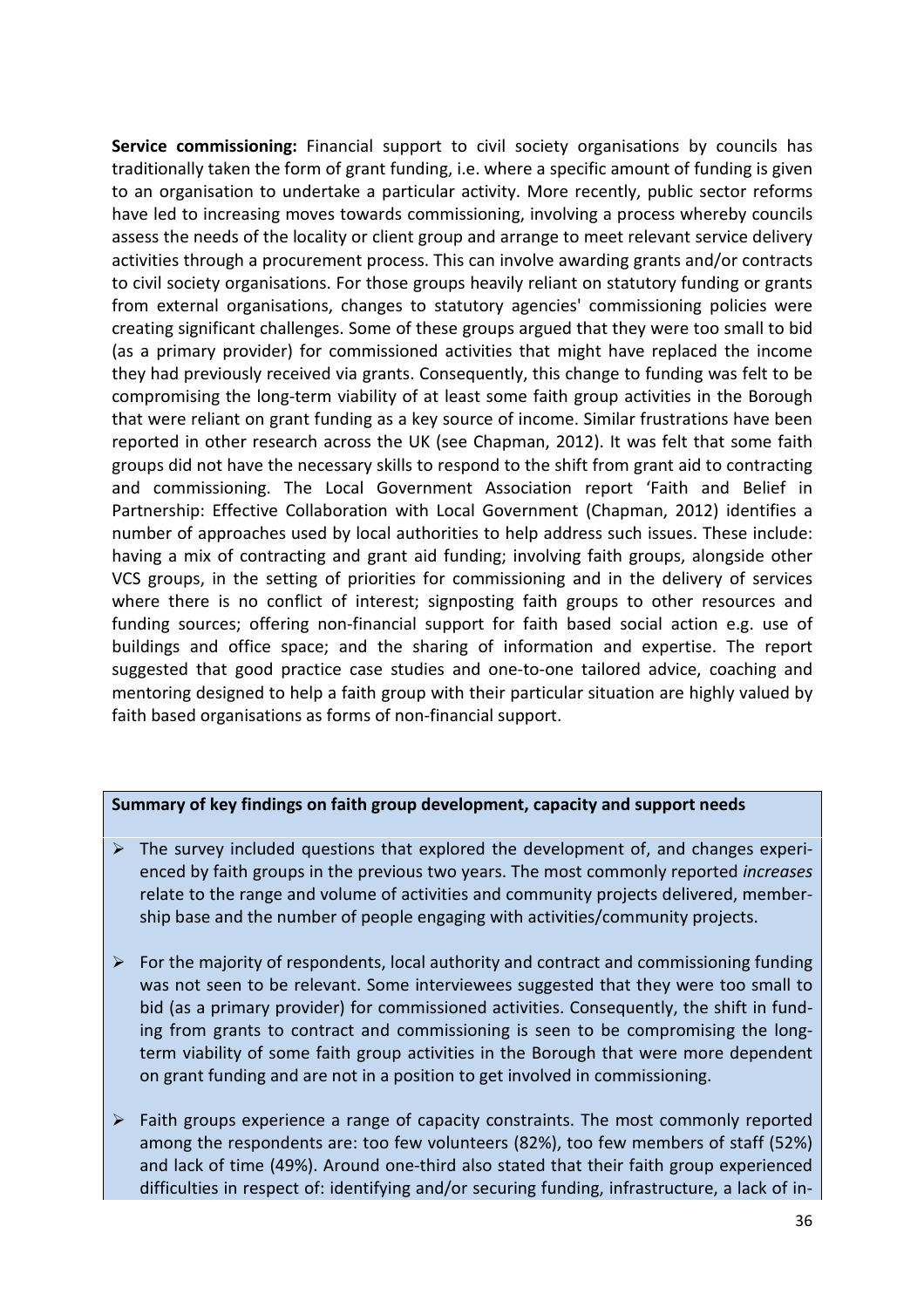formation about local council agendas, policies or strategies, and difficulties arising from a lack of appropriately-skilled staff and/or volunteers. These capacity constraints can act as a barrier to developments in faith-based social action and partnership working with others, including statutory partners.

 $\triangleright$  The most common information and training needs are in relation to developing stronger links with local councillors (57% of respondents), caring for vulnerable adults (48% of respondents) and how to identify and/or apply for funding (48% of respondents). Between 33% and 43% of respondents also stated that their faith group had information or training needs in relation to health and safety and/or information about the Council's role/responsibilities, agendas, policies and strategies and about how to lobby/influence policymakers.

## **5.7 Websites and social media**

Of a total of 47 survey respondents, 89% (42) stated that their faith group had its own website, with 11% (5) stating that they did not (see figure 14 below).





Of 41 survey respondents, 46% (19) stated that their group used Facebook and 32% (13) that their group used Twitter, with less than 10% stating that their group used either Blogger, Google+ or Myspace. None of the 41 respondents reported their faith group as using Bebo or Stumbleupon. Of 21 survey respondents, just 14% (3) stated that they had training or information needs relating to the use of social media.

The interviews suggest some faith groups realise the potential value of websites and social media for promotion (rather than communication) activities. Examples were given of faith groups using websites to provide opportunities for local people to offer feedback via online surveys. Some groups are clearly keen to use social media to engage young people.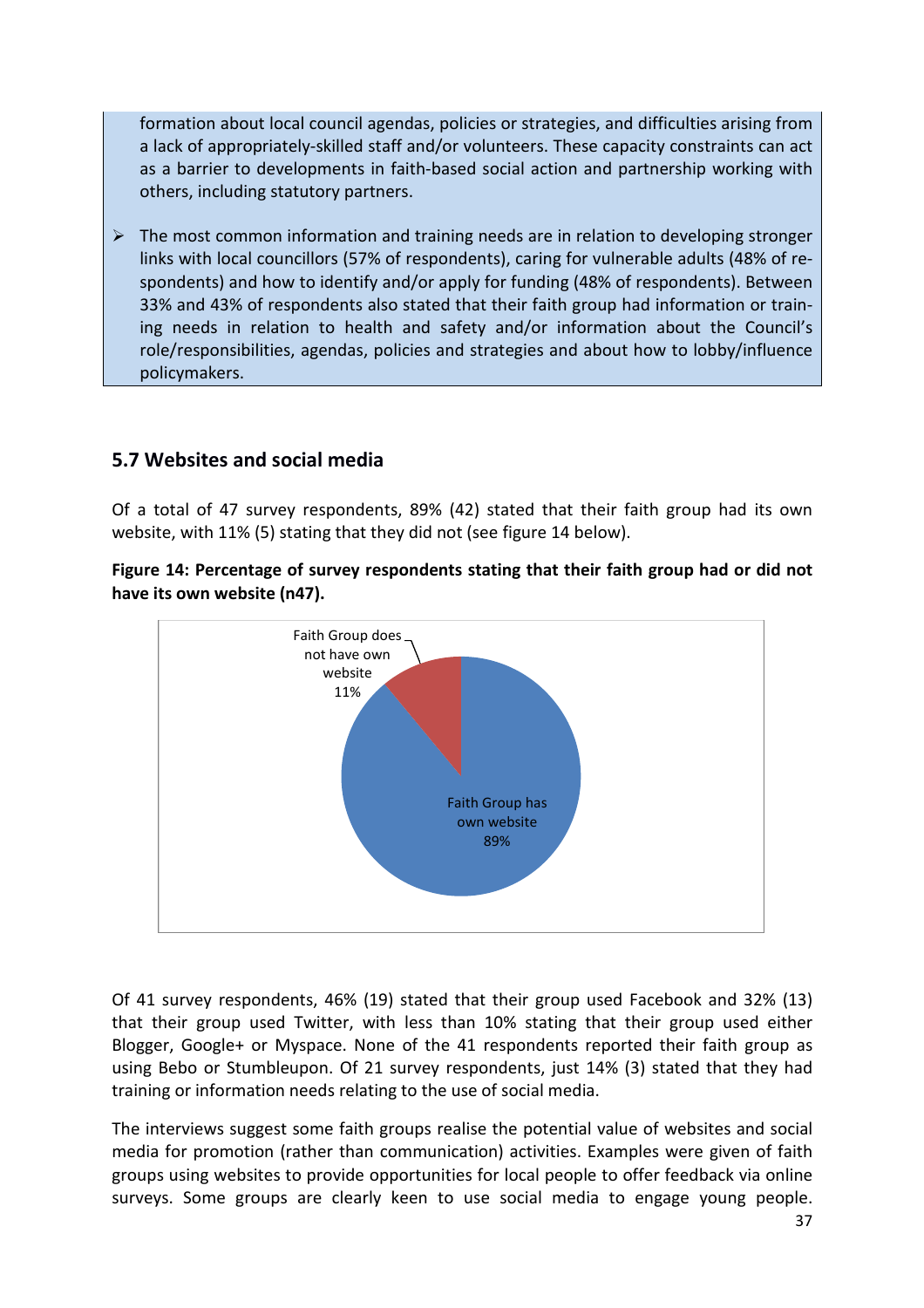However, social media was not regarded as an appropriate substitute for face-to-face contact and there were concerns that an over-reliance on social media might exclude those for whom it was unfamiliar. Where groups chose not to use social media, this was due to concerns about managing and ensuring the appropriateness of communication and content. As one interviewee stated:

*"I don't join any of those things [social media sites] because I don't want it to get out of control, we certainly don't use Twitter or social networks. We restrict ourselves to talking to each other on the phone [and] face-to-face meetings, which is the most important".*

#### **Summary of key findings on websites and social media**

 $\triangleright$  The majority of respondents (89%) stated that their faith group had its own website. Some groups also use Facebook (46%) and Twitter (32%). Interviews suggest some faith groups acknowledge the potential value of websites and social media for promotion (rather than communication) activities. However, social media was not regarded as an appropriate substitute for face-to-face contact and there were concerns that an overreliance on social media might exclude those for whom it was unfamiliar.

## **5.8 Faith group premises**

**Type of premises:** Figure 15 below, shows that of 47 survey respondents providing details, approximately 72% (34) delivered some or all of their activities and projects from their own premises; 13% (6) delivered some or all of their activities and projects in specific rooms within shared premises; and 11% (5) delivered some or all of their activities and projects in shared rooms within shared premises (see figure 15 below).

## **Figure 15: Percentage of respondents stating that their faith group delivered activities/projects in the relevant type of premises (n47).**

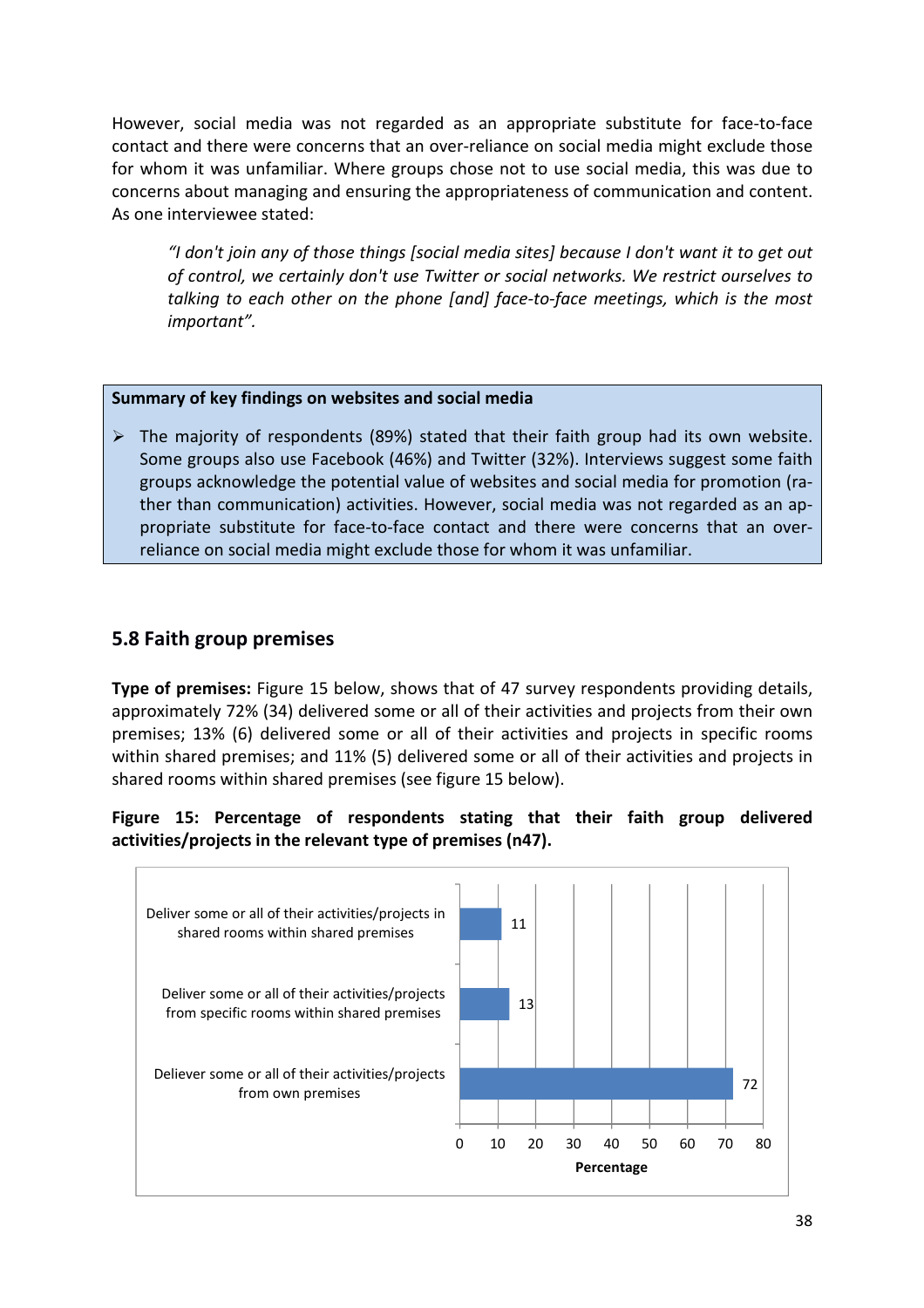**Wheelchair accessibility:** Of 47 survey respondents giving details, approximately 71% (33) described their group's premises as fully accessible to wheelchair users, with 21% (10) describing them as partially accessible and 6% (3) not accessible. The remaining 2% (1) did not know (see figure 16 below).





**Hearing Loop:** Figure 17 below, shows that of 43 survey respondents providing details, 37% (16) stated that all their premises had a hearing loop system, 33% (14) stated that some of their premises had a hearing loop system, and approximately 30% (13) stated their premises did not have a hearing loop system.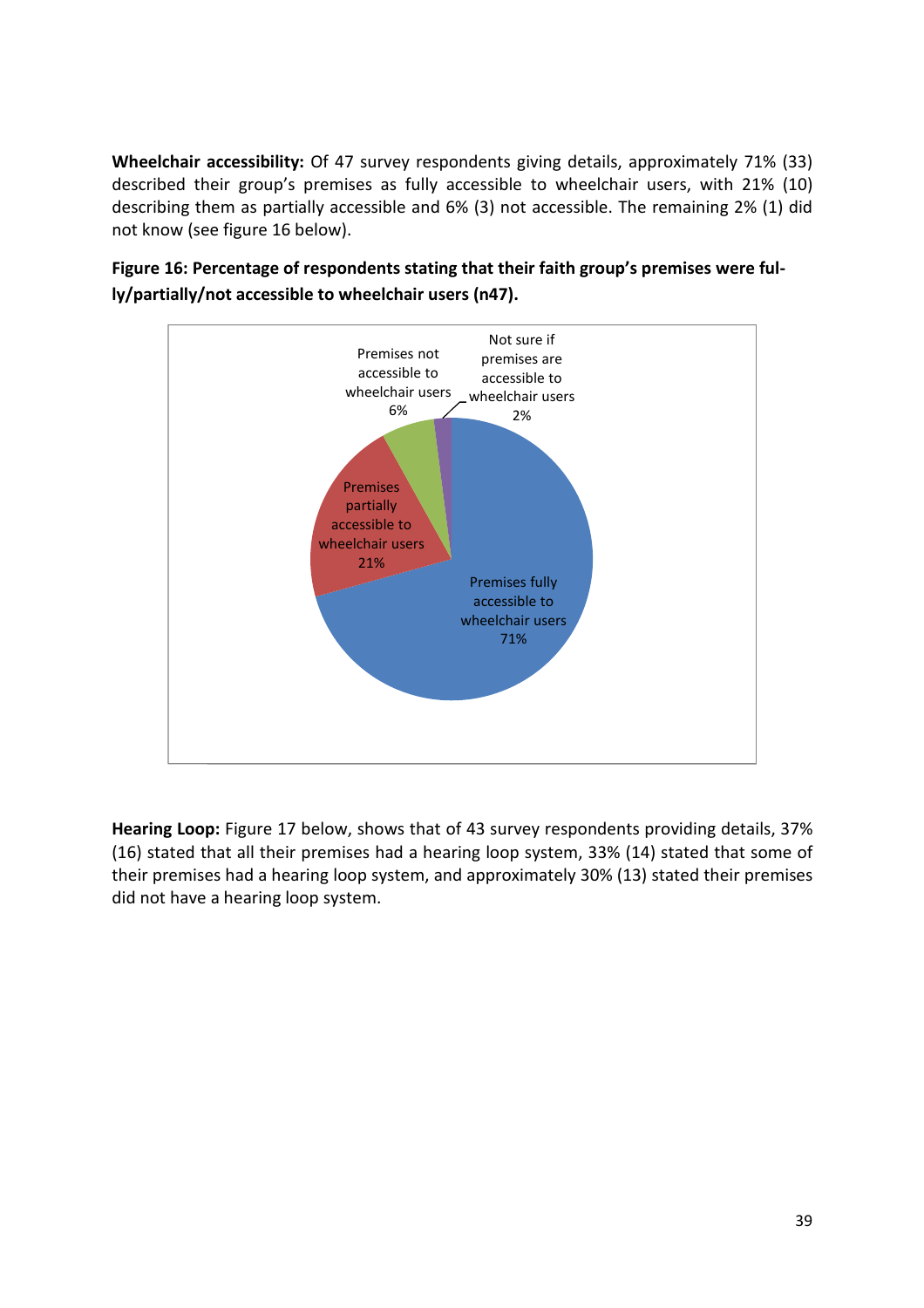**Figure 17: Percentage of faith group respondents stating that their faith group's premises have a hearing loop system (n43).**



**Parking spaces:** Figure 18 below, shows that of 42 survey respondents providing details, 65% (27) stated that their premises all had parking spaces, 14% (6) stated that some of their premises had parking spaces and 21% (9) stated that none of their premises had parking spaces. Approximately 67% (28 out of 42) stated that disabled car parking facilities were available on-site or nearby, compared to 29% (12 out of 42) that did not.

**Figure 18: Percentage of respondents stating that their faith group premises have the relevant parking provision (n42).**



**Room hire:** Of 47 respondents, 28 (59%) stated that they had rooms available for hire by other community groups or individuals for their activities or meetings; seven (15%) did not. A further six respondents (13%) indicated that their faith group would consider hiring out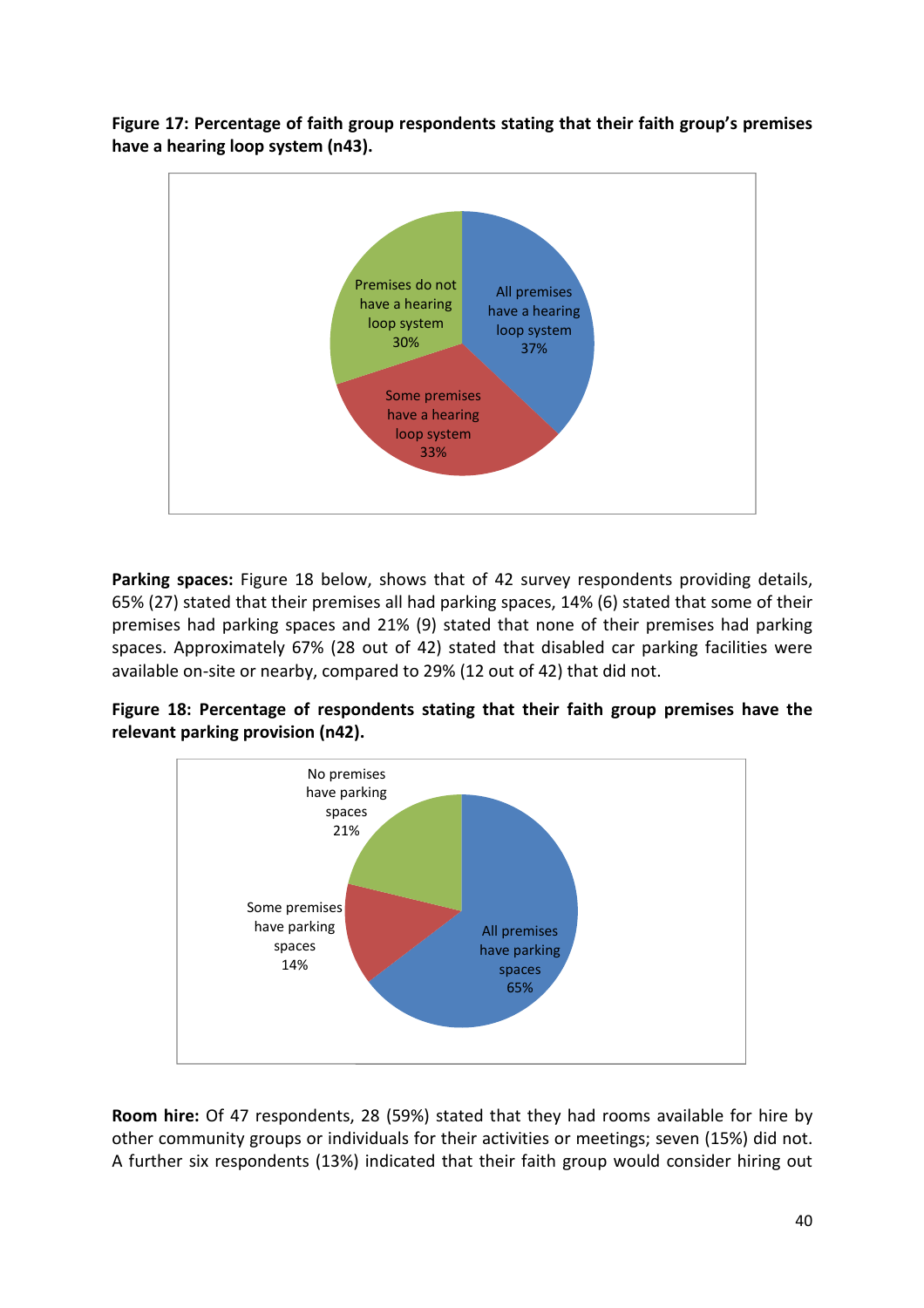rooms to other community groups or individuals, and six (13%) reported this was not applicable (see figure 19 below).



**Figure 19: Percentage of respondents providing relevant details regarding availability of rooms to hire by community groups or individuals for their activities/meetings (n47).**

Figure 20 below, shows that out of 44 respondents, 22 (50%) had rooms that could be hired for private functions or social events, and 10 (23%) did not. A further four respondents (9%) indicated that their faith group would consider hiring out rooms for private functions or social events, and eight (18%) reported this was not applicable.

**Figure 20: Percentage of respondents providing information about the hire of their premises for private/social functions (n44).**

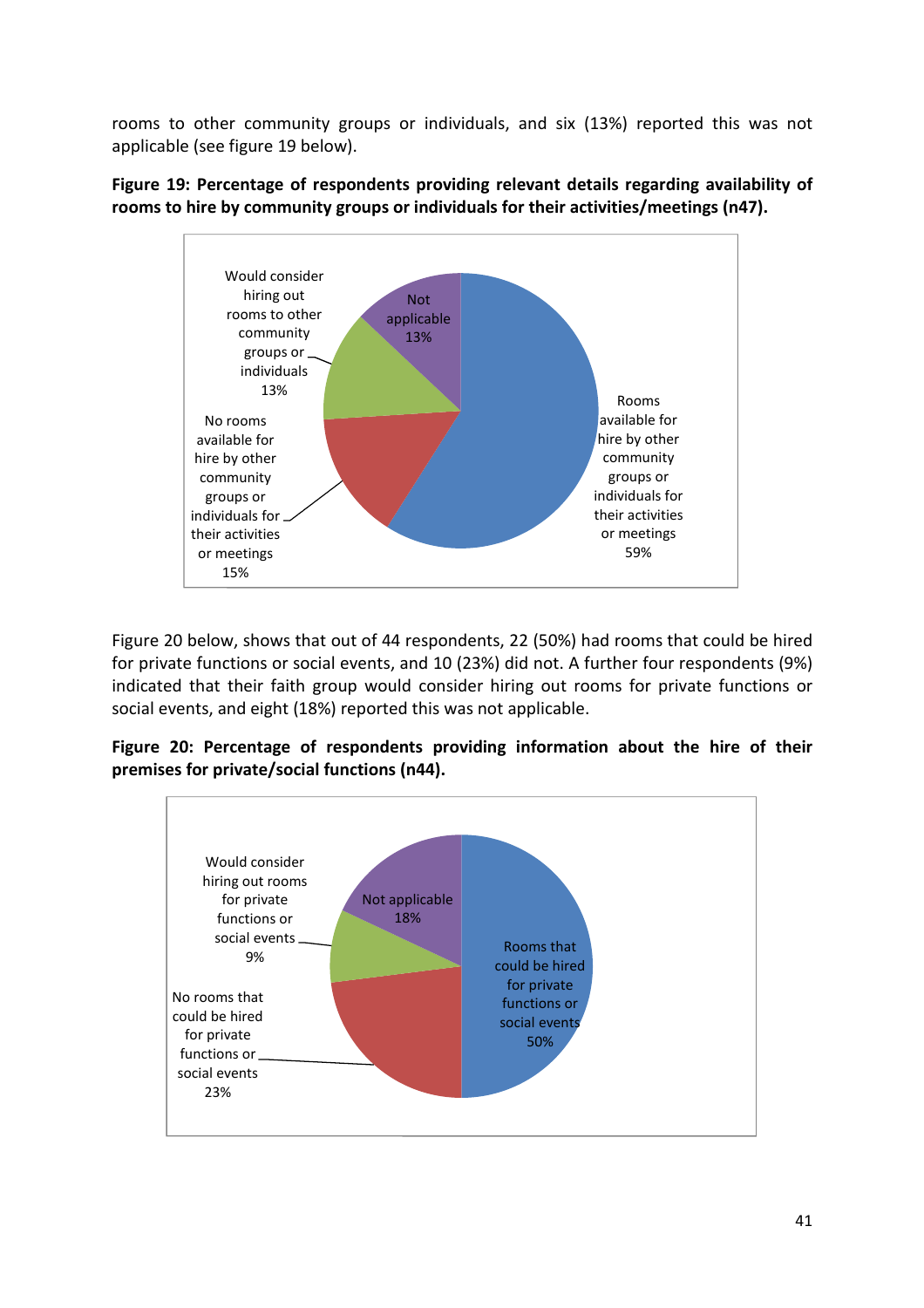### **Summary of key findings on faith group premises**

- $\triangleright$  The majority of participating faith groups (72%) deliver some or all of their activities and projects from their own premises. Premises often are fully accessible to wheelchair users (71% reported this), although hearing loop availability is less common (around 37% of respondents indicate that all of their premises have this). The availability of parking could be an issue for some faith groups given that 21% of respondents indicate that none of their premises have any.
- $\triangleright$  Faith groups sometimes hire rooms to other groups. Over half of the faith groups participating in the audit indicated that they had rooms available for hire by other community groups or individuals for their activities or meetings (59%) and/or private functions or social events (50%). A minority that did not currently hire out rooms suggested that they would consider it (13%).

## **5.9 Networking, partnership working and collaboration**

**Sutton Faith and Belief Forum:** Of 45 survey respondents providing details, 78% (35) were aware of the Sutton Faith and Belief Forum, with 22% (10) stating they were not. Of 46 respondents, 26% (12) stated that their group engages with the Forum, compared to 74% (34) who stated their faith group does not. The importance of the Sutton Faith and Belief Forum was acknowledged by interviewees as valuable in terms of engaging those of different faiths and beliefs and as a means of sharing information between its members about relevant policy initiatives. One interviewee stated that the Forum was valuable as it supported:

*"All the faiths and beliefs coming together in the area to have open dialogue and to interact and do activities together for community cohesiveness…It's basically getting all the faiths together and understanding each other."*

However, it was felt that more resources were needed to develop this role further.

In general, local inter-faith forums provide a means by which people from different faiths (and possibly none) can come together to discuss and, in some cases, take action on topics and issues of interest. Activities often include:

- $\triangleright$  Encouraging/arranging dialogue and encounter between members of different faiths;
- $\triangleright$  Holding meetings and events on religious or social issues;
- $\triangleright$  Building good community relations and cohesion;
- $\triangleright$  Awareness raising about faiths;
- $\triangleright$  Disseminating information to faith and inter faith initiatives via a newsletter, website, or electronic circulars (see LGA, 2008).

They often also provide a point of contact for local authorities wishing to consult with faith groups. The Local Government Association, in partnership with the Inter Faith Network, conducted a survey of local authorities to look at how they were working with faith groups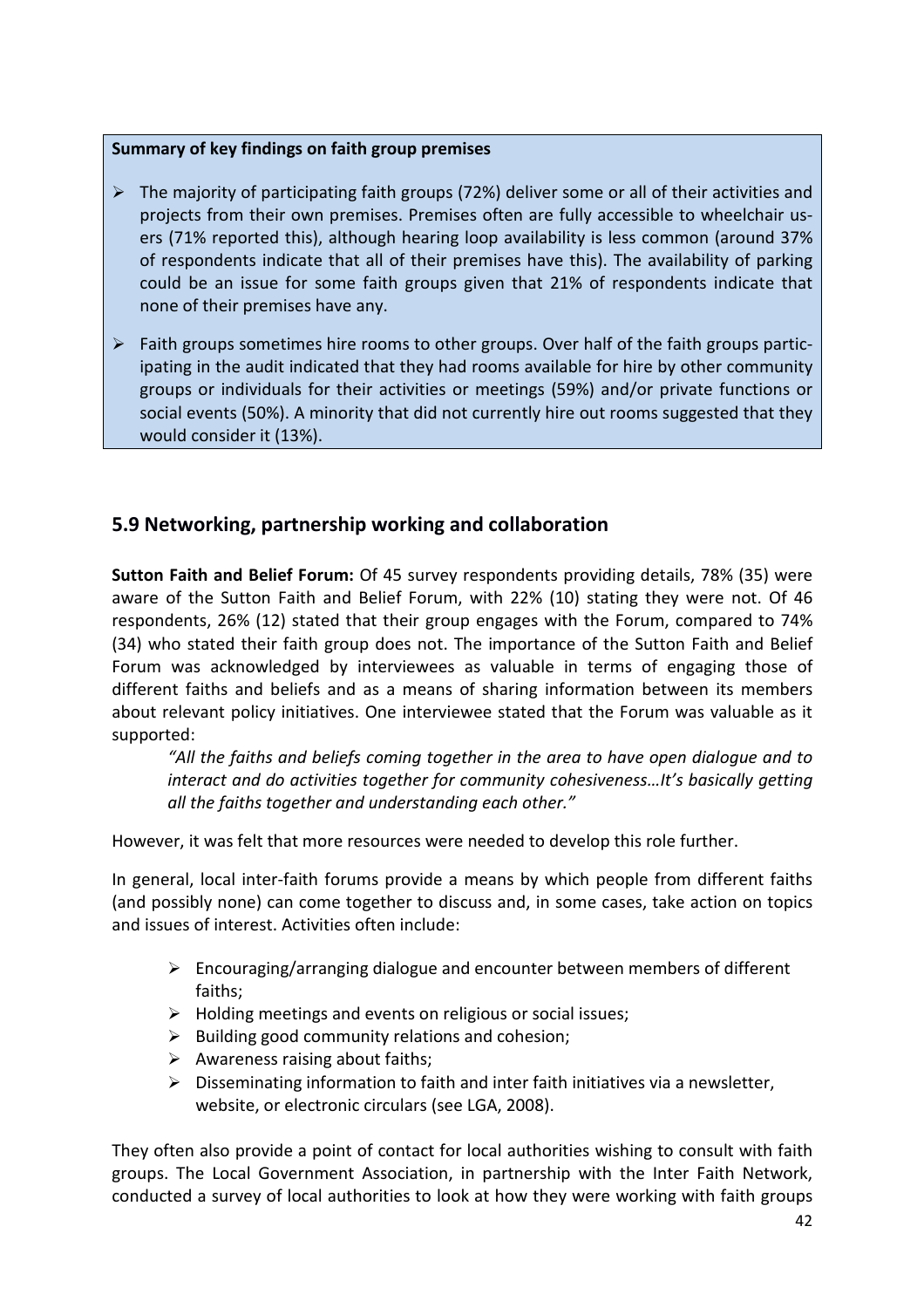and inter faith organisations in their area (see LGA, 2008). The report, published in 2008, indicated that the majority (76%) of authorities that have a local inter-faith forum consulted with it on local policy matters. The survey also prompted respondents to highlight examples of good practice and flagged up particular challenges. If not already done so, it may be worth reviewing this report with a view to reflecting on partnership working between the Council and Sutton Faith and Belief Forum.

**Links with local faith schools:** Figure 21 below, shows that 20 (53%) out of 38 respondents stated that their faith group currently had an association or relationship with a local faith school/s, whereas 18 (47%) stated that they currently had no associations or relationships with local faith schools.

**Figure 21: Percentage of respondents stating that their faith group had/did not have associations or relationships with faith schools (n38).**



A total of three respondents stated that their faith group was currently developing associations or relationships with local faith schools.

**Links with local non-faith schools:** 25 (69%) out of 36 respondents stated that their faith group currently had an association or relationship with local non-faith schools, whereas 11 (31%) stated that they had no current associations or relationships with local non-faith schools (see Figure 22 below).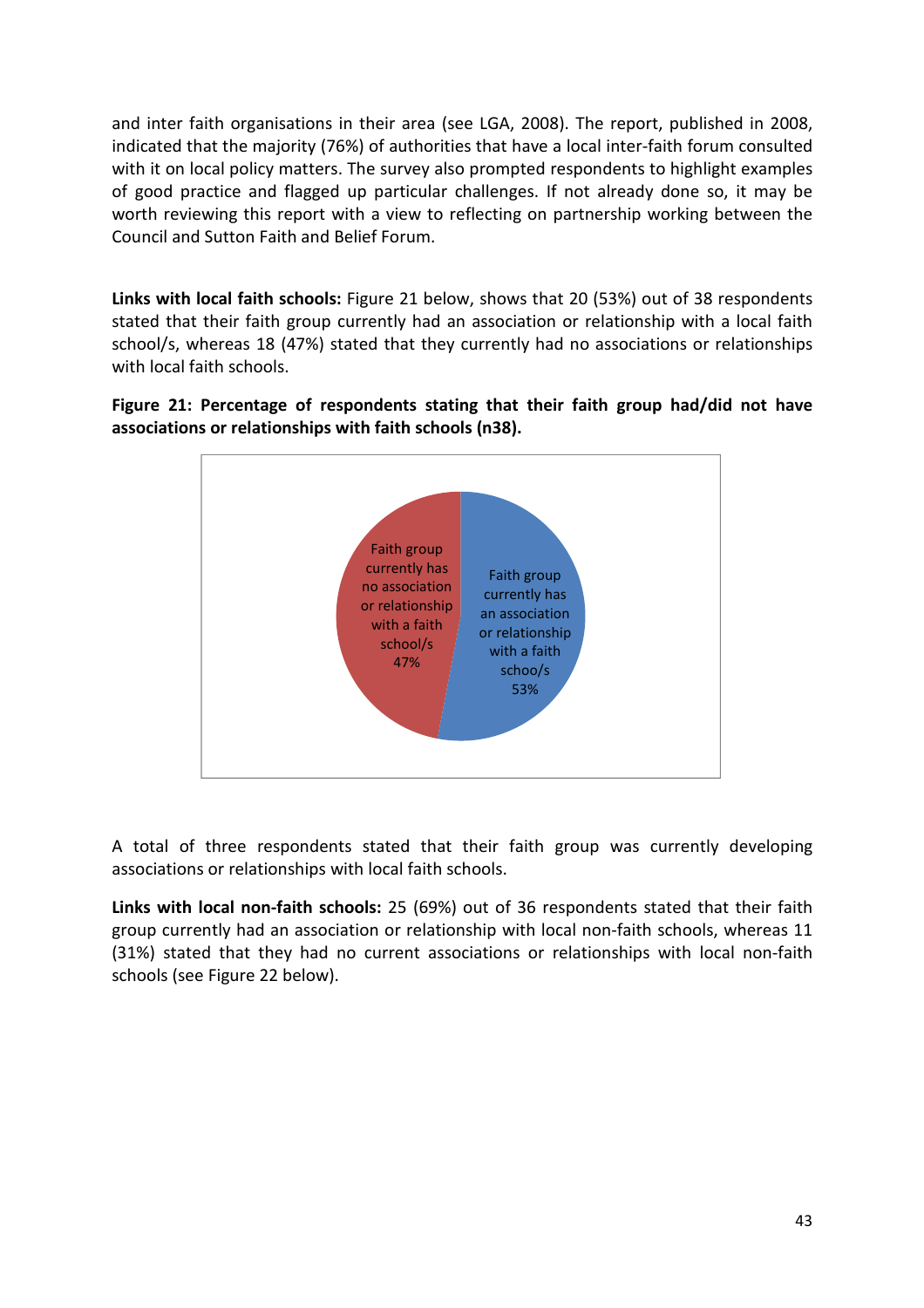**Figure 22: Percentage of respondents stating that their faith group currently had/did not have an association/relationships with non-faith school/s (n36).**



Five respondents stated that their faith group was currently developing associations or relationships with local non-faith schools.

**Policy consultations, networking and lobbying:** Figure 23 below, shows that of 45 respondents providing details, 55% (25) stated that their faith group did not engage in policy consultations, networking or lobbying in the local area, with 38% (17) stating that their group did so (7%/3 reported they did not know).

**Figure 23: Percentage of respondents stating that their faith group did/did not engage in policy consultations, networking or lobbying in the local area (n45).**

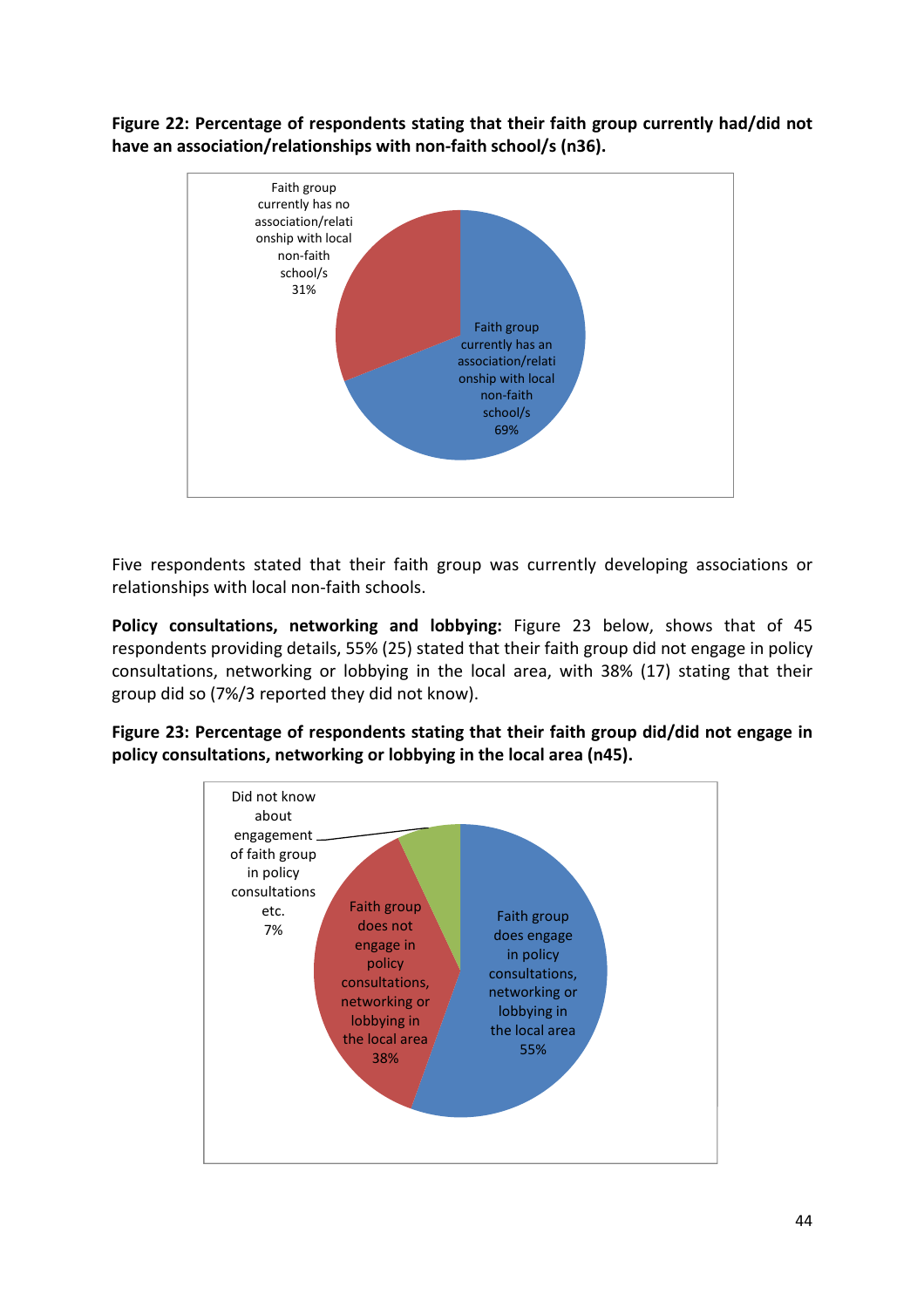Figure 24 below, shows that approximately 49% (22) respondents stated that their faith group had links with local councillors, 47% (21) stated that their group did not and 4% (2) stated they did not know.



**Figure 24: Percentage of respondents stating that their faith group had/did not have links with local councillors (n45).**

Of 42 respondents providing details, 62% (26) stated that their group would be interested in working more closely with local councillors in future, and 38% (16) reported no interest in doing so (see Figure 25 below).

**Figure 25: Percentage of respondents stating that their faith group would be interested in working more closely with councillors in future (n42).**

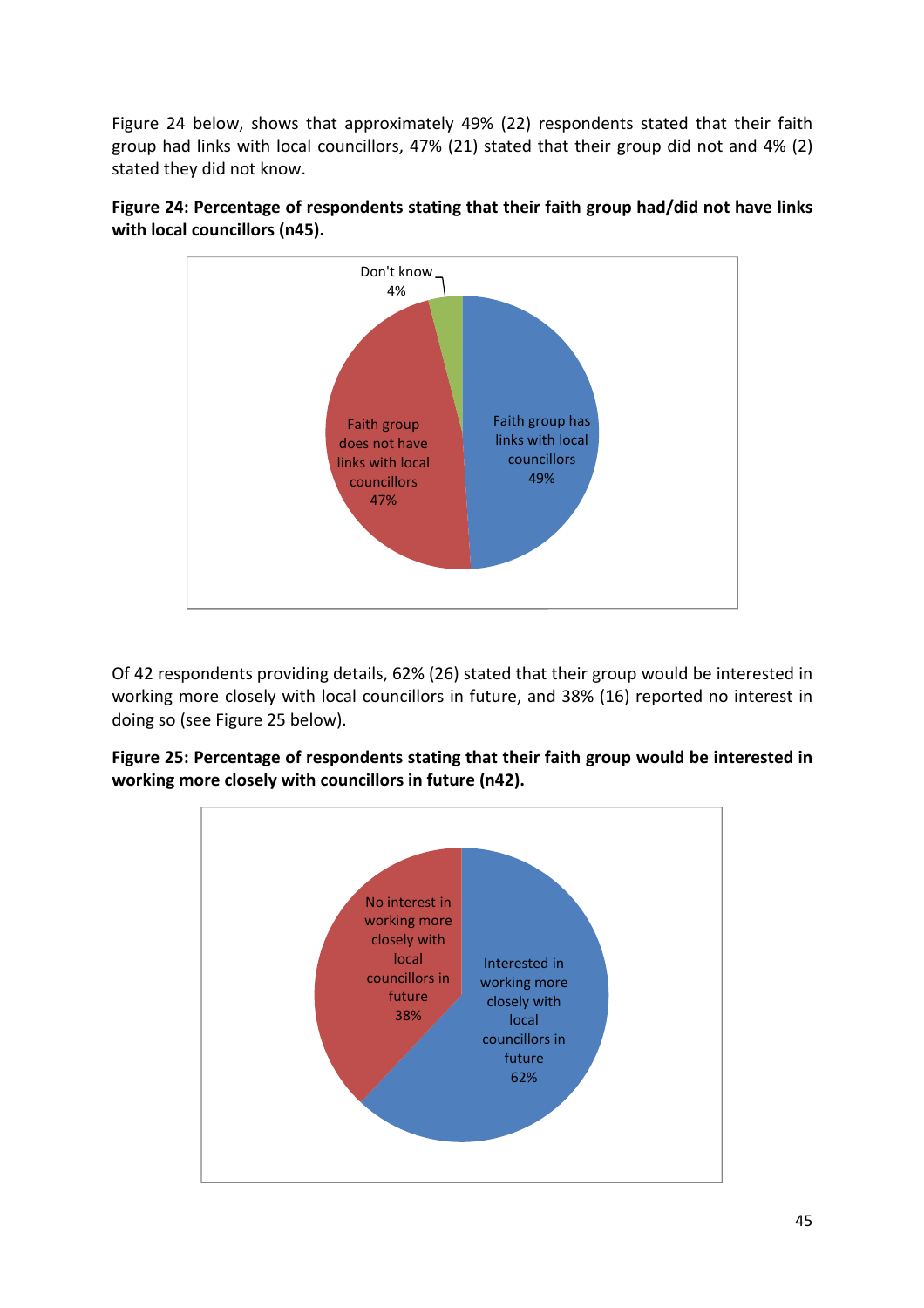The interviews explored experiences of networking, partnership working and collaboration. As part of meeting individual needs, faith groups have developed relationships with a range of local organisations including the Sutton Housing Partnership, Social Services and the local Citizens Advice Bureau. A key function of the Sutton Community Works initiative is to develop networking and collaboration between faith groups and between faith groups and statutory bodies. Interviewees highlighted examples of members of this initiative meeting with local policymakers to discuss how faith groups might work together more closely with the local council (e.g. in the area of food poverty). Additional examples of networking, partnership working and collaboration identified via interviews include:

- Participation in 'Sutton Community Works' which has involved faith groups contributing (via financial and/or volunteer support) to local Street Pastor, Sutton Seniors and food-bank initiatives with the wider aim of supporting faith groups to engage more strategically with the local authority and local communities;
- $\triangleright$  Membership of the Faith and Belief Forum;
- $\triangleright$  Collaboration with the Council to ensure child protection policies and protocols were developed and administered appropriately;
- $\triangleright$  Sitting on the Safer Sutton Partnership;
- $\triangleright$  Networking with the local Police who visit groups to talk about the Safer Neighbourhood initiative and how to keep safe (the Police also refer individuals to faith groups where they think this is helpful);
- $\triangleright$  A faith group working with Bliss volunteers to run a group for disabled children and their parents;
- $\triangleright$  Age UK working with a faith group to enable the latter to deliver activities in care homes.

Interviewees discussed benefits accruing from their collaboration with other organisations and networks. Working collaboratively was felt to enable faith groups to articulate, and act on their concerns (e.g. poverty, social exclusion and wellbeing) with a view to addressing these more effectively than is possible by working in isolation. For example, several interviewees discussed their involvement in the collaborative Sutton Community Works food-bank initiative; an initiative none of these groups felt that they had the resources to operate independently. Another interviewee discussed the financial contribution of their faith group to the Street Pastor initiative designed to support community safety that (as with the food-bank) their faith group could not deliver on its own. An interviewee discussed how partnering with a specialist charity (Bliss) had enabled their faith group to deliver provision for disabled children and their parents more effectively than had been the case previously. The group established provision for disabled children and their parents independently but felt that attendance was disappointingly low. Linking up with Bliss has enabled the group to expand its membership and benefit from advice and promotional activities with potential service-users and volunteers. The following quotes help illustrate these points: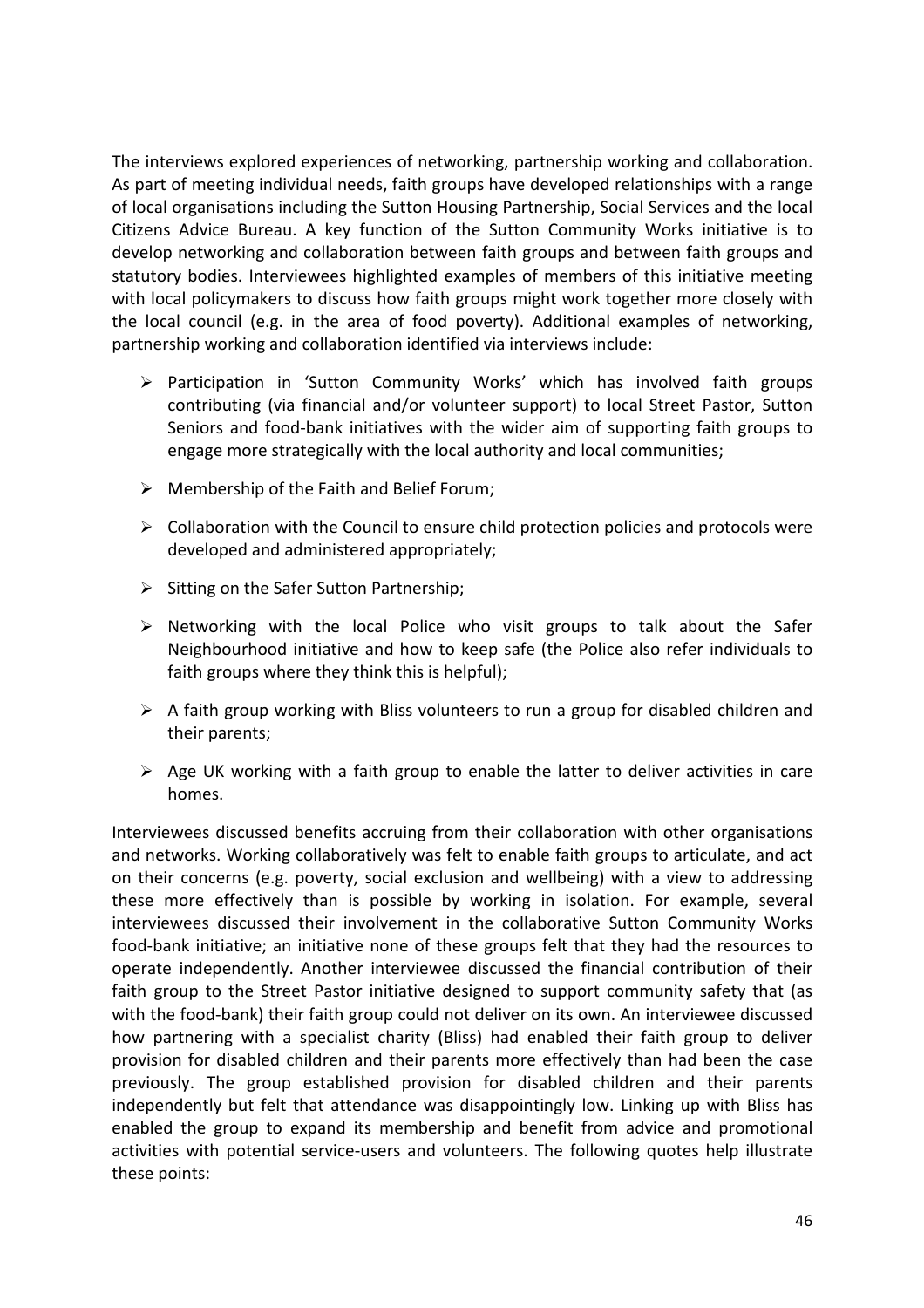*"We started [the group for disabled children and their parents] on our own and it wasn't going particularly well, we weren't getting many people. It's working better with Bliss".*

*"Our ability to partner with other people, allows us the benefit of being able to punch above our weight. So we are part of the Sutton food bank, which isn't something we can run on our own, but is something we can run in partnership with other churches".*

*"[name of community project] is looking to answer need within our community that no one church can do by itself, but collectively we can be part of the answer".*

Interviews also revealed areas where it was felt inter-faith activity may be possible, such as health-promotion and wellbeing initiatives, food-aid, sport and physical activities.

However, interviews also revealed concerns related to partnership working and collaboration. This included concerns that working with other organisations complicates service development and delivery where organisations are working to different agendas and timescales. Other concerns included dealing with power imbalances within partnerships and perceptions that some faith groups could lose 'their people' to other groups if they worked in partnership with them. Working in partnership was also felt to require substantial communication and attendance at meetings that some interviewees felt was beyond the capacity of their faith group and/or were activities that faith group trustees would not regard as priorities. One faith group is keen to work with other groups and churches in the area to deliver activities, but is concerned about how to manage the various relationships, views and ideas that inevitably accompany multi-organisation collaboration. Fundamentally, some interviewees expressed concerns about the ability of different faith groups to work together given divergent views and history of conflict, reinforced by consequences of various geo-political events in the last fifteen years. Several interviewees also expressed a view that secular organisations may feel uncomfortable working with faith groups because of their religious basis, and that engaging with some organisations might result in the politicisation of their faith group.

A few interviewees felt that previous attempts at collaborative working with statutory organisations had not been a positive experience. This can arise, for example, where faith groups feel there is not enough funding available to deliver expected activities or where there are substantial restructures of a public sector organisation. As a result of their past experiences, some interviewees appeared lukewarm about the potential value of their faith group working with statutory agencies in future. Faith groups clearly do not always find it easy to work in-line with the requirements of statutory organisations with which they collaborate to support those in need.

The case studies below highlight some of the benefits and challenges of collaboration and partnerships between faith groups and voluntary, public and private sector organisations.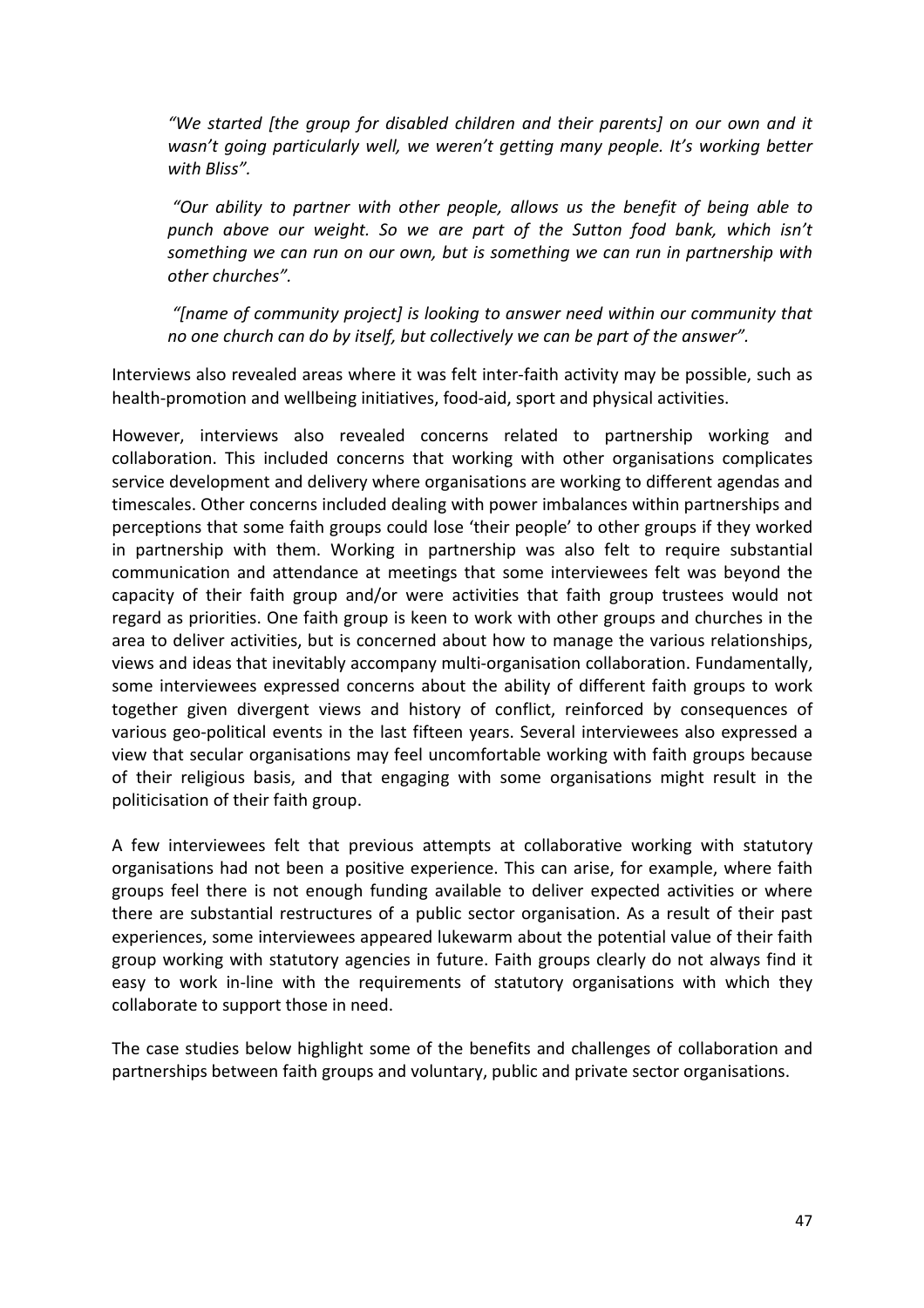#### **Case study 1: Partnership working to help people in crisis**

This case study illustrates how faith groups and public, private and third sector partners can work together in a co-ordinated way to effectively respond to individuals and families experiencing a crisis in a way that also helps address isolation and worklessness. The Sutton Foodbank is one of several projects managed by 'Sutton Community Works' - a charity which oversees a number of community-facing projects in Sutton including Sutton Street Pastors and Sutton Seniors. Over 25 churches participate in the Foodbank (by donating food and/or providing volunteers) which operates from three locations within the Borough.

The Foodbank is funded by donations from member-churches and individuals alongside oneoff funding from Sutton Community Fund, the Waitrose Community Scheme and St.Helier First. London Borough of Sutton Council recently agreed to make a significant contribution to meet storage costs for 12 months, and Pfizer and Zurich have both made financial contributions towards running costs. A diverse range of over 115 organisations (including Probation services, Age UK, Citizen's Advice the Refugee & Migrant Network Families Matter) are project stakeholders and refer clients to the Foodbank.

The Foodbank provides free emergency food to people experiencing a financial crisis (this might be caused by debt, low pay and/or delays or reductions in benefit payments). The Foodbank continues to provide this service, on a short-term basis, until the appropriate agencies are engaged to provide longer-term assistance to individuals and families. An important part of the ethos of the Foodbank is to signpost clients to other partnering organisations so that underlying causes of debt, money management, unemployment, housing issues etc can start to be addressed. In addition, the Foodbank offers access to a befriending scheme. The project also includes a Foodbank Café supported by funding from the London Evening Standard Dispossessed Fund. The Café is run by those using the services of a partnering agency called Family Mosaic. Some of these individuals have subsequently found employment. Over 70 volunteers from participating faith groups help to run the Foodbank. Between January and September 2013, the Foodbank helped a total of 886 adults and 502 children including couples, lone-parents, single people and families.

The Foodbank illustrates the value of partnership working to co-ordinate a response to an emerging issue that organisations individually would struggle to address. The comments of one interviewee illustrate the value of this collaborative approach to the delivery of the Foodbank initiative: "The food bank … was really a borough-wide response to what we felt would be … growing … food poverty in the coming years". This interviewee also highlighted the importance of developing relationships with partners to enable potential clients to access the Foodbank, stating that: "I don't think you could run the food bank without having the partner agencies on board. Families Matter … they're one of our partners for the Food bank so they will refer any of their troubled families to us". Another interviewee, whose faith group was a Foodbank-partner discussed how their faith group could not operate a Foodbank independently but was able to contribute to a collaboratively delivered Foodbank, commenting that: "We are part of the Sutton Foodbank, which isn't something we can run on our own, but it is something we can run in partnership with other churches ... we wouldn't be able to run a food bank on our own because the resource implications of that are beyond us".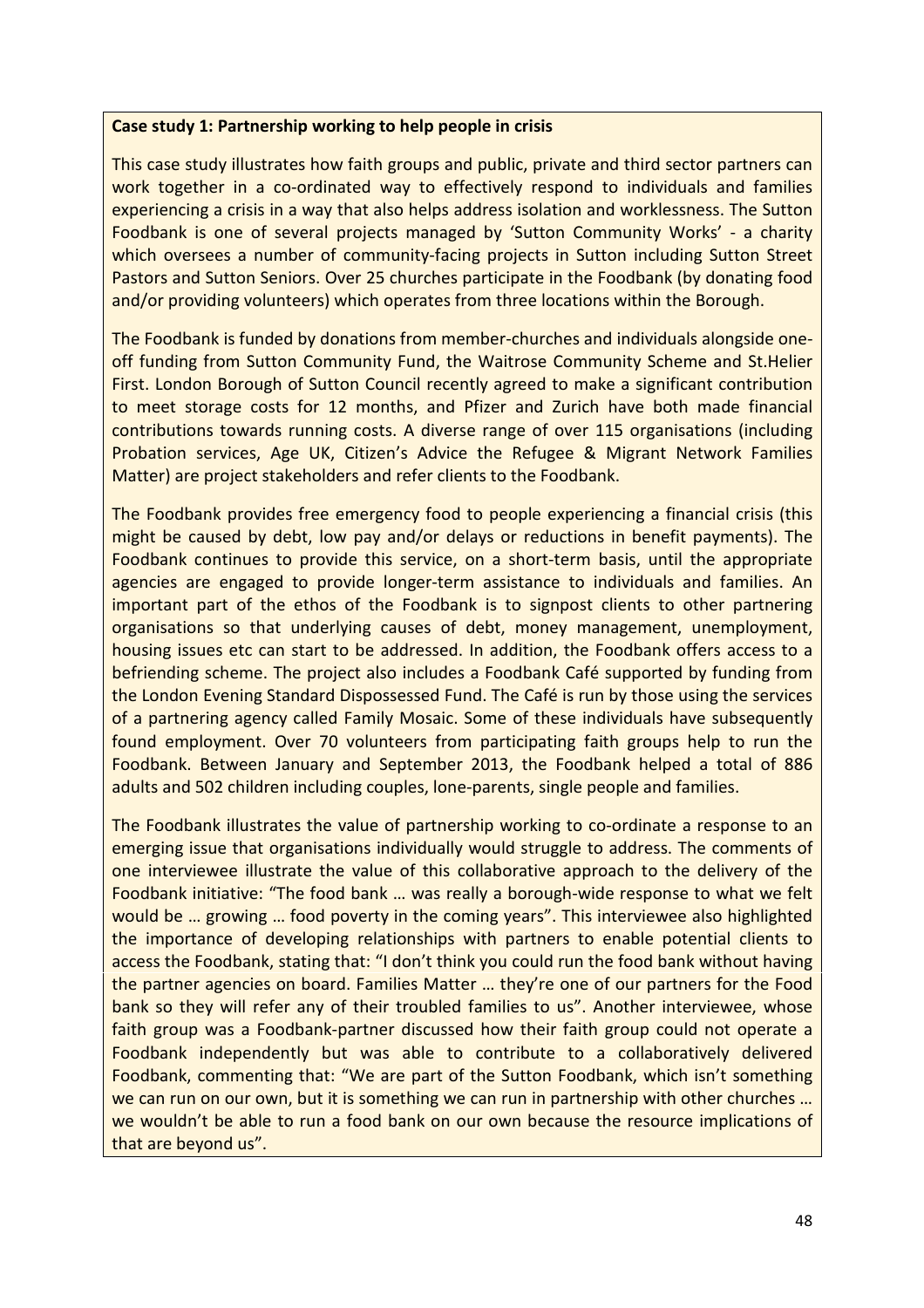#### **Case study 2: Sutton Ramp Events**

Sutton Ramp Events (SRE) is a charity with a Christian ethos, based in the London Borough of Sutton. Formally constituted in 2005, SRE grew out of the earlier Soul In The City (SITC) initiative, as part of which churches in the borough came together to host an intensive programme of ramp-based events and activities in Royston Park. In just the first year of its operation, SRE - benefiting from the funding of The Peabody Trust - ran a total of six events, collectively attracting nearly 300 young people. The combination of these and similar events held in the subsequent three years established the groundwork for an expansion of SRE's operation in 2009, when the purchase of two vehicles and a range of mobile ramps enabled important inroads to be made into local schools and colleges - often in areas identified by the local police or borough council as possessing concentrations of young people at risk of exclusion, or, more recently, of obesity and obesity-related health problems. At the heart of SRE's philosophy is a commitment to harnessing the raw and 'edgy' properties of urban sports to engage marginalised young people. Despite its Christian roots, though, SRE is keen to stress that its services are in no way oriented along faith lines; rather, as Judith Smith (SRE's founder and Chair) explains: *"SRE is a local charity serving the whole community regardless of background, faith, sexual orientation and ethnicity. Our activities and volunteer opportunities are open to all young people"*.

While, SRE's financial position requires it to carefully target its interventions, in recent years new collaborative relationships have been established with groups like Sutton Mencap and Sutton Young Carers. Oriented around the distinctive needs of young people with disabilities or care responsibilities, such relationships - in addition to extending the number and range of SRE beneficiaries - offer the potential for transition to a more hybrid, and possibly sustainable, operating model; by, for instance, allowing SRE to tap into a wider range of funding sources. SRE is mindful of the importance of sustaining its support for the many young people central to its original mission; but such moves are necessary in an increasingly prohibitive funding environment. Indeed, for all of its many successes - not to mention the continued support of its pool of more than 80 young people and adult volunteers - SRE continues to experience many of the same difficulties felt by other small charities. In this regard, the combined effects of reduced competitive funding and the Council's recent transition to a commissioning model (one that will see private firms, voluntary and community groups and local organisations afforded the chance to bid more widely for public service contracts) have proven particularly challenging, as Judith Smith explains: *"SRE, like most smaller charities, are facing financial challenging times. Often funders do not look to fund already successful projects, but want to support new ones. As Council, police, schools and voluntary sector groups' budgets get cut, the harder it becomes to secure funding for even the most successful projects".*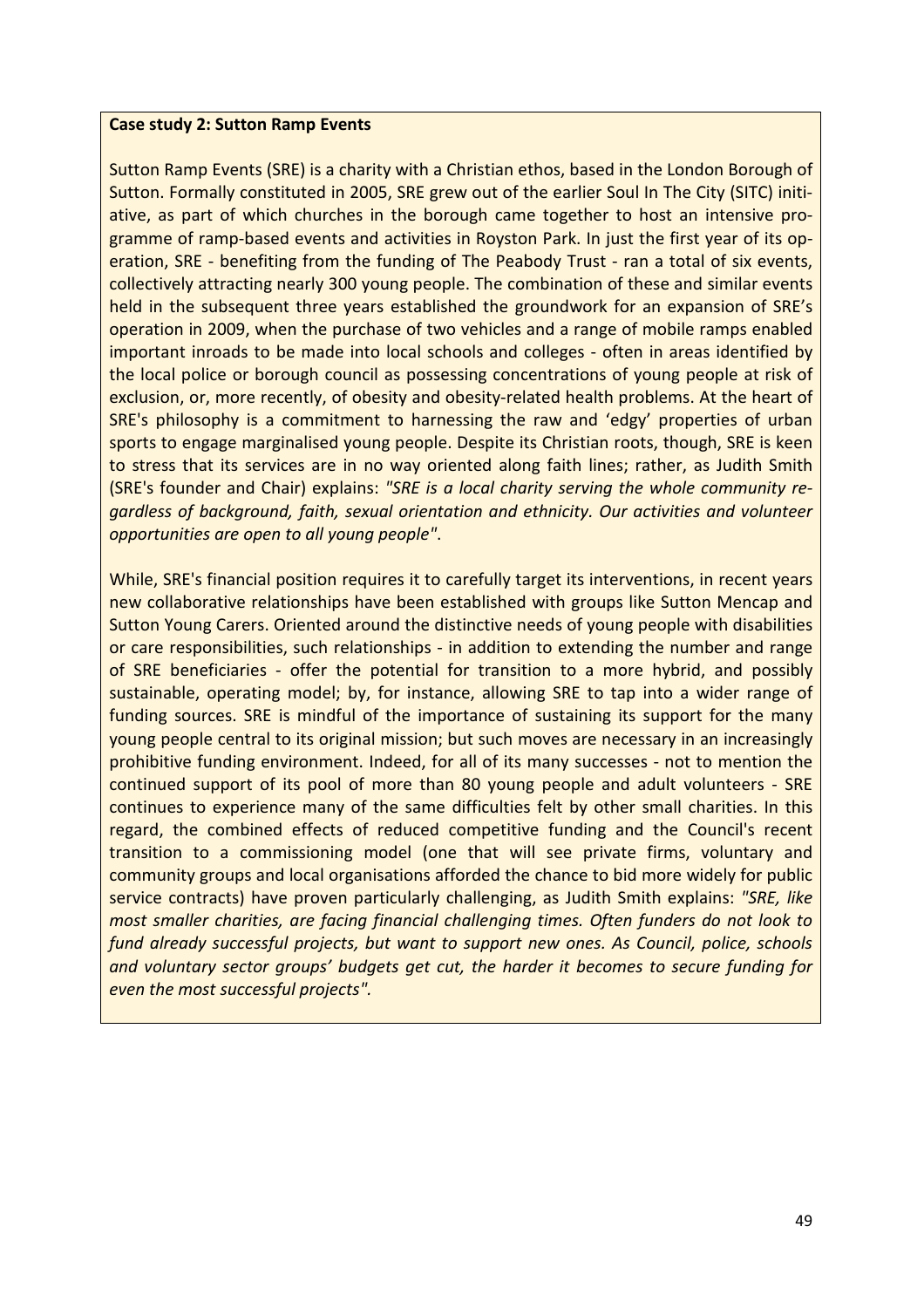#### **Summary of key findings on networking, partnership and collaboration**

- $\triangleright$  The majority of respondents (78%) are aware of the Sutton Faith and Belief Forum, although only 26% stated that their group engages with it, compared to 74% who stated their faith group does not engage. The importance of the Sutton Faith and Belief Forum was acknowledged by interviewees as valuable for facilitating cohesion and understanding of local policy initiatives, but it was felt more resources are needed to develop its role. This suggests a review of the role and resourcing of the Sutton Faith and Belief Forum, in relation to supporting local faith based social action, partnership working (with faith, VCS and statutory partners) as well as more general inter-faith dialogue could be beneficial.
- $\triangleright$  Working collaboratively was felt to enable faith groups to articulate, and act on their concerns (e.g. in respect of poverty, social exclusion and wellbeing) with a view to addressing these more effectively than is possible by working in isolation.
- $\triangleright$  However, interviews also revealed concerns related to partnership working and collaboration, including: complications arising from different agendas, cultures and priorities; power imbalances; concerns that faith groups could lose 'their people' to other groups; and lack of capacity and time for partnership working. Concerns were also raised relating to divergent views, histories of conflict and anxieties associated with the potential for secular organisations to feel uncomfortable working with faith groups because of their religious basis, and that engaging with some organisations might result in the politicisation of their faith group.
- $\triangleright$  Interviewees gave examples of successful collaborative working. However, some felt that previous attempts at collaborative working with statutory organisations had not been a positive experience due to lack of funding and public sector restructures. As a result, some interviewees appeared lukewarm about the potential value of their faith group working with statutory agencies in future.
- $\triangleright$  Many faith groups participating in the audit have links with local faith schools (53% of respondents indicated this), and non-faith schools (69% of respondents indicated this).
- $\triangleright$  Just over half of the respondents stated that their faith group did not engage in policy consultations, networking or lobbying in the local area, with 38% stating that their group did so.
- $\triangleright$  A number of faith groups have links with local councillors (with approximately 49% indicating this). There is, however, significant interest in developing links further, as suggested by the finding that 62% of respondents stated that their group would be interested in working more closely with local councillors. Around 47% stated that their faith group did not currently have links with their local councillor. As already reported, one of the most common information and training needs expressed by respondents relates to developing stronger links with local councillors (57% of respondents).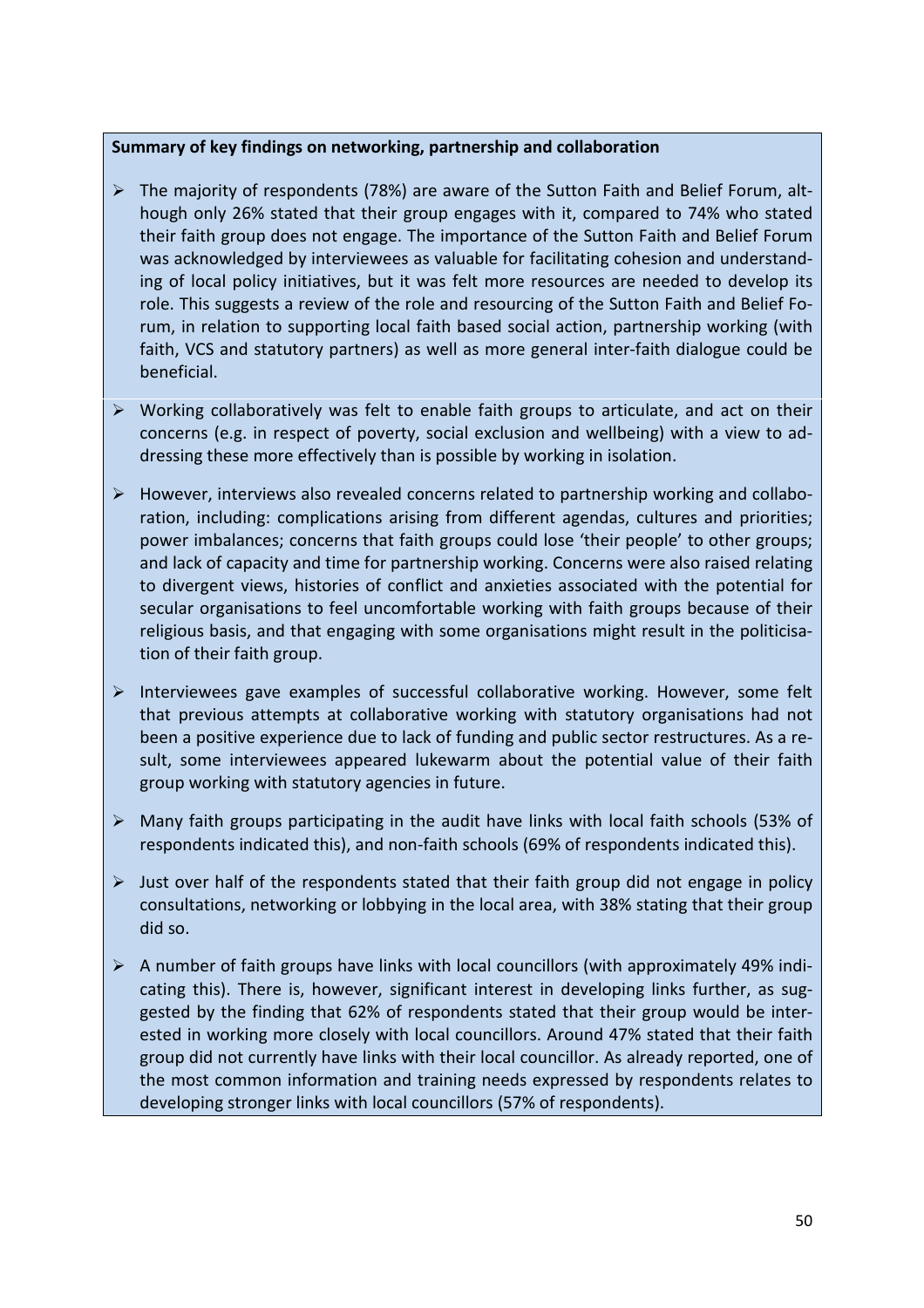## **5.10 Future direction and activities**

As can be seen from tables 5 and 6 below, respondents most commonly expressed a desire to work collaboratively in the future with other local faith and voluntary groups (and to a lesser extent statutory partners) than businesses across many of the service/user groups and activities.

**Table 5: The number of respondents stating that their faith group is interested in working collaboratively with other partners to deliver activities and community projects relating to specific groups**

| <b>Specified groups</b>                                            | <b>Working</b><br>with other<br>local faith<br>groups | <b>Working</b><br>with<br>voluntary<br>sector<br>groups | <b>Working with</b><br>private<br>businesses | <b>Working with</b><br>public sector<br>organisations |
|--------------------------------------------------------------------|-------------------------------------------------------|---------------------------------------------------------|----------------------------------------------|-------------------------------------------------------|
| <b>Armed Forces or Veterans</b>                                    | 6                                                     | 5                                                       | $\mathbf{1}$                                 | $\overline{2}$                                        |
| Asylum seekers, migrants or refugees                               | 9                                                     | 6                                                       | $\overline{4}$                               | 5                                                     |
| Children                                                           | 13                                                    | 12                                                      | 5                                            | 8                                                     |
| Economically disadvantaged/low income households                   | 13                                                    | 11                                                      | 4                                            | 9                                                     |
| Elderly people (those aged 60+)                                    | 14                                                    | 13                                                      | 2                                            | 9                                                     |
| Offenders/ex-offenders                                             | 8                                                     | 8                                                       | 3                                            | 6                                                     |
| Gypsy and traveller community                                      | 3                                                     | 2                                                       | $\mathbf{1}$                                 | $\overline{2}$                                        |
| Homeless people                                                    | 10                                                    | 8                                                       | 4                                            | 8                                                     |
| Lone parents                                                       | 11                                                    | 8                                                       | 2                                            | 6                                                     |
| People with addictions to alcohol or drugs                         | 9                                                     | 10                                                      | $\overline{4}$                               | $\overline{7}$                                        |
| People with HIV/Aids                                               | $\overline{7}$                                        | 6                                                       | 2                                            | 4                                                     |
| People with mental health issues                                   | $\overline{7}$                                        | $\overline{7}$                                          | 3                                            | 7                                                     |
| People with physical or learning disabilities                      | $\overline{7}$                                        | 8                                                       | 4                                            | 8                                                     |
| <b>Students</b>                                                    | 10                                                    | 7                                                       | 2                                            | 5                                                     |
| Those identifying as lesbian, gay, bi-sexual or trans-<br>gendered | 6                                                     | 5                                                       | $\mathbf{1}$                                 | 4                                                     |
| Unemployed people                                                  | 10                                                    | 6                                                       | 2                                            | 5                                                     |
| Young people (those under 25)                                      | 13                                                    | 11                                                      | 3                                            | 9                                                     |
| Other                                                              | 2                                                     | $\overline{2}$                                          | 2                                            | 2                                                     |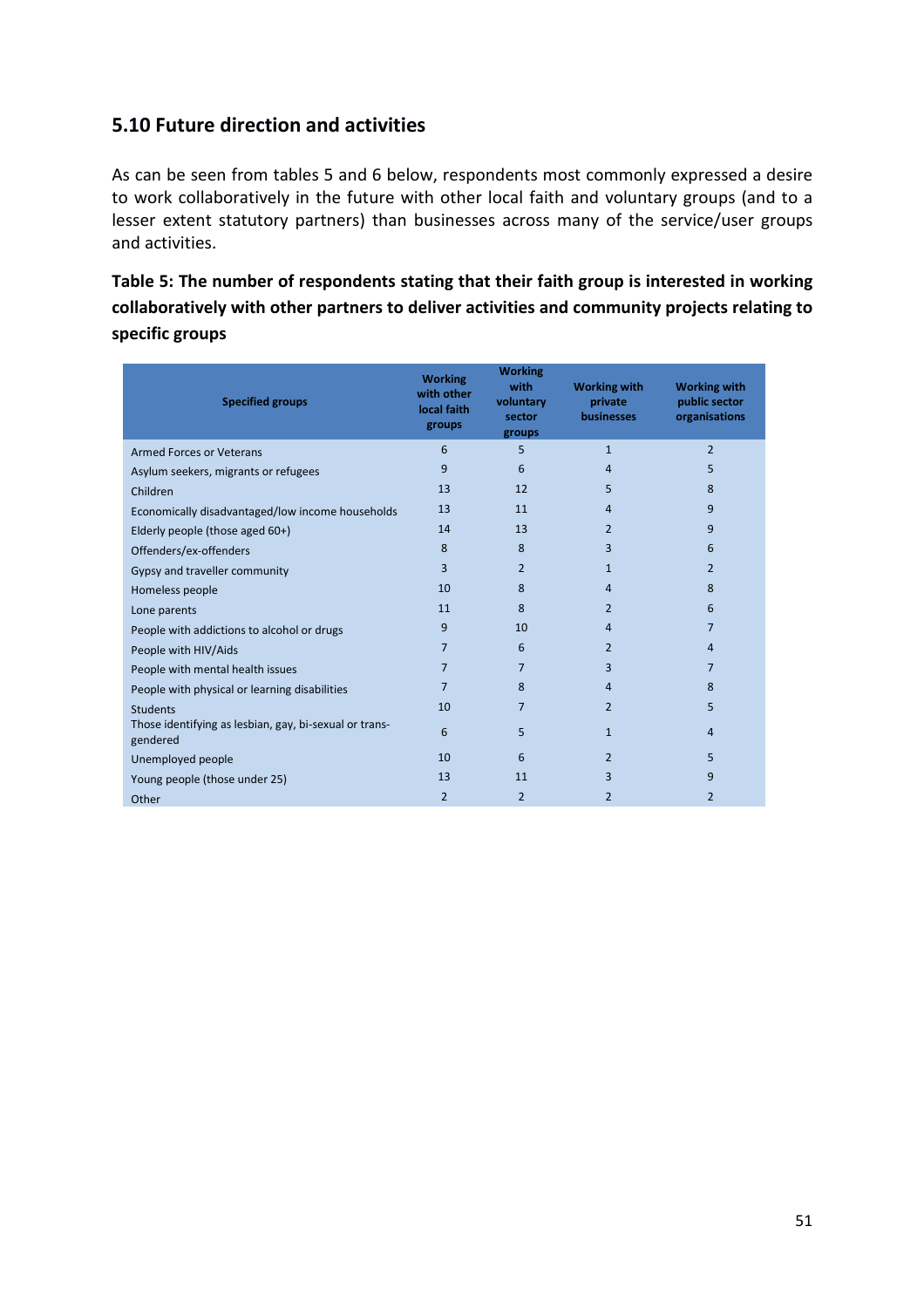**Table 6: The number of respondents stating that their faith group is interested in working collaboratively with other partners to deliver specific activities.**

| <b>Specified activities</b>                                                        | <b>Working</b><br>with other<br>local faith<br>groups | <b>Working</b><br>with<br>voluntary<br>sector<br>groups | <b>Working with</b><br>private<br>businesses | <b>Working with</b><br>public sector<br>organisations |
|------------------------------------------------------------------------------------|-------------------------------------------------------|---------------------------------------------------------|----------------------------------------------|-------------------------------------------------------|
| Advocacy                                                                           | $\overline{7}$                                        | 6                                                       | 3                                            | 3                                                     |
| Arts or musical activities                                                         | $\overline{7}$                                        | 9                                                       | 3                                            | 3                                                     |
| Befriending/Visiting schemes                                                       | 10                                                    | 9                                                       | $\overline{4}$                               | 6                                                     |
| Café                                                                               | $\overline{4}$                                        | 5                                                       | $\overline{2}$                               | 3                                                     |
| Childcare                                                                          | $\overline{2}$                                        | 4                                                       | 3                                            | 3                                                     |
| Clubs, Drop In's or Groups for different groups of<br>people                       | 10                                                    | 10                                                      | 3                                            | $\overline{7}$                                        |
| Counselling                                                                        | 8                                                     | $\overline{4}$                                          | 4                                            | 5                                                     |
| Creche/playgroups                                                                  | $\overline{2}$                                        | 3                                                       | 5                                            | 4                                                     |
| <b>Credit Union</b>                                                                | 3                                                     | 5                                                       | 2                                            | 2                                                     |
| <b>Education or training</b>                                                       | $\overline{7}$                                        | 6                                                       | 5                                            | $\overline{7}$                                        |
| Financial advice (including advice about debt<br>management and claiming benefits) | 9                                                     | $\overline{7}$                                          | $\overline{2}$                               | $\overline{2}$                                        |
| Food-bank                                                                          | 10                                                    | $\overline{7}$                                          | 2                                            | 5                                                     |
| Health information or advice                                                       | 5                                                     | 6                                                       | 3                                            | 5                                                     |
| Legal advice or services                                                           | $\overline{2}$                                        | $\overline{2}$                                          | $\mathbf{1}$                                 | 3                                                     |
| <b>Meals</b>                                                                       | 5                                                     | $\overline{4}$                                          | 2                                            | $\overline{2}$                                        |
| Recreational, sport or fitness activities                                          | 6                                                     | $\overline{4}$                                          | 3                                            | 5                                                     |
| Religious or cultural activities                                                   | 17                                                    | 5                                                       | 2                                            | 6                                                     |
| Social care                                                                        | 5                                                     | 3                                                       | $\overline{2}$                               | 4                                                     |
| <b>Street Pastors</b>                                                              | 9                                                     | $\mathbf{1}$                                            | 0                                            | 3                                                     |
| Transport                                                                          | 3                                                     | $\overline{2}$                                          | 1                                            | $\overline{2}$                                        |
| Volunteer or work placements                                                       | 6                                                     | 5                                                       | 4                                            | 6                                                     |
| Other                                                                              | $\overline{2}$                                        | $\overline{2}$                                          | $\overline{2}$                               | $\overline{2}$                                        |

Similarly, respondents most commonly expressed a desire to work collaboratively in the future with other local faith and voluntary groups across the initiatives on 'aging well', 'living well', 'independent living', 'working with young people' and 'safer communities'. However, between nine and 14 respondents reported interest in working in the future with public sector organisations in connection with these initiatives (see table 7)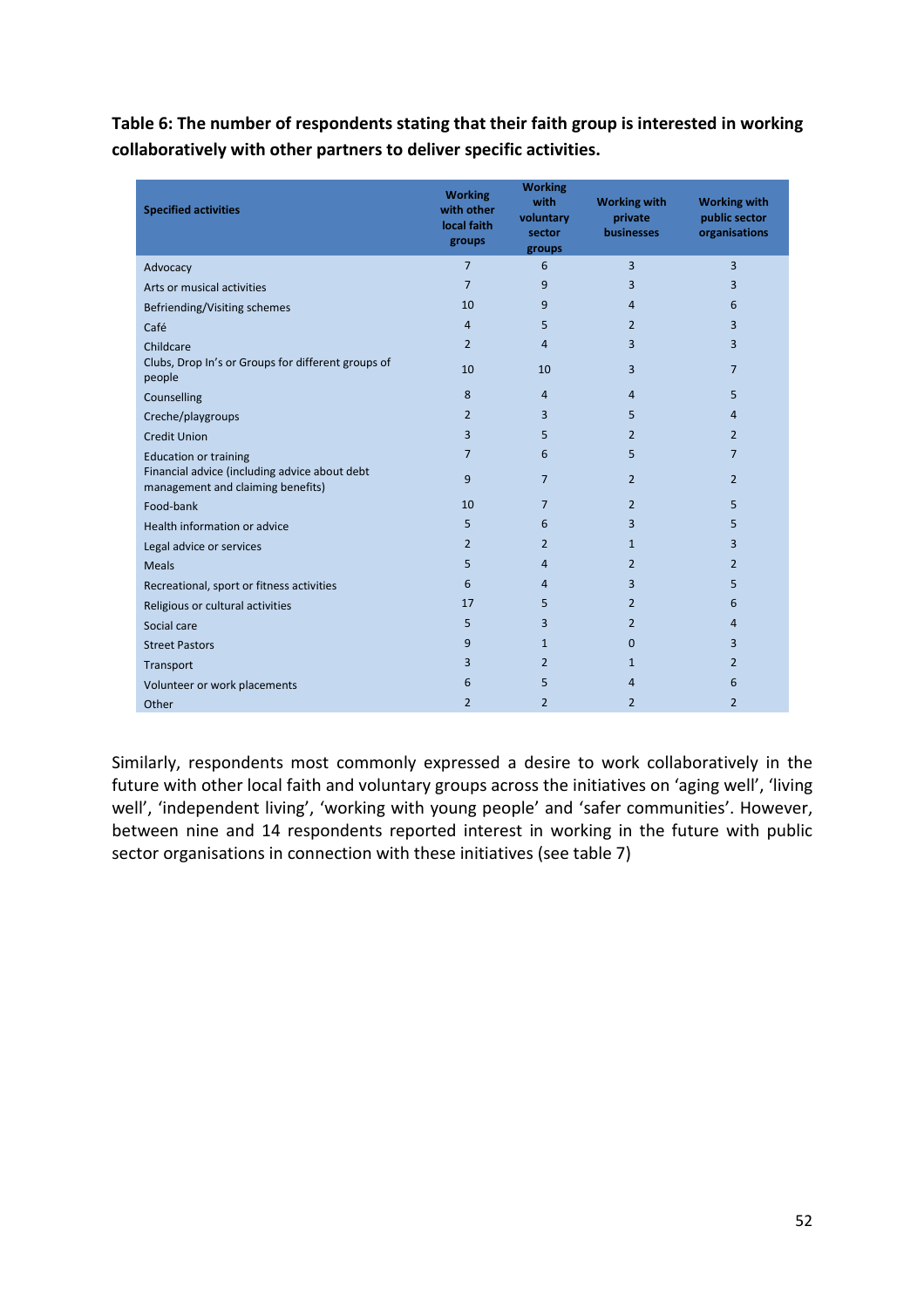**Table 7: The number of respondents stating that their faith group would be interested in working collaboratively to deliver provision linked to specific initiatives.**

| <b>Initiative</b>                                                                                     | <b>Working</b><br>with other<br>local faith<br>groups | <b>Working</b><br>with<br>voluntary<br>sector<br>groups | <b>Working with</b><br>private<br><b>businesses</b> | <b>Working with</b><br>public sector<br>organisations |
|-------------------------------------------------------------------------------------------------------|-------------------------------------------------------|---------------------------------------------------------|-----------------------------------------------------|-------------------------------------------------------|
| Aging Well (activities for elderly people and to tackle<br>social isolation)                          | 16                                                    | 16                                                      | $\overline{4}$                                      | 14                                                    |
| Living Well (activities that encourage healthy active<br>living)                                      | 14                                                    | 15                                                      | 5                                                   | 10                                                    |
| Independent Living (activities for those who may be<br>vulnerable or less able to live independently) | 11                                                    | 12                                                      | 5                                                   | 9                                                     |
| Working with Young People (activities to support young<br>people)                                     | 16                                                    | 14                                                      | 7                                                   | 12                                                    |
| Safe Communities (activities to build closer, stronger,<br>safer communities)                         | 14                                                    | 13                                                      | 6                                                   | 12                                                    |

Interviews also explored issues relating to the future direction and priorities of faith groups. Key themes emerging from the interviews were:

**Financial security:** A majority of interviewees felt that their faith group was currently financially secure and would remain so for the foreseeable future. These groups felt that their income (from congregation donations, service-charges and funding from associated church organisations) would enable them to continue to deliver most, if not all, of their current activities. Some interviewees expressed a desire to explore corporate funding opportunities. However, the financial position of a minority of organisations was more precarious, with one facing possible closure during 2014 unless further funding was obtained. Linked to the issue of financial security, several interviewees indicated an interest in bidding for commissioned services, but were unsure whether they boasted the sufficient size and experience to do so and felt training in grant application and bid writing would be helpful. Overall, it is clear from the interviews that the financial resources of faith groups are finite and that they are mindful of their financial position, as the following interviewee quotes suggest:

*"Obviously there is a question of finance all the time, otherwise you might not be able to keep all your activities … hiring a bus each week - two coaches each week, it's not cheap".*

*"I think our biggest challenge is lack of time in terms of the demand greatly strips the capabilities of the workers, we could probably employ at least another couple of workers in each sector, but we just haven't got the finances to do it".*

*"Our financial situation is we've got enough to keep running the charity to the end of March (five months from point of interview) and then that's it".*

**Whole Sutton and area-focused activities:** Building on activities currently undertaken as part of the Sutton Community Works initiative, several interviewees discussed their enthusiasm for on-going participation in the food-bank and Street Pastors initiatives. Plans were suggested for developing (perhaps collaboratively to better respond to declining financial resources) a more co-ordinated and structured set of activities focused on meeting the various needs of those living in the Borough, and particularly of those living in its more deprived areas (e.g. St. Helier and Shanklin). This could include activities for elderly people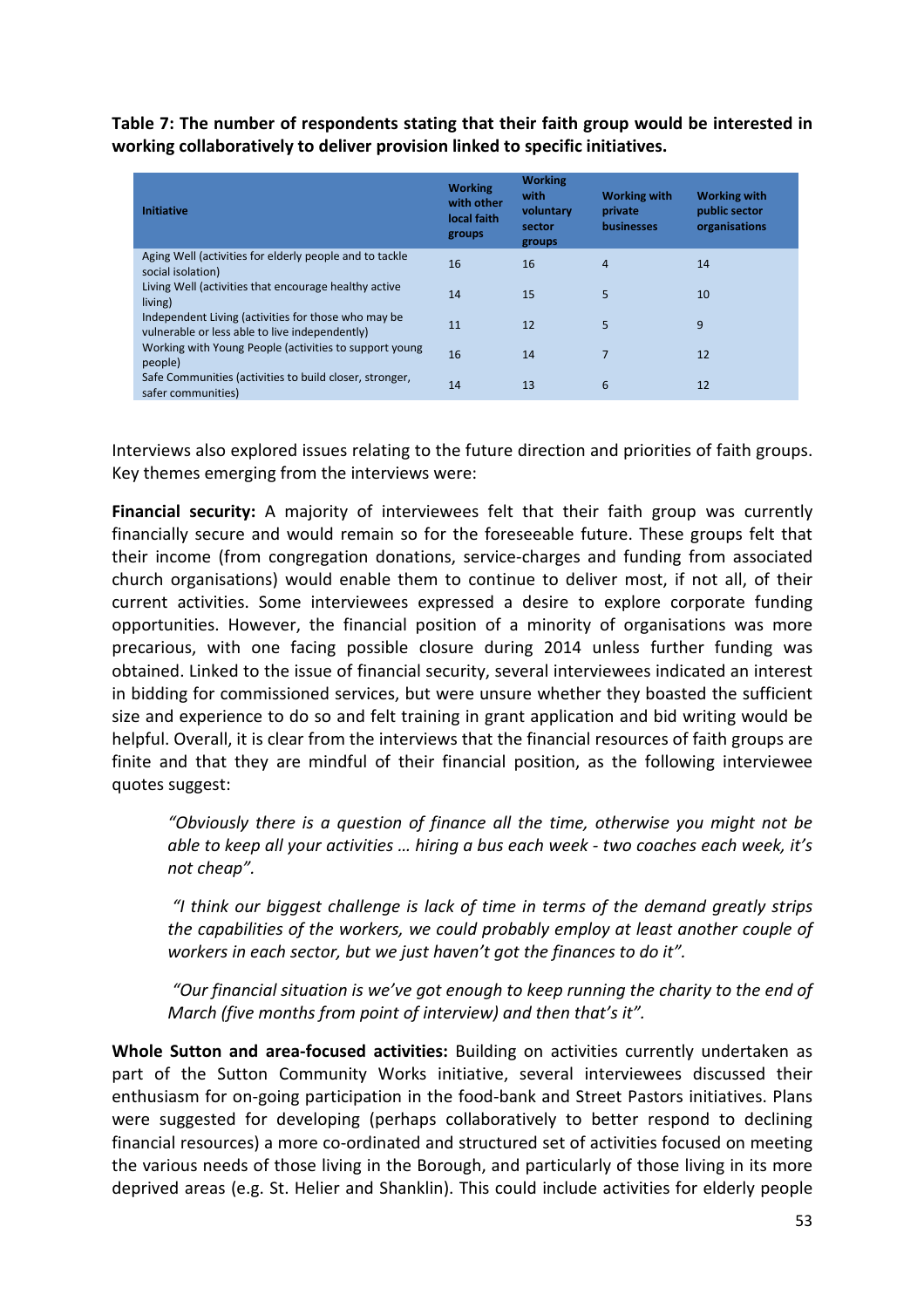and support for those with mental health issues and substance misuse problems. The following comments from interviewees illustrate these points:

*"I think if there was a concerted effort to begin to have a more structured approach to meeting some of the needs…on the Shanklin estate, we would be part of that".*

"*If we were able to work in partnership with other people in addressing some of the acute needs that are encountered on the Shanklin village, then that is something we're very excited about".*

Priority groups: Interviewees suggested that future activities would be prioritised among those groups for whom they currently delivered activities (e.g. children and young people, parents and older people). However, some interviewees discussed an interest in extending their faith group's activities to include offenders/young offenders and those without secure accommodation.

**Delivering commissioned services:** Most interviewees had not seriously considered the role of their faith group in the delivery of commissioned services. Responses indicate that delivering commissioned services is something that faith groups would consider in principal, but that commissioned services would need to be similar to those already delivered if faith groups were to be in a position to consider tendering for commissioned work (it is likely at least some groups would require support to develop and cost proposals).

Interviewees suggested the following as priority areas for service development:

 $\triangleright$  Debt advice: Several interviewees felt that debt, linked to recent and on-going welfare benefit changes, is an emerging issue that will become more salient in the Borough which faith groups could and should respond to. As one interviewee commented:

*"I think with the withdrawal of certain benefits and the capping of others … that debt is becoming an increasing challenge for people. That is borne out of the fact that there are…, outside of CAB [the Citizens Advice Bureau], two debt counselling provisions, where there were none when I joined four years ago … We have referred people to the food bank in the knowledge that they will receive immediate help … but also [in the knowledge] there will more long-term help with the offer of debt counselling".*

- $\triangleright$  School Pastors: Several interviewees discussed their keenness for their faith group to become involved in the 'School Pastor' initiative currently being developed, which is designed to provide care and support to a 'school community'. Pastors promote safety and aim to reduce anti-social behaviour by listening, caring and helping young people to become good citizens.
- $\triangleright$  Advertising and promotion: The value of wider promotion of faith group activities was mentioned by several interviewees, who felt this was important to maximise engagement with (and so the sustainability of) their activities – and to overcome a situation where some potential service users do not think that provision designed to support them is 'for them'.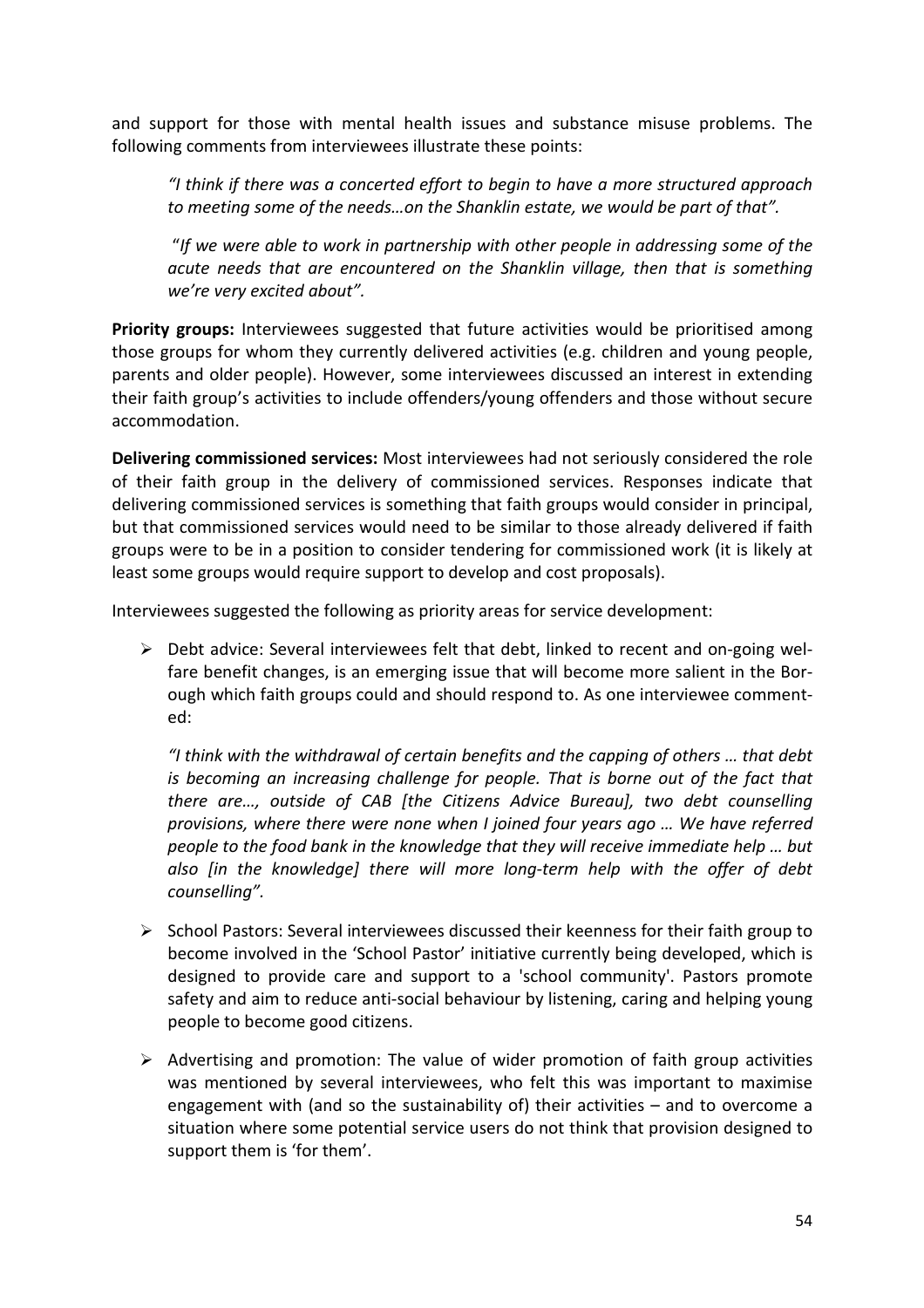#### **Summary of key findings on future direction and activities**

- $\triangleright$  Respondents most commonly expressed a desire to work collaboratively in the future with other local faith and voluntary groups (and to a lesser extent statutory partners) than businesses across many of the service/user groups, activities and Council initiatives e.g. 'aging well', 'living well', 'independent living', 'working with young people' and 'safer communities'.
- $\triangleright$  There is interest among some faith groups in working more collaboratively with the Council. Between 9 and 14 respondents reported interest in working in the future with public sector organisations in connection with each of the Council initiatives.
- $\triangleright$  A majority of interviewees felt that their faith group was currently financially secure and would remain so for the foreseeable future. However, the financial position of a minority of organisations was more precarious, with one facing possible closure during 2014 unless further funding was obtained.
- $\triangleright$  Interviewees suggested that future activities would be prioritised among those groups for whom they currently delivered activities (e.g. children and young people, parents and older people). Several interviewees indicated an interest in bidding for commissioned services, but were unsure if they were sufficiently experienced and sized to do so. They felt training in grant application and bid writing would be helpful. Plans were also suggested for developing, perhaps collaboratively, a more co-ordinated and structured set of activities focused on meeting the needs of those living in the Borough, and of those in more deprived areas (e.g. St. Helier and Shanklin). This could include activities for elderly people and support for those with mental health issues and substance misuse problems.
- $\triangleright$  Priority areas mentioned for development among the faith groups interviewed include debt advice, the School Pastor' initiative and advertising and promotion of activities.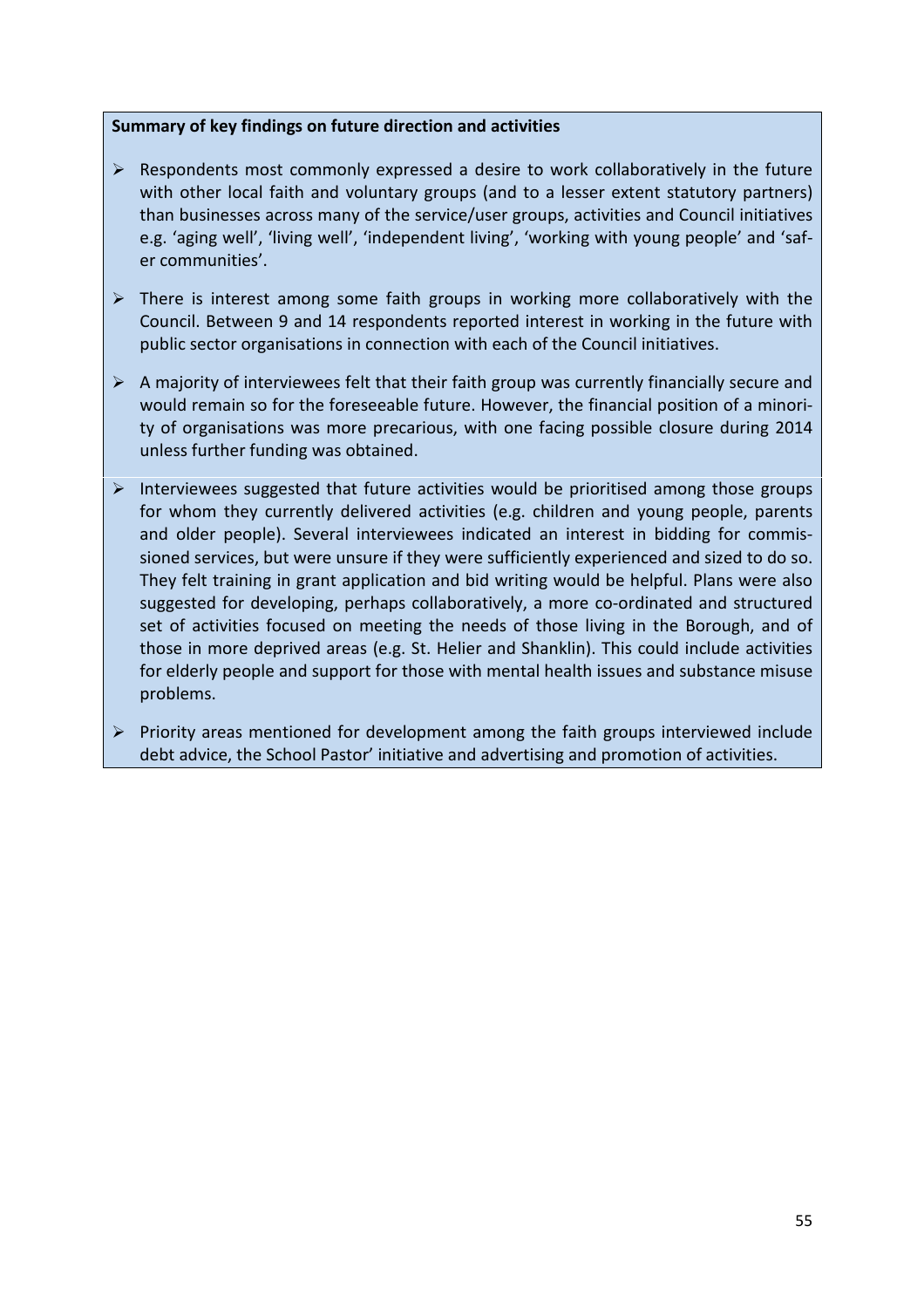## **6. Conclusions**

This audit demonstrates that faith groups in the Borough contribute to a variety of community projects and initiatives (otherwise referred to as faith based social action), as well as more informal ad-hoc support to individuals.

In terms of reach, a significant proportion of respondents 72% (28) reported that 50 or more people use or participate in non-worshiping activities or community projects each week, with 28% (11) stating 49 or fewer participants/users. Among the respondents, activities and community projects are most commonly provided to children, the elderly and young people, and include religious or cultural activities, clubs/drop in's or groups for different people and crèche/play groups. This suggests that there are overlaps in the interests and activities of several faith groups and local authority initiatives and priorities focused particularly on young people and aging well. This is further implied by the finding that 70% (26 out of 37) and 55% (22 out of 40) of survey respondents report that their faith group is involved in the delivery of activities linked to the young people and aging well initiatives respectively.

Overlaps are also evident in relation to Council initiatives on 'safer communities' and 'living well', with 48% (14 out of 29) and 38% (11 out of 29) of survey respondents respectively, reporting that their faith group is involved in the delivery of activities in these areas. In addition to direct provision, many faith groups also undertake referral and signposting activities, most commonly in relation to financial advice, counselling, food banks and advocacy.

Overlaps in the interests and priorities of different organisations offer the potential for mutually beneficial working relationships, collaboration and support to be developed and maintained with a view to addressing common goals. Working collaboratively is felt to enable faith groups to articulate, and act on their concerns (e.g. in respect of poverty, social exclusion and wellbeing) more effectively than is possible by working in isolation.

Among faith groups responding to the survey, interest in future collaboration is more commonly expressed in relation to other local faith and voluntary sector groups than statutory partners and businesses across many activities and service/user groups. Previous research suggests that there is a tendency for links to wider voluntary organisations to be formed by larger and more established faith groups, with smaller faith groups tending to rely on their own networks (Boeck et al 2009). There is a suggestion in this, and other literature, that more could be done to encourage better links between faith and more secular voluntary sector groups (see Boeck et al 2009, p48; NCVO 2007, p41; Lukka et al 2003, p71).

Several respondents reported working with statutory partners, and expressed an interest in developing this in the future. For example, between 9 and 14 respondents expressed an interest in working with public sector organisations in the future in relation to the aging well, living well, independent living, young people and safe communities initiatives. Interest is also evident in respect to working more closely with local councillors, with 62% (26) of faith group respondents indicating an interest in doing this in the future. Some interviewees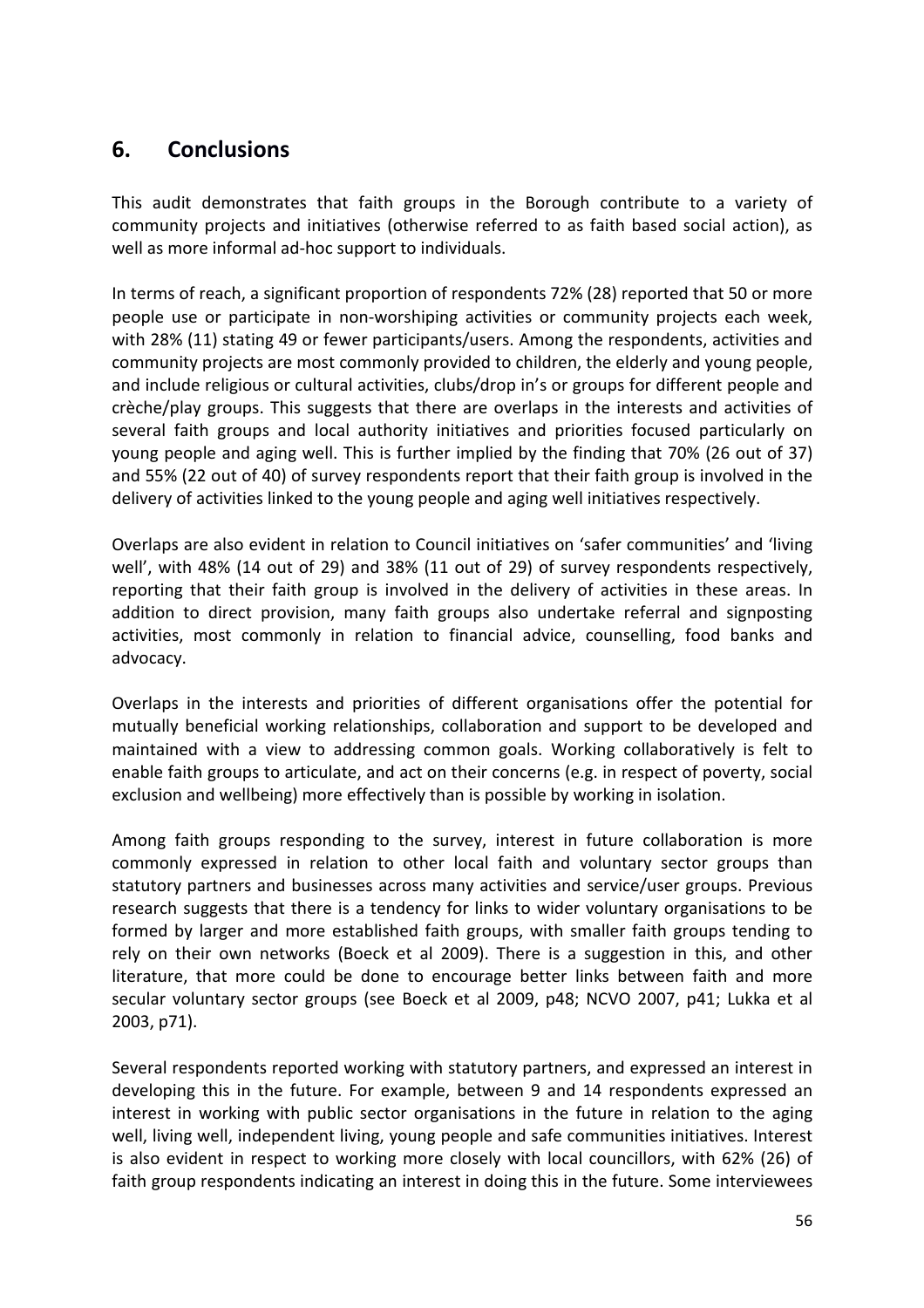also expressed a wish to work with statutory agencies to help identify potential venues for delivering activities and community projects.

These findings suggest there is scope, and further interest in greater collaboration and supportive relationships in reaching common goals, particularly among faith groups, between faith groups and the voluntary sector, and between faith groups and statutory partners. The nature of this, and approach to further developing and supporting it, will need to be context specific. Different approaches may be needed, for example, for different groups and/or activities, and greater collaboration may not be appropriate or desired in some cases.

The audit suggests action may also be needed to address reported barriers, challenges, anxieties and training needs associated with effective partnership and support for social action. Barriers and challenges include: lack of faith group capacity; difficulties identifying and/or securing funding; lack of knowledge among faith groups about the role and priorities of the Council; and concerns that secular organisations may feel uncomfortable working with faith groups because of their religious basis. The most commonly reported information and training needs relate to developing stronger links with local councillors, caring for vulnerable adults and identifying and/or applying for funding. Faith groups also reported training and information needs in the areas of: health and safety, the Council's agendas, policies and strategies, how to lobby/influence policymakers and about the roles and responsibilities of the local authority.

The Local Government Association report 'Faith and Belief in Partnership: Effective Collaboration with Local Government (see Chapman, 2012) presents good practice and strategies adopted by faith groups and statutory partners for developing both effective partnership and support for faith based social action. It may be useful to review this, and other guidance (see the bibliography), with stakeholders in the Borough with a view to further developing strategies and actions in the area. A number of specific recommendations for consideration are presented in the next section.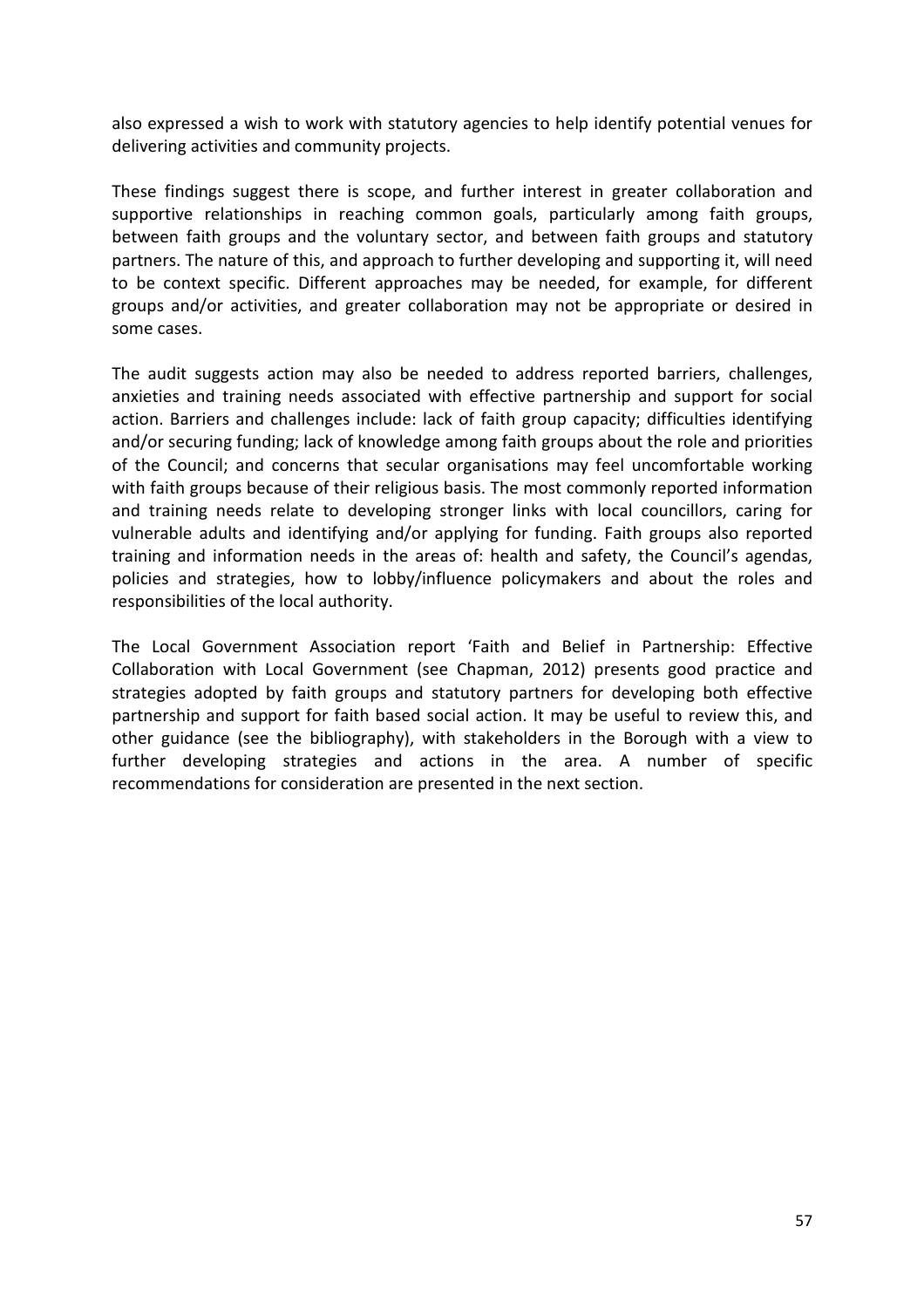## **7. Suggested Recommendations**

## **Statutory partners**

- **Strategies for engagement, collaboration and support**: Review and/or develop strategies for engagement and support of faith groups alongside, or as part of, the wider VCS and other stakeholders. In light of the findings, the local authority and faith groups might want to consider options for greater partnership working and/or support for social action in relation to the following user-groups and activities (given that these are where interests and action commonly overlap) - user-groups: children, the elderly and young people; activities: cultural activities, clubs, drop in's or groups for different people and crèche/play groups. Such activities can be linked to Council initiatives on working with young people and aging well, although there is also scope for partnership and social action support and development relating to initiatives on safer communities and living well. Statutory partners could consider working with faith groups in relation to their interest in developing a more co-ordinated and structured set of activities focused on meeting the needs of those living in the Borough as a whole, and of those in more deprived areas of the Borough (e.g. St. Helier and Shanklin). They may also consider working with faith groups to further their priorities for future development, for example, in relation to debt advice, the School Pastor' initiative and advertising and promotion of their activities. The latter could be supported, in part, through the publication of a local directory of faith group organisations and activities, as well as wider promotional activities.
- **Commissioning**: as part of the above review, the Council could consider involving faith groups more in the commissioning process, e.g. through considering them for funding and also consulting them when drawing up commissioning strategies.
- **Facilitating engagement, collaboration and social action**: As part of the above review, examine what more can be done to reduce barriers to engagement, collaboration and social action. This could involve a review of the provision of financial and non-financial support e.g. use of buildings and office space, signposting, information exchange and supporting faith groups to strengthen funding applications. Barriers to social action provision commonly experienced include: lack of expertise, volunteers, staff and time; difficulties identifying and/or securing funding, inadequate infrastructure, a lack of information about local council agendas, policies or strategies, and difficulties arising from a lack of staff or volunteers with sufficient skills. Action could be taken to increase awareness of existing support and guidance available via local and national organisations, such as the Local Government Association, the Faith Based Regeneration Network, the National Council of Voluntary Organisations, the East of England Faiths Council, the Inter Faith Network for the UK, and the Church Urban Fund. It may also be useful to review the Local Government Association report (Faith and Belief in Partnership: Effective Collaboration with Local Government - Chapman, 2012) and other guidance (see the bibliography) with a view to further developing strategies and actions.
- **Links between faith groups and local councillors**: Review scope for improvement in the extent and ways in which councillors engage with faith groups alongside other stake-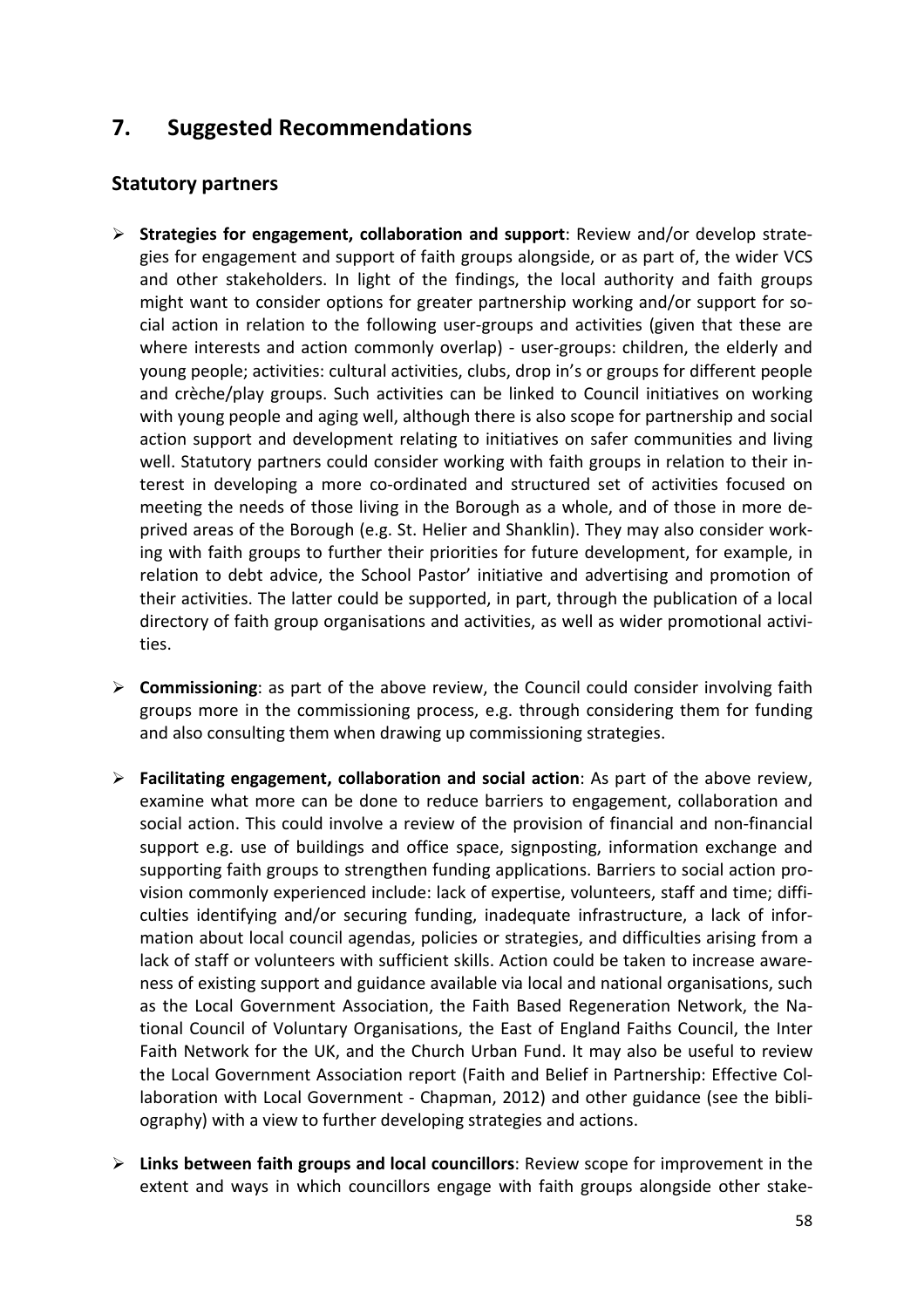holders and address any barriers. The findings suggest significant interest among faith groups in developing links with local councillors further. Activities, information and training could help facilitate this, especially given that one of the most common information and training needs expressed by participating faith groups relates to this.

- **Sutton Faith and Belief Forum**: Review the role and resourcing of the Sutton Faith and Belief Forum in relation to supporting local faith based social action, partnership working (with faith, VCS and statutory partners) as well as more general inter-faith dialogue.
- **Training and information provision**: Undertake a review of the nature and availability of training and information provision to faith groups by various partners (e.g. statutory partners, VCS and faith groups). This can help identify current provision (which could be communicated to faith groups in a guide to resources). It could also help identify gaps and inform a more strategic (and perhaps collaborative) action plan on training and information provision. The audit findings suggest priority areas for a review (where support is more frequently needed) include information and training provision on: developing stronger links with local councillors; caring for vulnerable adults; how to identify and/or apply for funding; health and safety; as well as information about how to lobby/influence policymakers and about the Council's role/responsibilities, policies and strategies.
- **Networking and collaboration**: Develop opportunities and strategies whereby the Council, faith groups, VCS and businesses meet each other with a view to building understanding, trust, relationships, sharing information and developing collaborative working. This could involve: organising joint thematic events on topics of common interest e.g. through breakfast seminars and/or conferences; meeting faith groups on their own 'turf', attending faith and community events and identifying influential people with a view to helping build relationships. It could also be useful to develop and/or review strategies for helping faith groups to collaborate with each other and the wider VCS, given that respondents most commonly expressed a desire to work with these groups.
- **Developing relationships:** When seeking to make new contacts with faith groups consider first approaching 'gate-keepers', more outward looking faith groups and/or seek the help of a 'broker', such as a councillor, officer or community leader from the same faith background, who can help facilitate an introduction, negotiations and relationship building.
- **Awareness**: Take steps to ensure faith groups are aware of available engagement opportunities, understand the role and priorities of the Council, and can see the benefit of their involvement.
- **Skills and knowledge**: Ensure staff involved in engagement activities have or develop relevant skills and knowledge e.g. active listening, being able to identify 'win-win' outcomes, and being open, respectful and assertive.
- **Dedicated councillor or officer**: If not already in place, consider having a dedicated councillor or officer with a remit, time, capacity and resources for building relations with faith and voluntary sector groups.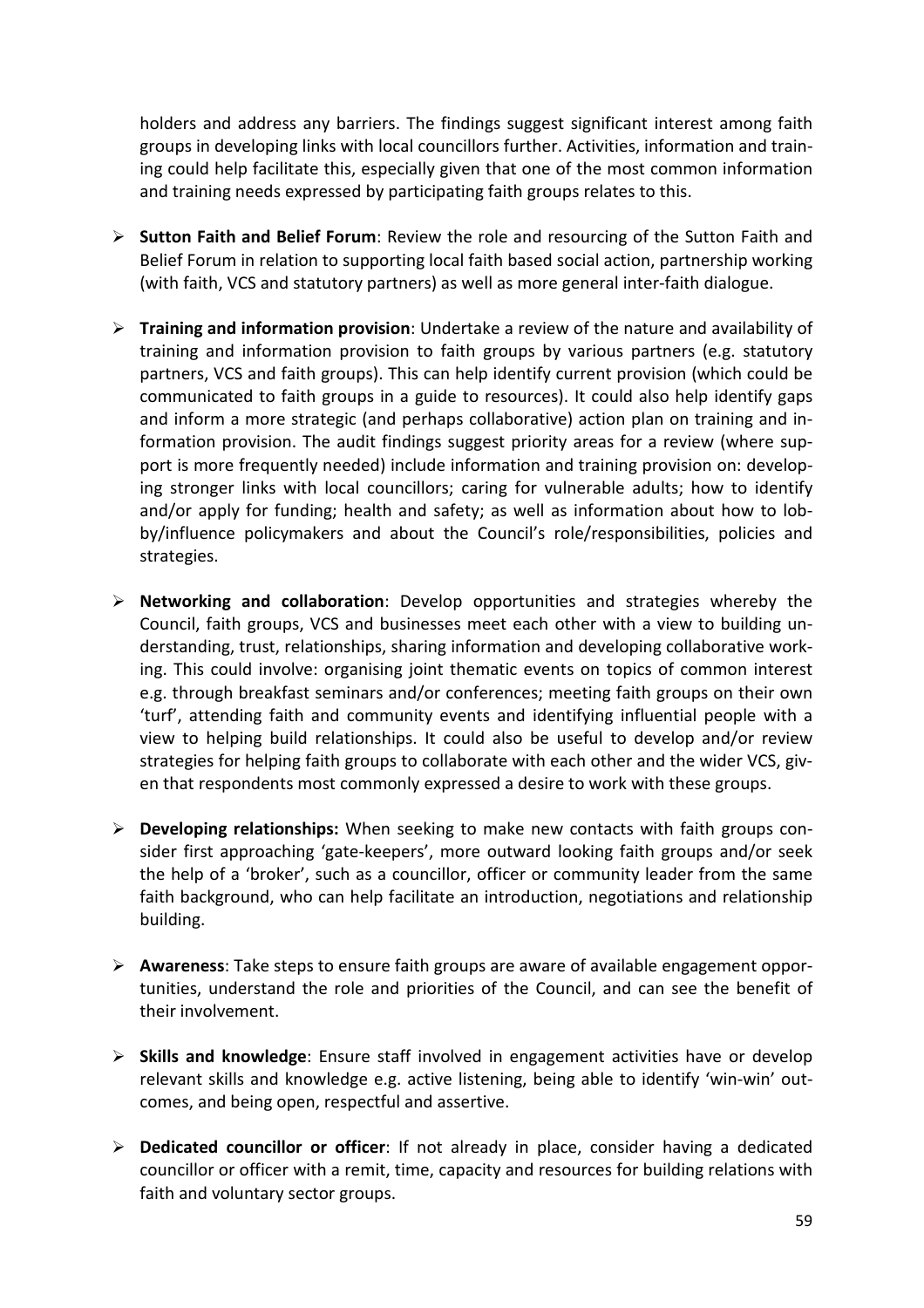- **Quality assurance and kite-mark tools**: Where appropriate, consider recommending faith groups to use a quality assurance and kite-mark tool designed to assist VCS organisations and faith groups to communicate their work to potential funders and partners.
- **Time**: Factor in time to build trusting relationships, develop effective and sustainable community projects, and for faith groups to learn funding jargon, processes and adapt their working practices.
- **Faith and belief literacy**: Where appropriate, ensure provision of faith and belief literacy training among councillors and officers.

## **Faith groups**

- **Strategies for engagement, collaboration and support**: Where appropriate, consider developing informed and strategic approaches to working with other faith groups, the wider VCS and the public sector with a view to developing collaboration and securing additional resources, information and support. In light of the findings, the local authority and faith groups might want to consider options for greater partnership working and/or support for social action in relation to the following user-groups and activities (given that these are where interests and action commonly overlap) - user-groups: children, the elderly and young people; activities: cultural activities, clubs, drop in's or groups for different people and crèche/play groups. Such activities can be linked to Council initiatives on working with young people and aging well, although there is also scope for greater partnership and social action support and development relating to initiatives on safer communities and living well.
- **Co-ordinated planning and promotion**: Consider working with other faith groups and partners in relation to developing a more co-ordinated and structured set of activities focused on meeting the needs of those living in the Borough as a whole, and of those in more deprived areas of the Borough. Explore opportunities for advertising and promotion of faith group activities e.g. through participating in the publication of a local directory of faith group organisations and activities, as well as any wider promotion activities (see local authority recommendations).
- **Commissioning**: enhance awareness of, and consider opportunities associated with the Council's commissioning process (e.g. in relation to funding and also informing the Council of any community needs in the locality which could help inform their commissioning strategy).
- **Facilitating engagement, collaboration and social action**: Examine what more can be done to reduce barriers to engagement, collaboration and social action, and where appropriate, consider working with others (e.g. faith groups, wider VCS and statutory partners) to help address these. This could involve increasing awareness of existing support and guidance available via local and national organisations, such as the Local Government Association, the Faith Based Regeneration Network, the National Council of Volun-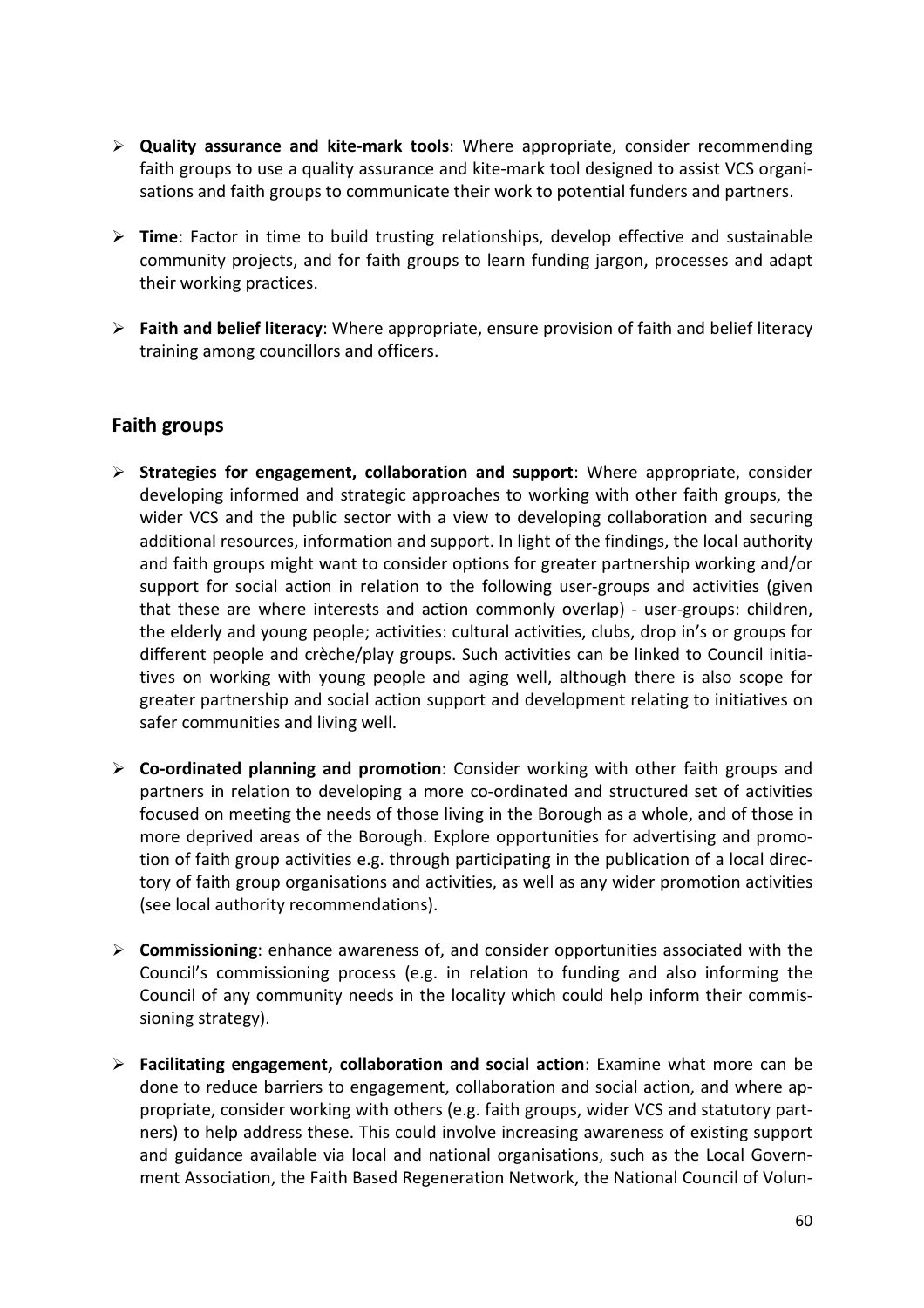tary Organisations, the East of England Faiths Council, the Inter Faith Network for the UK, and the Church Urban Fund.

- **Links between faith groups and local councillors**: Review scope for improvement in the extent and ways in which faith groups and councillors engage with each other and address any barriers.
- **Sutton Faith and Belief Forum**: Review the role and resourcing of the Sutton Faith and Belief Forum, in relation to supporting local faith based social action, partnership working (with faith, VCS and statutory partners) as well as more general inter-faith dialogue.
- **Training and information provision**: Review and seek to address training and/or support needs, including those around social action, collaboration and partnership working (see also local authority recommendation).
- **Networking and collaboration**: Consider working with others to develop opportunities and strategies whereby the Council, faith groups, VCS and businesses meet each other with a view to building understanding, trust, relationships, sharing information and developing collaborative working (see also local authority recommendations).
- **Communicating with others:** Where appropriate, ensure clarity and agreement over what counts as proselytising and delivering on equalities, and seek to address any misplaced fears or anxieties around these e.g. through transparency, trust building, communication, 'myth busting' and demonstrating outcomes etc. Be clear about what compromises are prepared to be taken to engage with others. If appropriate, consider using a quality assurance and kite-mark tool designed to assist VCS organisations and faith groups to communicate activity to potential funders and partners.

## **VCS membership organisations**

- **Strategic review**: Review strategic approaches to developing collaborative work and support with faith and inter-faith organisations (see recommendations above).
- **Collaboration and support**: Create opportunities for face-to-face dialogue and engagement with faith groups and seek to determine if there are any distinctive or specialised support needs. Consider raising awareness of any existing support available. Where appropriate, take support out to faith groups, particularly where this is likely to be more effective than inviting faith groups to attend events and training on site.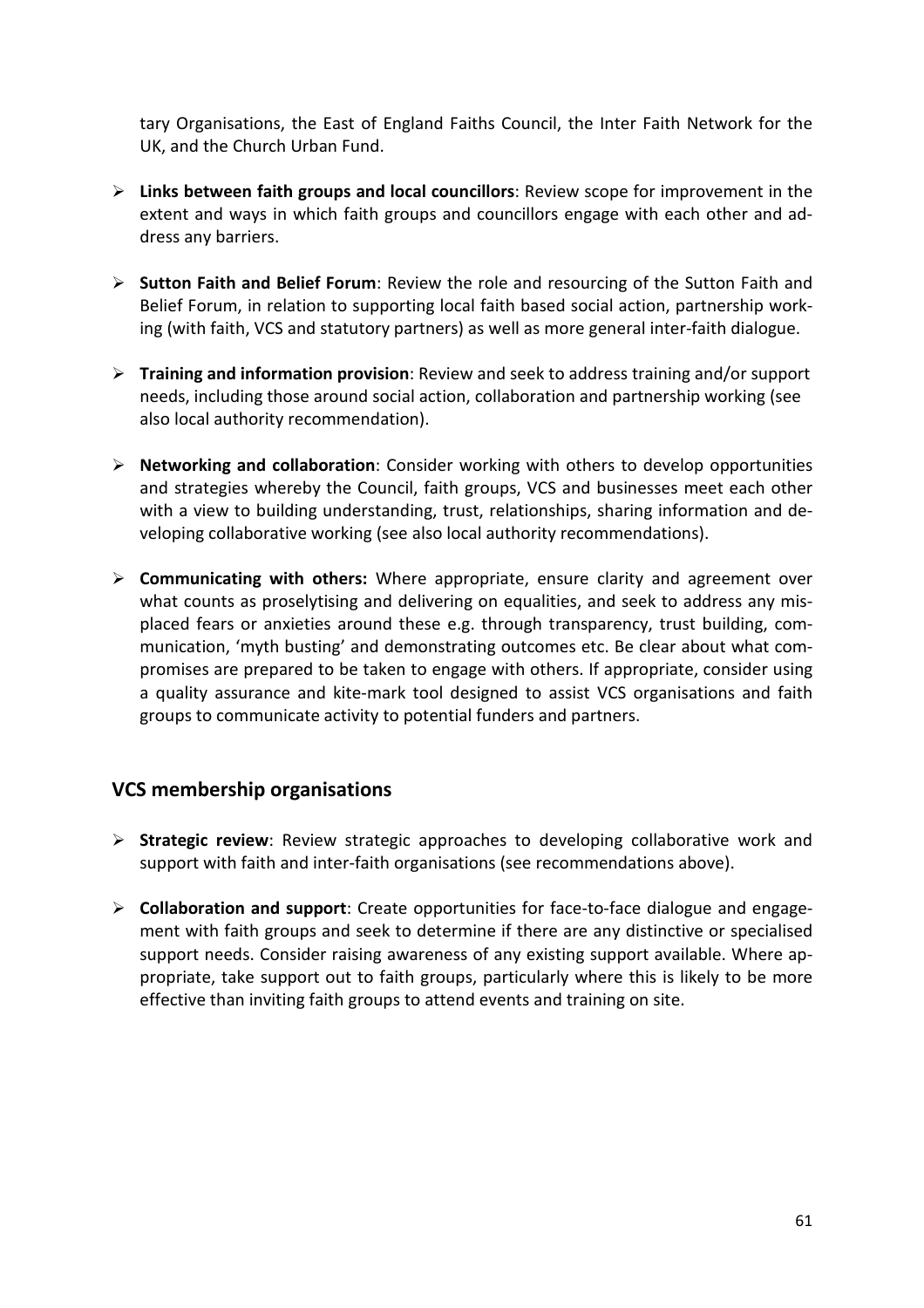## **Bibliography**

- Baker, C. and Skinner, H. (2005) Telling the Stories: How Churches are Contributing to Social Capital, Manchester: William Temple Foundation.
- Berkeley, N. et al (2006), Faithful Representation: Faith Representatives on Local Public Partnerships: Summary, Key Findings and Recommendations, London: Church Urban Fund.
- Boeck et al (2009) 'Volunteering and Faith Communities in England', London: Volunteering England.
- Chapman, R. (2012) Faith and belief in partnership. Effective collaboration with local government, the Local Government Association and Northumbria University.
- Chapman, R. and Lowndes, V. (2008) 'Faith in Governance? The Potential and Pitfalls of Involving Faith Groups in Urban Governance' in Planning, Practice & Research, Vol. 23, NO 1, pp. 57-75.
- Chapman, R. (2009), 'Faith and the voluntary sector in urban governance: distinctive yet similar?' in A. Dinham, et al. (eds), Faith in the Public Realm: Controversies, Policies and Practices, Bristol: Policy Press pp. 203–222.
- Chapman, R. and Lowndes, V. (2009) Accountable, Authorized or Authentic? What do Faith Representatives' Offer Urban Governance? Public Money and Management, 29, 6, pp.371-378.
- Cradock et al (2005) Building the Capacity of London's Faith Groups, London: Faithworks.
- Craig, G et al (2012) Race, Crime and Justice in the North East Region, University of Durham, Northumbria University and Teesside University.
- DCLG (2008) Face to Face and Side by Side: A framework for partnership in our multi faith society, London: Department for Communities and Local Government.
- DCLG (2012) Creating the Conditions for Integration, London: Department for Communities and Local Government.
- Dinham, A; Furbey, R; Lowndes, V (eds) (2009) Faith in the Public Realm. Controversies, policies and practices. The Policy Press, Bristol.
- Dinham, A. et al (2011) More than Measurement: Assessing Quality through Reflection in Faith-based Social Action, London: Faiths & Civil Society Unit, Goldsmiths University of London.
- Escott, P. and Logan, P. (2006) Faith in LSPs? The Experience of Faith Community Representatives on Local Strategic Partnerships, London: The Churches Regional Network.
- Farnell, R et al (2003), 'Faith' in Urban Regeneration: Engaging Faith Communities in Urban Regeneration, Bristol: The Policy Press.
- Farnell, R et al (2006) 'Faith' in Rural Communities: Contributions of Social Capital to Community Vibrancy, Warwickshire: ACORA Publishing.
- Fentener, R. et al (2008) Faith Groups and Government, London: Community Development Foundation.
- Furbey, R. & Macey, M. (2005) Religion and urban regeneration: a place for faith in Policy & Politics, Vol. 33, NO 1, 95-116.
- Furbey, R. et al (2006) Faith as Social Capital: Connecting or Dividing?, Bristol: Policy Press and Joseph Rowntree Foundation.
- Grieve, J. et al (2007) Faith in the Community: The Contribution of Faith-Based Organisations to Rural Voluntary Action, London: NCVO.